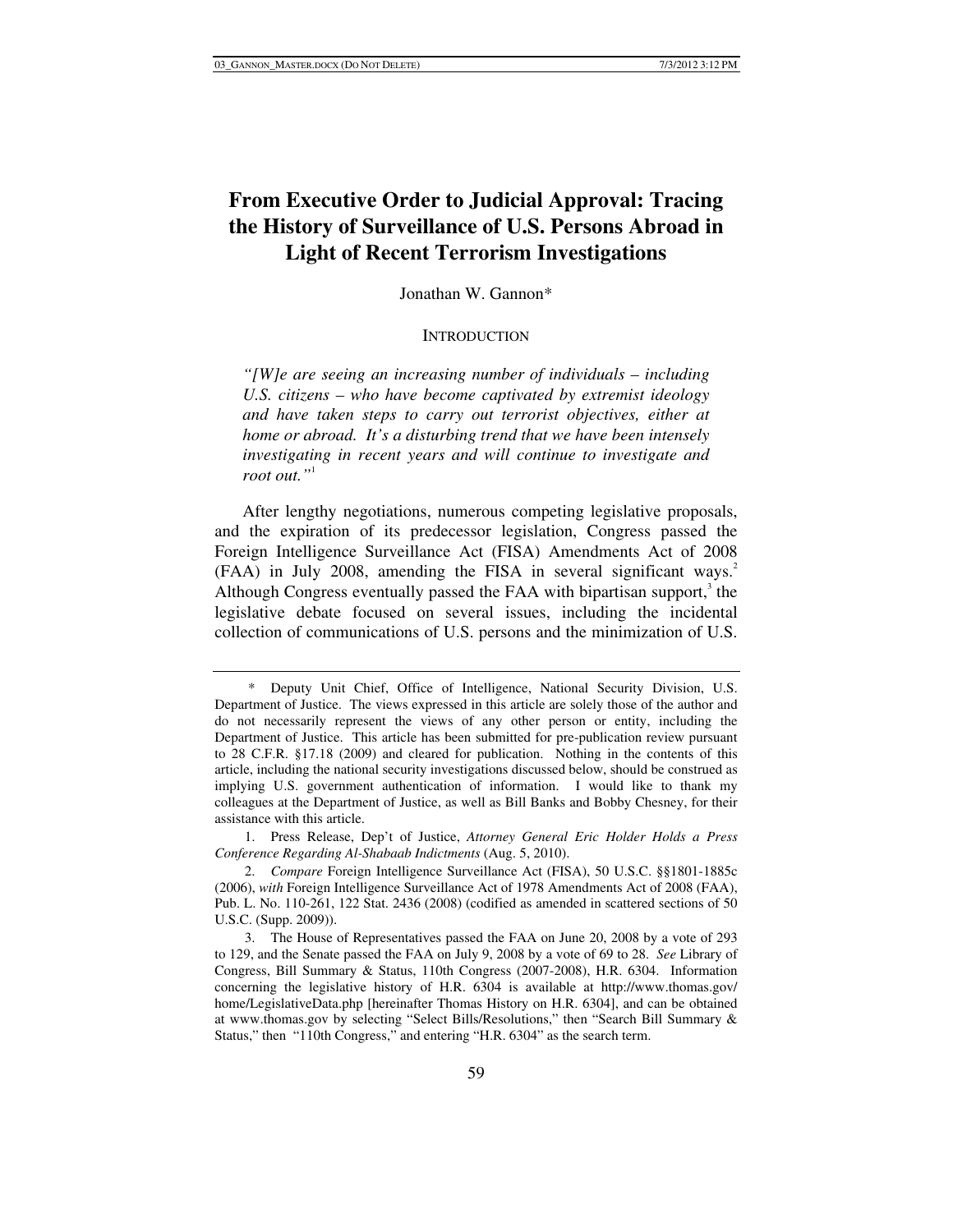person information; the potential reverse targeting of U.S. persons; and civil immunity for telecommunications companies allegedly involved with the Terrorist Surveillance Program (TSP). The FAA built on the framework of the expired Protect America Act of 2007<sup>4</sup> (PAA or Protect America Act) with respect to the targeting of non-U.S. persons overseas and included several provisions aimed at protecting the civil liberties of U.S. persons, such as certain prohibitions on the reverse targeting of U.S. persons and a more robust role for the Foreign Intelligence Surveillance Court (FISC) in certain matters.<sup>5</sup> The FAA also created a procedure for electronic communication service providers to claim immunity regarding their alleged involvement in the TSP,<sup>6</sup> and reaffirmed FISA (and certain provisions of Title III) as the exclusive means for the government to conduct electronic surveillance within the United States.<sup>7</sup>

In one particular respect, the FAA represented a significant departure from the way the executive branch had collected foreign intelligence information for decades.<sup>8</sup> For the first time, the FAA required the government to apply to the FISC for the authority to conduct surveillance of U.S. persons located outside the United States.<sup>9</sup> While this provision received significant attention from supporters and opponents when

6. 50 U.S.C. §1885a.

 <sup>4.</sup> Congress passed the Protect America Act of 2007, which contained a six-month sunset provision, in August 2007. Protect America Act of 2007, Pub. L. No. 110-55, 121 Stat. 552 (partially expired and partially repealed 2008) (codified at 50 U.S.C. §§1805a-c (2007)).

 <sup>5.</sup> *See, e.g.*, 50 U.S.C. §1881a(b) (listing categories of prohibited targeting, including reverse targeting); *id.* §1881a(d)(2) (requiring FISC review of targeting procedures); *id.* §1881a(e)(2) (requiring FISC review of minimization procedures); *id.* §1881a(i)(3) (emphasis added) (providing that the FISC enter an order approving a certification if the FISC finds, among other things, that "the targeting and minimization procedures . . . are consistent with the requirements of those subsections and with the *fourth amendment to the Constitution of the United States*."). By contrast, under the Protect America Act, the FISC reviewed, under a clearly erroneous standard, the government's procedures for determining whether the acquisition of foreign intelligence information concerned persons reasonably believed to be located outside the United States. Protect America Act of 2007 §§105B-C.

 <sup>7.</sup> *Id*. §1812 ("Except as provided in subsection (b), the procedures of chapters 119, 121, and 206 of Title 18 and this chapter shall be the exclusive means by which electronic surveillance and the interception of domestic wire, oral, or electronic communications may be conducted.").

 <sup>8. 154</sup> CONG. REC. S257 (daily ed. Jan. 24, 2008) (statement of Sen. Rockefeller) (noting that in certain respects the FAA's requirements for overseas surveillance of U.S. persons "implemented an entirely new concept of law."). During the FAA debate, Senator Rockefeller suggested that "[t]he protection of Americans outside the United States may have been the single most important piece of business left undone by the original FISA statute." *Id.* at S256.

 <sup>9.</sup> *See* 50 U.S.C. §§1881b-d. FISA defines a U.S. person in pertinent part as a citizen of the United States; an alien lawfully admitted for permanent residence; an unincorporated association, a substantial number of members of which are citizens of the United States or aliens lawfully admitted for permanent residence; or a corporation incorporated in the United States. *Id.* §1801(i).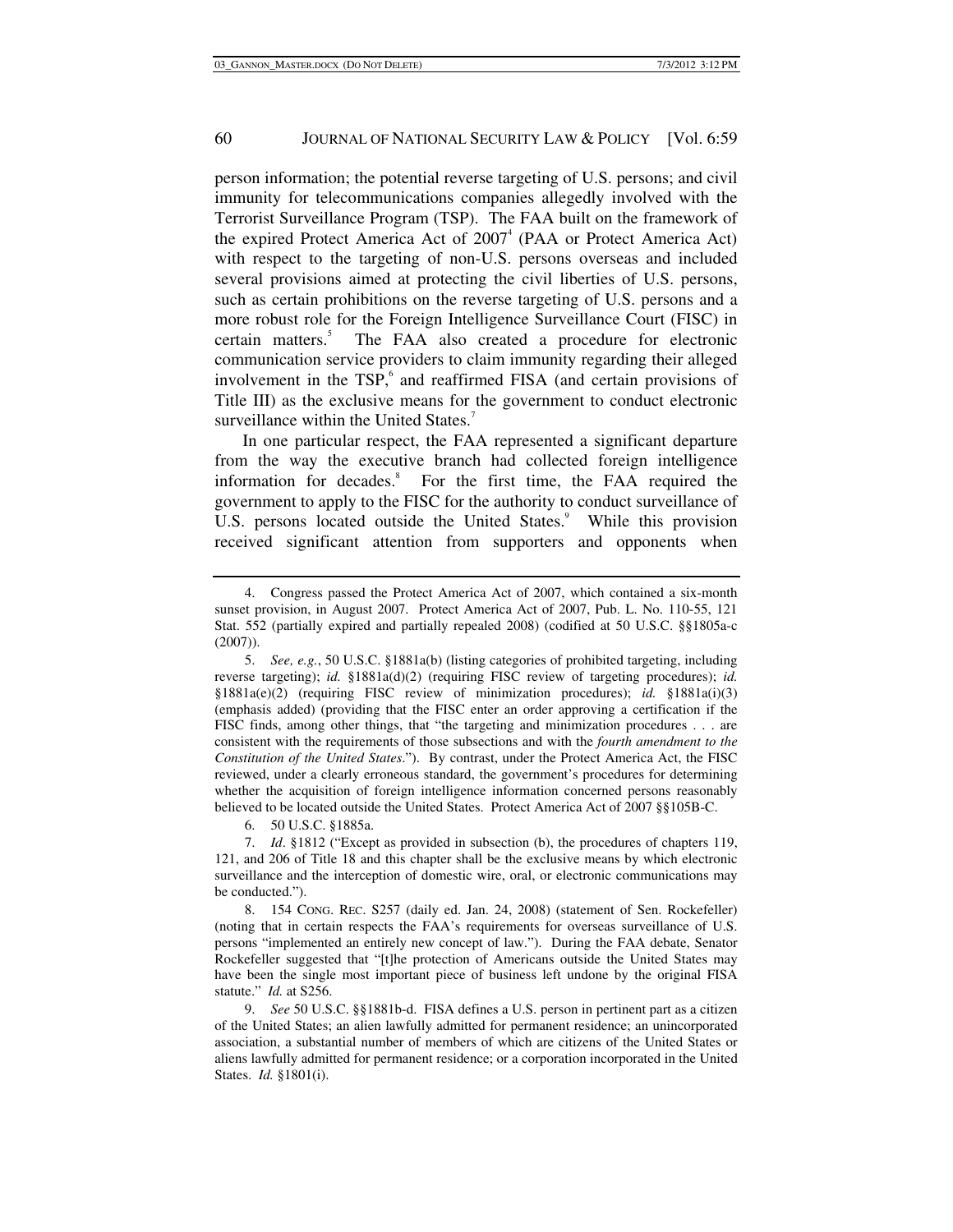originally proposed, it was the subject of little disagreement upon final passage of the FAA, in contrast to other issues such as retroactive immunity for telecommunications companies.<sup>10</sup> One senator, noting the provision's significance, declared that the FAA did "more than Congress has ever done before to protect Americans' privacy regardless of where they are, anywhere in the world."<sup>11</sup> This change preceded several significant counterterrorism investigations involving Americans, including the attempted bombing of Times Square and the 2008 Mumbai attacks. The Americans involved in those matters engaged in significant activities in furtherance of their plots outside the United States, such as receiving training from or conducting surveillance on behalf of their terrorist associates.

To date, scholarship addressing the FAA has generally focused on aspects of the legislation other than the surveillance of U.S. persons overseas.12 This article examines the history of surveillance of U.S. persons overseas and the new provisions affecting such surveillance in light of several recent national security investigations indicating that an increasing number of U.S. persons are involved in terrorist activities. As noted in the FAA legislative debate, several million U.S. persons live, travel, or study overseas at any given time.<sup>13</sup> To set the stage, Part I examines recent counterterrorism investigations involving the activities of United States persons abroad. Recent reports suggest that the number of U.S. persons involved in terrorist training, planning, or attacks abroad is on the rise.<sup>14</sup> Government officials have similarly warned that "[h]omegrown terrorists represent a new and changing facet of the terrorist threat."<sup>15</sup> Part II examines the history of surveillance of U.S. persons abroad, specifically, the power the President vested in the Attorney General, through Executive

 <sup>10.</sup> *See, e.g.*, Edward C. Liu, *Retroactive Immunity Provided by the FISA Amendments Act of 2008* (Cong. Research Serv. RL 34600), July 25, 2008 (discussing certain proposals for retroactive immunity).

 <sup>11. 154</sup> CONG. REC. S6119 (daily ed. June 25, 2008) (statement of Sen. Feinstein).

 <sup>12.</sup> Other articles discussing the FAA include William C. Banks, *Programmatic Surveillance and FISA: Of Needles in Haystacks*, 88 TEX. L. REV. 1633 (2010), and Stephanie Cooper Blum, *What Really Is at Stake with the FISA Amendments Act of 2008 and Ideas for Future Surveillance Reform*, 18 B.U. PUB. INT'L L.J. 269 (2009). *See also* Jonathan D. Forgang, Note, *"The Right of the People": The NSA, the FISA Amendments Act of 2008, and Foreign Intelligence Surveillance of Americans Overseas*, 78 FORDHAM L. REV. 217 (2009).

 <sup>13.</sup> *See infra* notes 20-23 and accompanying text.

 <sup>14.</sup> *See infra* notes 28-32 and accompanying text.

 <sup>15.</sup> *Nine Years After 9/11: Confronting the Terrorist Threat to the Homeland: Hearing Before the S. Comm. on Homeland Sec. and Gov't Affairs*, 111th Cong., (Sept 22, 2010) (statement of Dep't of Homeland Sec. (DHS) Sec'y Janet Napolitano), at 1 [hereinafter Senate Homeland Security Committee 9/22/10 Hearing].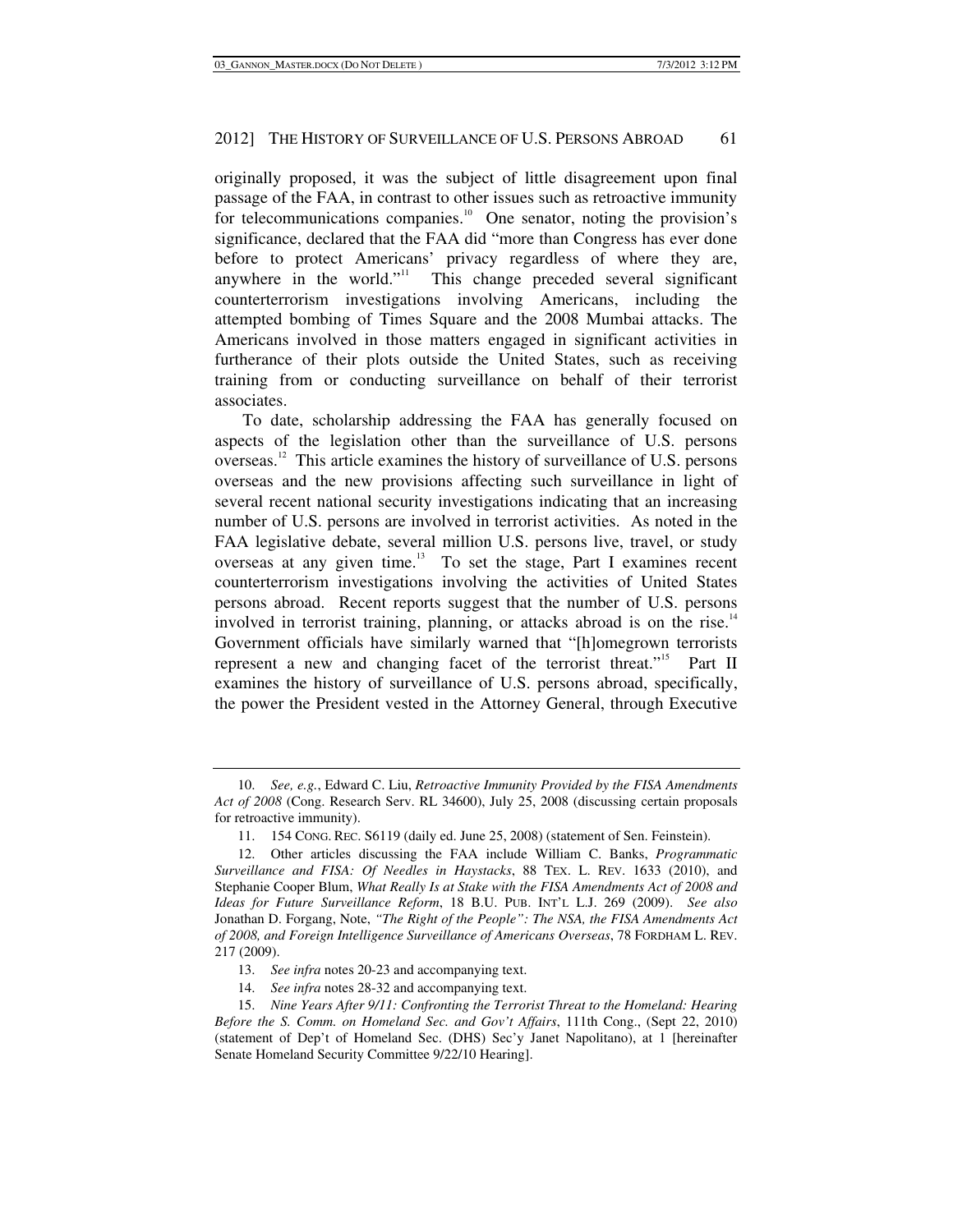Order 12,333, to authorize such surveillance.<sup>16</sup> Part II also examines the limited case law interpreting surveillance of U.S. persons overseas, focusing on the decision in *United States v. Bin Laden*, in which the government utilized Executive Order 12,333 authorities.<sup>17</sup> Finally, Part III examines the legislative history and requirements of Title VII of FISA, which is the current framework for the government to target U.S. persons overseas and acquire foreign intelligence information from acquisitions occurring either inside or outside the United States.

## I. RECENT COUNTERTERRORISM INVESTIGATIONS CONCERNING THE ACTIONS OF U.S. PERSONS OVERSEAS

The FAA requires that the government seek and obtain FISC approval for surveillance of U.S. persons overseas. Approval depends on a number of factors, including the presence of a U.S. person outside the United States and the possibility of collecting "foreign intelligence information" from the target.<sup>18</sup> Recent investigations suggest that more U.S. persons overseas are taking part in terrorist activities, highlighting the possibility that the FAA's new requirements may impact the government's activities.<sup>19</sup> These investigations underscore the importance of the government's ability to conduct surveillance of the U.S. persons involved in such activities.

While precise numbers are difficult to determine, a large number of U.S. persons (a figure in the millions, even by conservative estimates) are located outside the United States at any given time while traveling, studying, or working abroad.<sup>20</sup> Senator Rockefeller, chairman of the Senate Select Committee on Intelligence (SSCI) when Congress passed the FAA in 2008, estimated that there were "4 million Americans at any given moment who are outside the United States, which is equal to the total population of

 19. *See, e.g.*, Peter Bergen & Bruce Hoffman, *Assessing the Terrorist Threat: A Report of the Bipartisan Policy Center's National Security Preparedness Group* (Sept. 10, 2010) [hereinafter NSPG Report, Assessing the Terrorist Threat].

 <sup>16.</sup> Exec. Order No. 12,333, 46 Fed. Reg. 59,941 (Dec. 4, 1981).

 <sup>17.</sup> United States v. Bin Laden, 126 F. Supp. 2d. 264 (S.D.N.Y. 2000).

 <sup>18. 50</sup> U.S.C. §§1881b(a)(1), 1881(a)(2). The FAA incorporated FISA's definition of "foreign intelligence information," which includes information that relates to, and if concerning a U.S. person is necessary to, the ability of the United States to protect against actual or potential attack or other grave hostile acts of a foreign power or agent of a foreign power, sabotage, international terrorism, or the international proliferation of weapons of mass destruction by a foreign power or agent of a foreign power. *Id.* §§1801(e), 1881(a). For purposes of this article, it is assumed that the government would acquire foreign intelligence information if conducting surveillance of the U.S. persons involved in the matters discussed herein.

 <sup>20.</sup> *See, e.g*., Living Abroad By Country, The Essential Expatriate Resources, http://www.transitionsabroad.com/listings/living/living\_abroad/living\_abroad\_by\_country.sh tml ("According to recent estimates by the U.S. State Department, there are 6.6 million Americans living overseas.").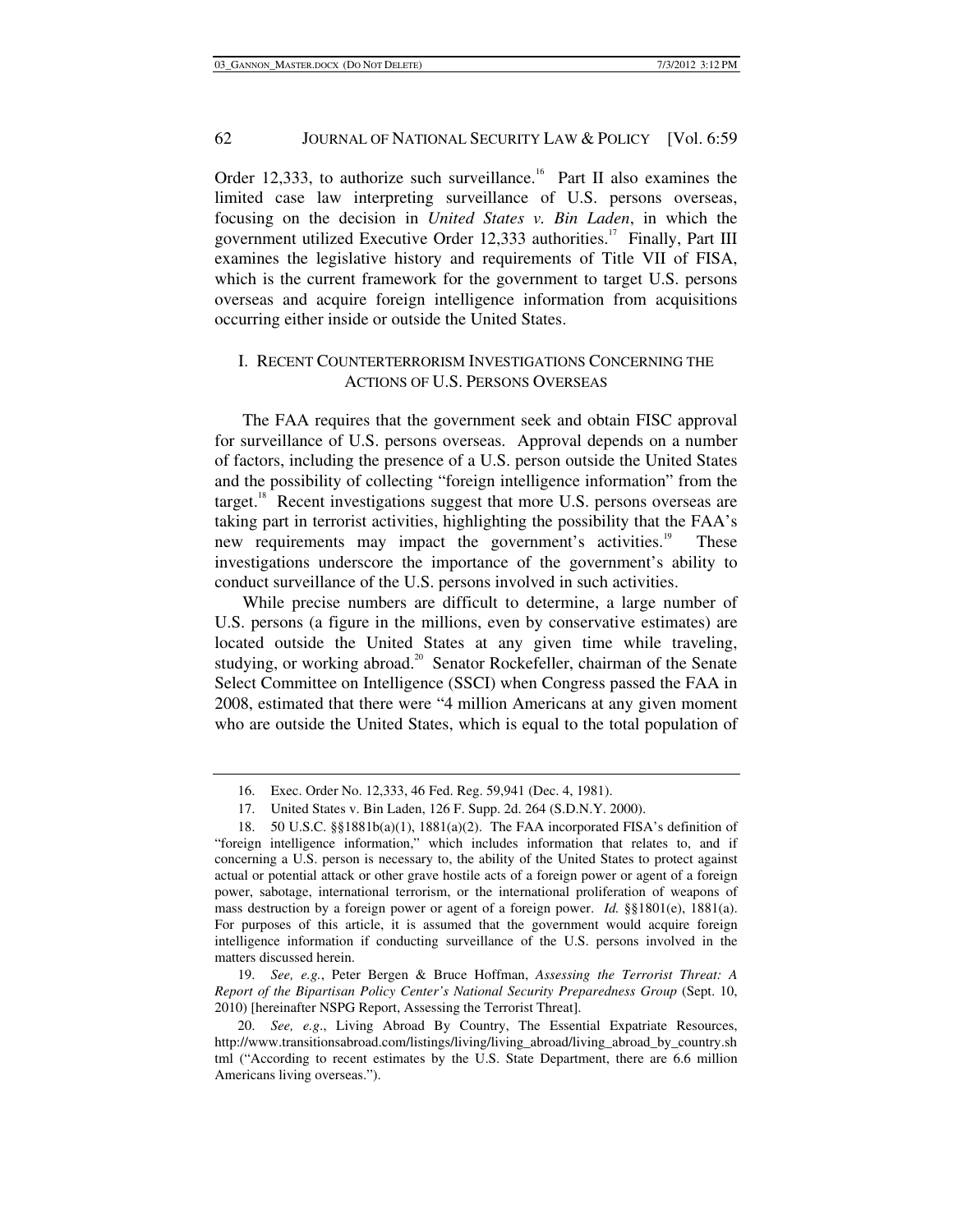our Nation when it was founded."<sup>21</sup> He also noted that "millions more [Americans] travel each year outside the United States."<sup>22</sup> Other sources place the number in the range of five to six million U.S. persons abroad.<sup>23</sup> As noted below, advocates of judicial approval for surveillance of U.S. persons overseas argued that Americans should not lose their constitutional rights simply because they leave the country. $24$ 

For several decades, the government has had to meet certain criteria before authorizing surveillance of a U.S. person overseas for intelligence purposes. Whether under the former regime of Executive Order 12,333 (in which the Attorney General made certain findings) or the current FAA regime (in which the FISC makes the findings), when the government has sought to acquire foreign intelligence information it has had to show probable cause that the U.S. person in question was acting as an agent of a foreign power.<sup>25</sup> During the FAA debate, opponents of judicial approval for such surveillance invoked the limited nature of these authorizations.<sup>26</sup>

Recent counterterrorism investigations provide several examples of U.S. persons acting overseas in ways that theoretically could have given the U.S. Intelligence Community an opportunity to acquire foreign intelligence information regarding their activities.<sup>27</sup> The State Department's annual terrorism report, released in August 2010, noted that despite certain setbacks al Qaeda and violent extremist groups "continued to succeed . . . in persuading people to adopt their cause, even in the United States."<sup>28</sup> In addition to naming certain U.S. persons discussed below, such as Najibullah Zazi and David Headley, the State Department report also discussed U.S.

 <sup>21. 154</sup> CONG. REC. S6181 (daily ed. June 26, 2008) (statement of Sen. Rockefeller).

 <sup>22. 154</sup> CONG. REC. S256 (daily ed. Jan. 24, 2008) (statement of Sen. Rockefeller). One witness at a hearing during the FAA debate estimated that "[f]orty million Americans travel abroad every year. A half a million Americans work abroad or serve in the military abroad. A couple of million Americans live overseas. A quarter of a million students study abroad a year." *FISA Hearing, Hearing Before the Permanent Select Comm. on Intelligence*, 110th Cong. 55 (2007) (statement of Lisa Graves, Center for National Security Studies).

 <sup>23.</sup> The Association of American Resident Overseas (AARO) estimates the number to be over five million, excluding military persons, and another author estimates that the number is six million Americans, including military personnel. AARO, ABOUT AARO, http://aaro.org/about-aaro/66m-americans-abroad; Forgang, *supra* note 12, at 222.

 <sup>24.</sup> *See, e.g.*, 154 CONG. REC. S6128 (daily ed. June 25, 2008) (statement of Sen. Wyden) ("[Y]ou won't lose your rights when you leave American soil. That is as it should be. It is a significant expansion of the individual liberties of our citizens.").

 <sup>25.</sup> *See infra* notes 89, 99, 176, 194 and accompanying text.

 <sup>26.</sup> *See, e.g*., *infra* note 142 and accompanying text.

 <sup>27.</sup> This information discussed in this article is based solely on publicly available information, including information on the Department of Justice website, and focuses on investigations where the U.S. person has pleaded or been found guilty in part based on activities overseas. The discussion is not intended to suggest or acknowledge that the government pursued FISA or any other authority in these investigations.

 <sup>28.</sup> U.S. DEP'T OF STATE, COUNTRY REPORTS ON TERRORISM 2009 11 (2010).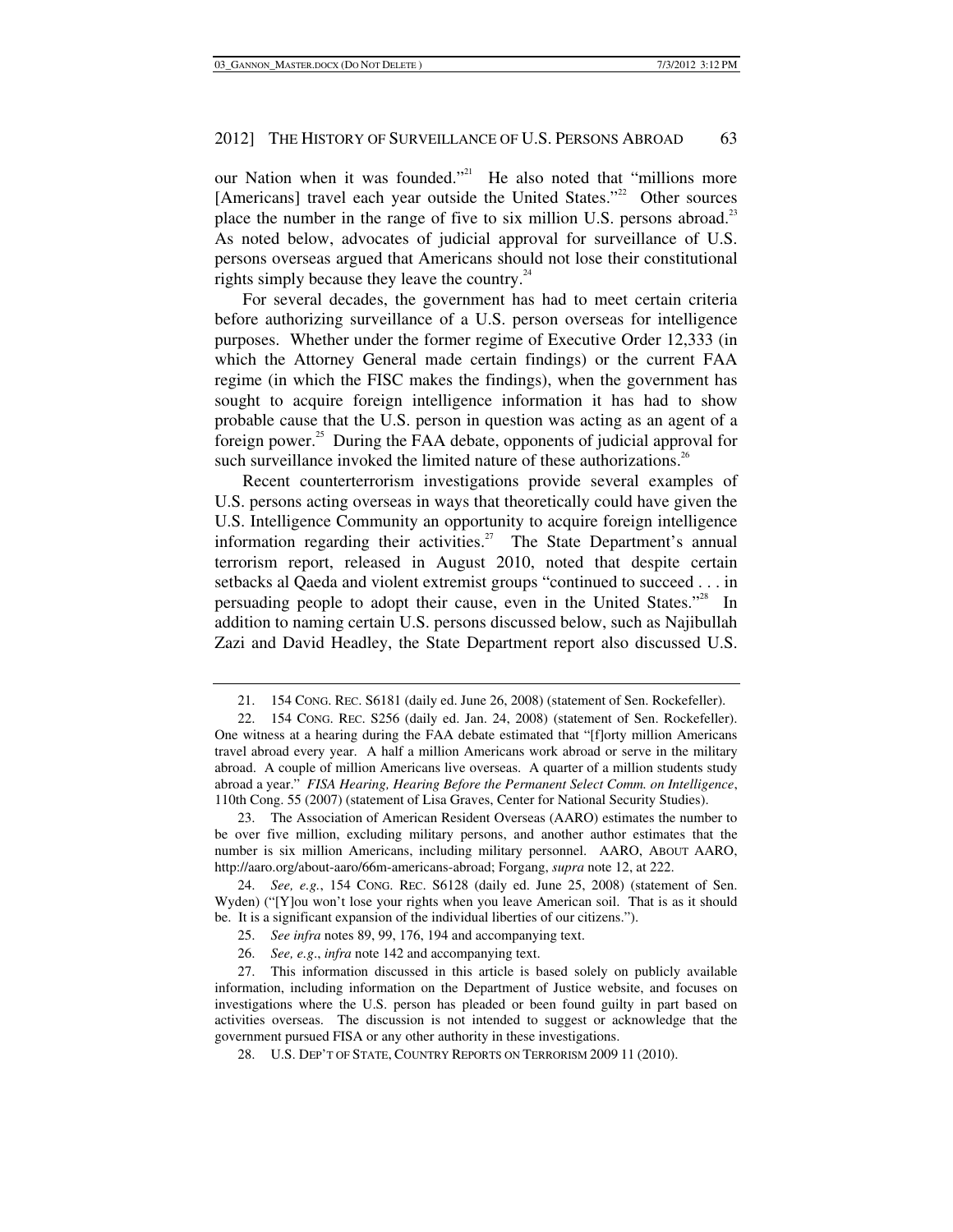citizens who had risen "in prominence as proponents of violent extremism," including Anwar al-Aulaqi.<sup>29</sup>

The Bipartisan Policy Center's National Security Preparedness Group (NSPG), headed by 9/11 Commission chairs Tom Kean and Lee Hamilton, released a report on the ninth anniversary of the September 11, 2001 terrorist attacks echoing the Attorney General's observation above of the increasing role of U.S. persons in carrying out terrorist objectives.<sup>30</sup> The NSPG report noted that although the threat from al Qaeda and allied groups was "less severe than the catastrophic proportions of a 9/11-like attack," the al Qaeda threat was "more complex and more diverse" than in the past, including a "key shift in the past couple of years . . . [to] the increasingly prominent role in planning and operations that U.S. citizens and residents have played in the leadership of al-Qaeda and aligned groups, and the higher numbers of Americans attaching themselves to these groups."<sup>31</sup> Citing certain U.S. citizens who traveled to Somalia to fight with al-Shabaab (discussed further below), the NSPG report found such individuals to be

part of a disquieting trend that has emerged in recent years that includes five young men from Alexandria, Virginia, who sought to fight alongside the Taliban and al-Qaeda and were arrested in Pakistan; Bryant Neal Vinas and Abu Yahya Mujahdeen al-Adam, two American citizens arrested in Pakistan for their links to al-Qaeda; Najibullah Zazi, the Afghan-born, Queens-educated al-Qaeda terrorist convicted of plotting simultaneous suicide attacks on the New York City subway; and most recently Faisal Shahzad, the Pakistani Taliban-trained, naturalized American citizen who tried to bomb New York City's Times Square in May  $[2010]$ .<sup>32</sup>

At a Congressional hearing in September 2010, Department of Homeland Security (DHS) Secretary Janet Napolitano, FBI Director Robert Mueller, and National Counterterrorism Center (NCTC) Director Michael Leiter warned of the increasing role of U.S. citizens in such plots and their attractiveness to foreign terrorist organizations.<sup>33</sup> FBI Director Mueller

 <sup>29.</sup> *Id*. at 11-12. The report concluded that "[t]he most notable [proponent of violent extremism] is al-Qaida in the Arabian Peninsula's Anwar al-Aulaqi, who has become an influential voice of Islamist radicalism among English-speaking extremists. The alleged Ft. Hood attacker Nidal Hassan sought him out for guidance, and the December 25[, 2009] bomber, Umar Farouk Abdulmutallab, visited him at least twice in Yemen. Also popular among English-speaking extremists is Omar Hammami from Alabama, now one of the chief propagandists for al-Shabaab." *Id.*

 <sup>30.</sup> *See supra* note 1 and accompanying text; NSPG Report, *Assessing the Terrorist Threat*, *supra* note 19, at 1.

 <sup>31.</sup> NSPG Report, *Assessing the Terrorist Threat*, *supra* note 19, at 1.

 <sup>32.</sup> *Id.* at 3.

 <sup>33.</sup> *See, e.g.*, Senate Homeland Security Committee 9/22/10 Hearing, *supra* note 15, at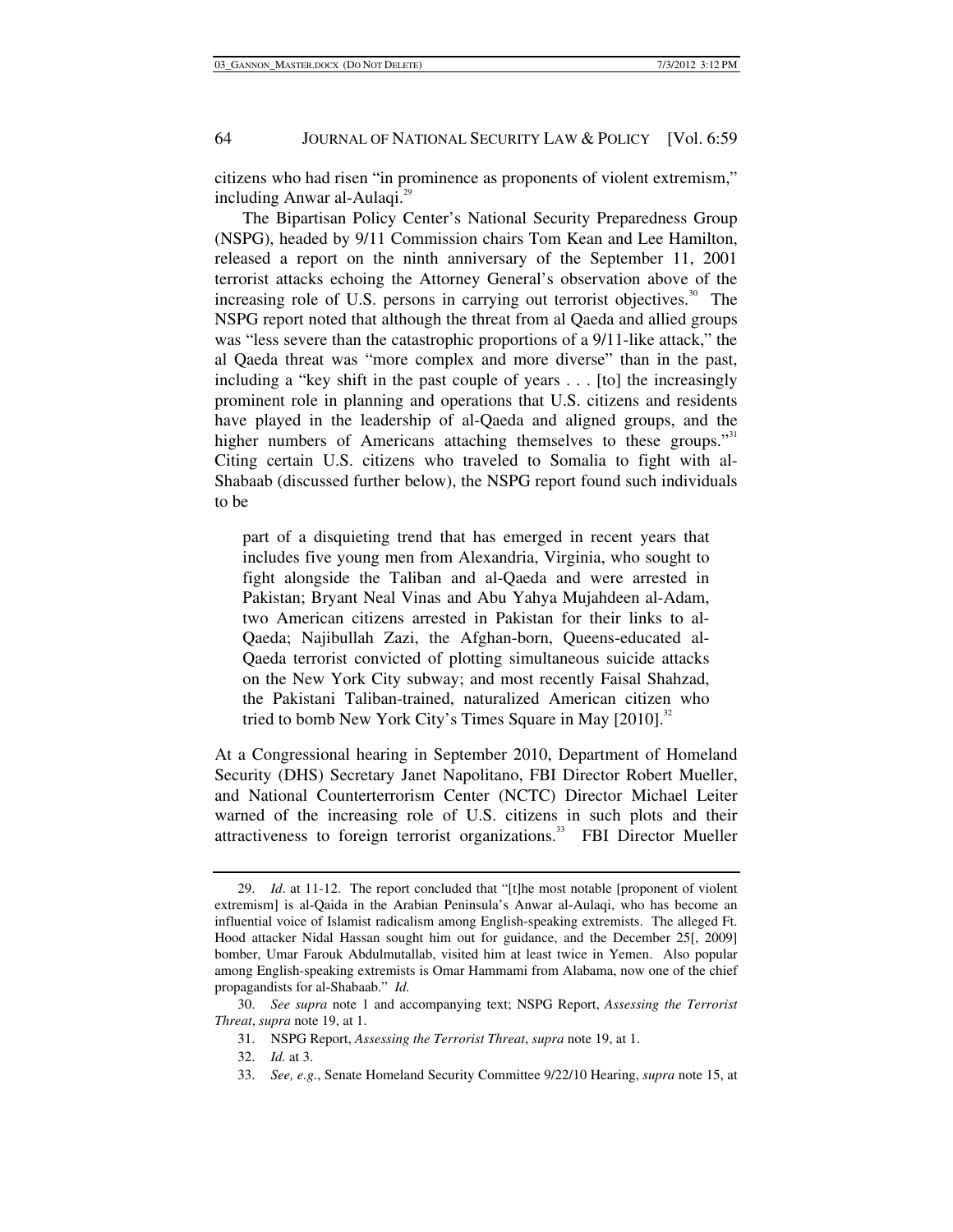observed at the hearing, "[o]nce Americans are able to travel overseas and make the right connections with extremists on the ground, they could be targeted for participation in Homeland-specific attack plans, as happened in the cases of [Najibullah] Zazi and [Faisal] Shahzad."<sup>34</sup>

The discussion below summarizes certain investigations in which a U.S. person either traveled overseas to receive training or conduct other terrorism-related activities abroad, or left the United States to commit, or attempt to commit, a terrorist act overseas. Although only a sampling of publicly available examples, these investigations demonstrate the breadth of such attack planning and include U.S. persons with possible links to the terrorist groups al Qaeda, Lashkar-e-Tayyeeb (LT), Tehrik-e-Taliban (TTP), and al-Shabaab.

## *A. U.S. Persons Receiving, Training, or Conducting Other Activities Overseas and Returning to the United States To Carry Out Attacks*

In recent years, there have been several examples of U.S. persons receiving training overseas and returning to the United States to attempt to carry out terrorist attacks. Two episodes have received a great deal of public attention.

In what Attorney General Eric Holder called "one of the most serious threats to our nation since September 11, 2001," Najibullah Zazi and his associates planned to attack the New York subway system after receiving terrorist training in Pakistan.<sup>35</sup> Zazi and Zarein Ahmedzay, both U.S. persons, and another associate flew from Newark, New Jersey to Peshawar, Pakistan in August 2008 to join the Taliban and fight against Unites States and allied forces.<sup>36</sup> Upon their arrival in Pakistan, and after Ahmedzay and an associate were turned away at the Afghan border, al Qaeda personnel recruited them and transported them to Waziristan, Pakistan, where they received weapons training.<sup>37</sup> During the training, Zazi and Ahmedzay met

<sup>1 (</sup>statement of DHS Sec'y Janet Napolitano) ("Terrorist organizations are increasingly seeking operatives who are familiar with the United States or the West. In their roles as terrorist planners, operational facilitators, and operatives, these individuals improve the terrorist groups' knowledge of Western and American culture and security practices, which can increase the likelihood that an attempted attack could be successful.").

 <sup>34.</sup> *Id.* at 4 (statement of FBI Director Robert Mueller).

 <sup>35.</sup> Press Release, U.S. Dep't of Justice, *Attorney General Eric Holder Testifies Before the House Judiciary Committee*, at 1 (May 13, 2010).

 <sup>36.</sup> Press Release, U.S. Dep't of Justice, *Najibullah Zazi Pleads Guilty to Conspiracy to Use Explosives Against Persons or Property in U.S., Conspiracy to Murder Abroad, and Providing Material Support to Al-Qaeda*, at 1 (Feb. 22, 2010) [hereinafter Zazi Press Release]; Press Release, U.S. Dep't of Justice, *Zarein Ahmedzay Pleads Guilty to Terror Violations in Connection with Al-Qaeda New York Subway Plot*, at 1 (Apr. 23, 2010) [hereinafter Ahmedzay Press Release].

 <sup>37.</sup> Ahmedzay Press Release, *supra* note 36, at 1.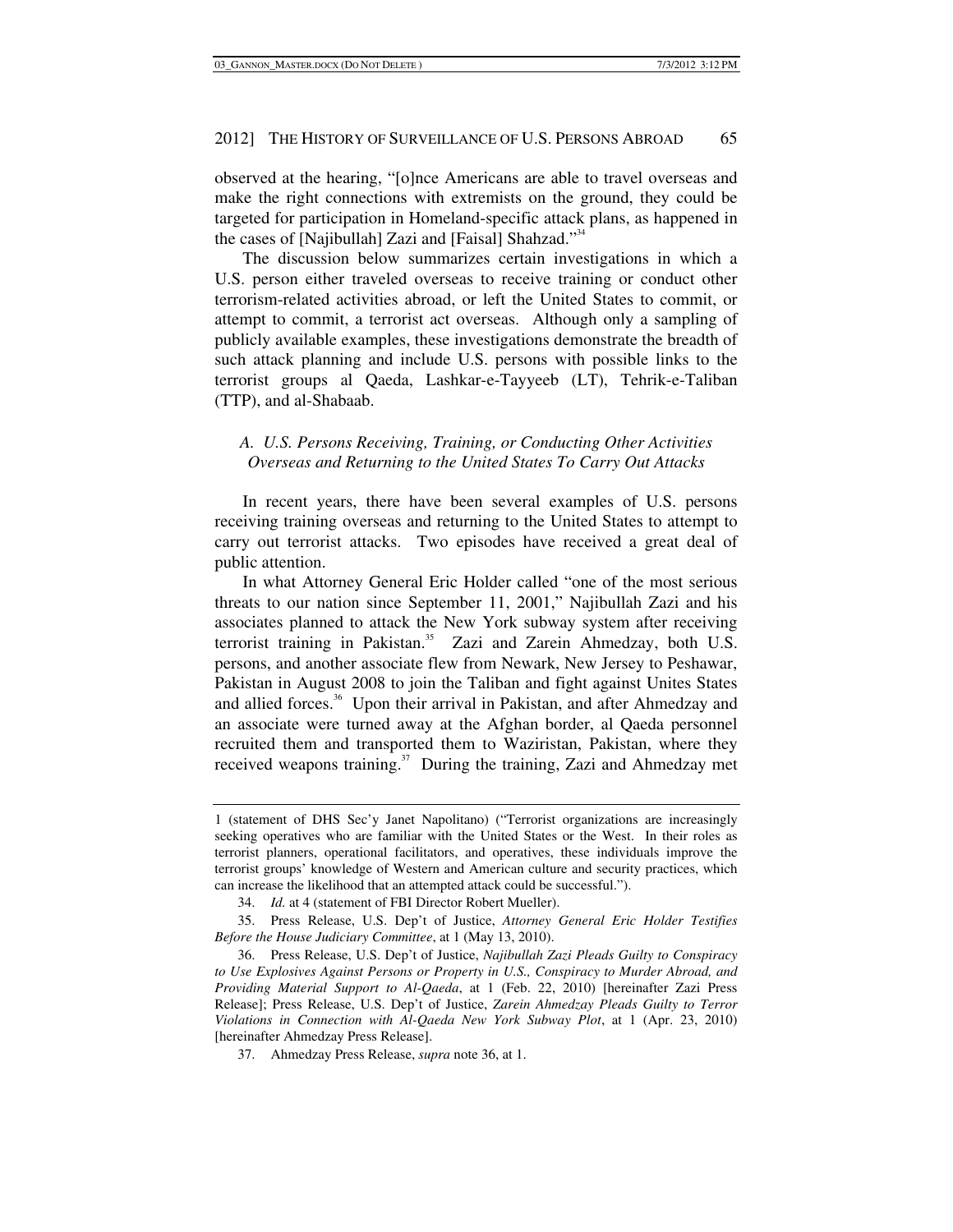high level al Qaeda officials, including al Qaeda's head of external operations, who encouraged them to return to the United States and conduct suicide operations.<sup>38</sup> They also discussed possible targets with al Qaeda members, who emphasized "the need to hit well-known structures and maximize the number of casualties."<sup>39</sup> Zazi subsequently received explosives training from al Qaeda, taking detailed notes that he and Ahmedzay later reviewed. After returning to the United States, Zazi traveled from Denver, Colorado to New York in September 2009 with explosives and other materials as part of their plan to attack the New York subway system. Zazi discovered he was under investigation when he arrived in New York and discarded the explosives; officials arrested him after he traveled back to Colorado.<sup>40</sup> FBI Director Mueller subsequently observed that the Zazi plot "was the first known instance since 9/11 that al Qaeda had successfully deployed a trained operative into the United States."<sup>41</sup>

In another recent matter, authorities discovered an abandoned car in Times Square filled with, among other things, several white plastic bags containing fertilizer, two five-gallon containers filled with gasoline, over 150 M-88 fireworks, three full propane gas canisters, and two alarm clocks connected to wires.42 Emergency personnel found the items smoldering and assessed that the occupant(s) of the vehicle had attempted to set off an explosion. Less than seventy-two hours later authorities arrested Faisal Shahzad, a naturalized U.S. citizen, at John F. Kennedy International Airport as he attempted to depart the country.<sup>43</sup> Upon his arrest, Shahzad admitted that he had received bomb-making training in Pakistan and had attempted to detonate the bomb.<sup>44</sup> When immigration officials interviewed

 41. Senate Homeland Security Committee 9/22/10 Hearing, *supra* note 15, at 3 (statement of FBI Director Robert Mueller).

 <sup>38.</sup> *Id.* at 1.

 <sup>39.</sup> *Id.* at 2.

 <sup>40.</sup> Zazi Press Release, *supra* note 36, at 1-2. In February 2010, Zazi pleaded guilty to conspiracy to use weapons of mass destruction against persons or property in the United States, conspiracy to commit murder in a foreign country, and providing material support to al Qaeda. Ahmedzay pleaded guilty to similar charges in April 2010. Ahmedzay Press Release, *supra* note 36, at 1. The Justice Department also announced additional charges against another U.S. person, Adnan El Shukrijumah, who allegedly served as one of al Qaeda's external operations leaders, for his role in recruiting Zazi and his co-conspirators to conduct the suicide attacks in New York City. Press Release, U.S. Dep't of Justice, *Charges Unsealed Against Five Alleged Members of al-Qaeda Plot to Attack the United States and United Kingdom*, at 1 (July 7, 2010) [hereinafter Shukrijumah Press Release].

 <sup>42.</sup> United States v. Shahzad, 10 Mag. 928, Compl. ¶¶7, 10 (May 4, 2010) [hereinafter Shahzad Criminal Complaint]. On June 21, 2010, Shahzad pleaded guilty to all counts of the ten-count indictment. Press Release, U.S. Dep't of Justice, *Faisal Shahzad Pleads Guilty in Manhattan Federal Court to 10 Federal Crimes Arising from Attempted Car Bombing*, at 1-2 (June 21, 2010).

 <sup>43.</sup> Shahzad Criminal Complaint, *supra* note 42, ¶¶7-9, 19.

 <sup>44.</sup> *Id.* ¶8.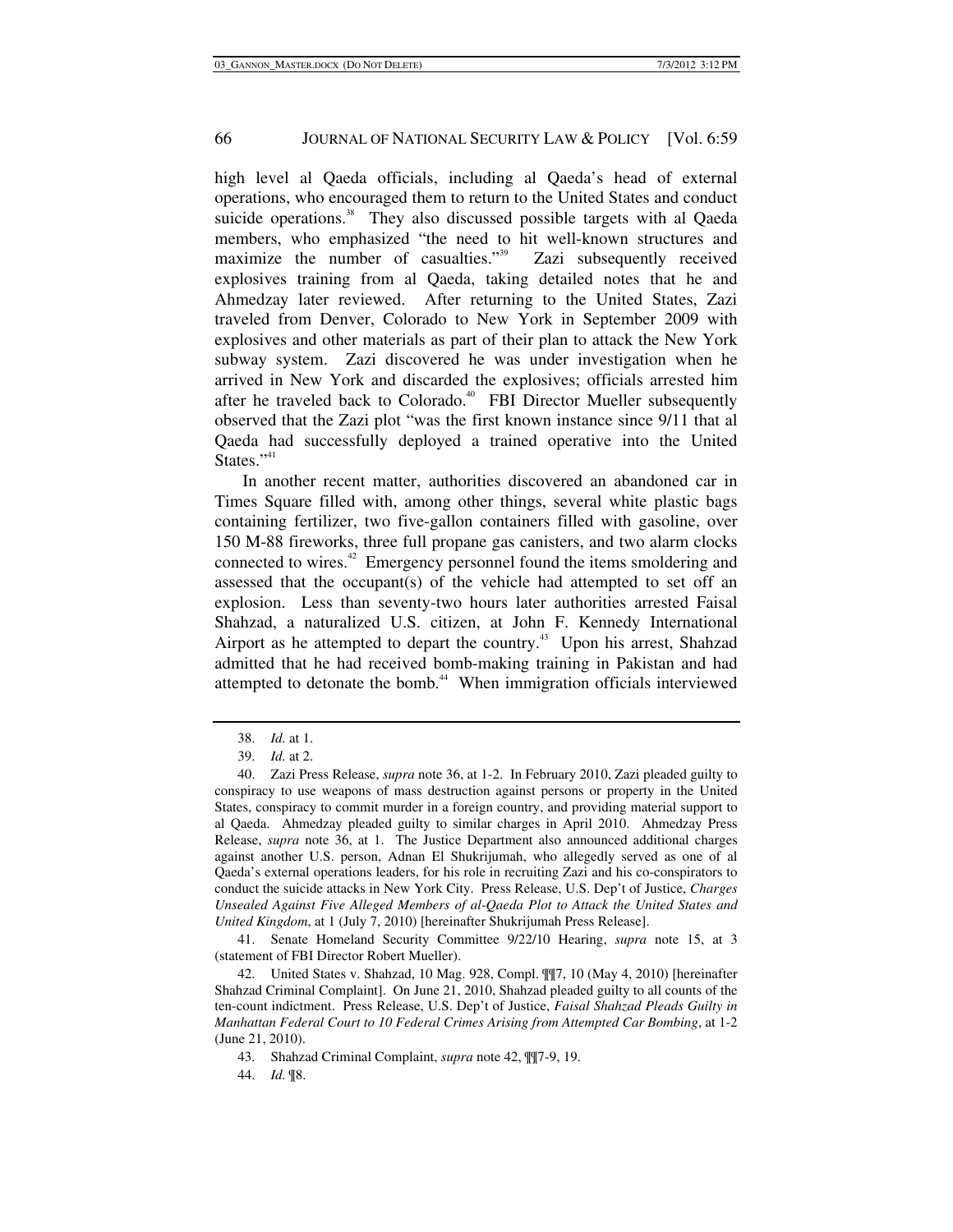Shahzad when he re-entered the country three months before the bombing attempt, Shahzad told them that he had been in Pakistan for the last five months visiting his parents.<sup>45</sup> Subsequent investigation revealed that in December 2009 Shahzad received explosives training from TTP-affiliated individuals, an extremist group based in Pakistan, and had received two payments of \$5000 and \$7000 from an individual in Pakistan to support his activities.46 Shahzad pleaded guilty and received a sentence of life in prison.<sup>47</sup>

## *B. U.S. Persons Conducting or Attempting To Conduct Terrorist Acts Overseas*

There have also been several examples of U.S. persons conducting or attempting to conduct terrorist acts overseas.<sup>48</sup> For example, David Coleman Headley pleaded guilty to twelve federal terrorism charges in March 2010<sup>49</sup> Headley admitted that he participated in planning the terrorist attacks in Mumbai in November 2008, during which ten operatives believed to be trained by Lashkar-e-Tayyiba (LT) killed 164 people, including six Americans, and injured hundreds more.<sup>50</sup> Headley attended LT terrorist training camps in Pakistan five times between 2002 and 2004, and, after receiving instructions from LT members, traveled to Mumbai five times between 2006 and 2008 to study potential targets, including those eventually attacked in  $2008$ .<sup>51</sup> According to Headley's plea agreement, Headley met with LT individuals in Pakistan to discuss potential landing sites in Mumbai for a team of attackers to arrive by sea, then traveled to Mumbai in April 2008 to conduct surveillance by carrying a Global Positioning System and taking boat trips around Mumbai harbor.<sup>52</sup>

 <sup>45.</sup> *Id.* ¶9.

 <sup>46.</sup> Press Release, U.S. Dep't of Justice, *Faisal Shahzad Indicted for Attempted Car Bombing in Times Square*, at 1 (June 17, 2010).

 <sup>47.</sup> Jerry Markon, *Life Term for Failed Times Square Bomber*, WASH. POST, Oct. 6, 2010, at A3.

 <sup>48.</sup> These matters do not include certain U.S. persons who appear to have assumed leadership, operational, or facilitation responsibilities in al Qaeda and other terrorist organizations overseas. *See, e.g.*, COUNTRY REPORTS ON TERRORISM 2009, *supra* note 28, at 11-12 (discussing Anwar al-Aulaqi); Shukrijumah Press Release, *supra* note 40, at 1 (discussing Adnan El Shukrijumah).

 <sup>49.</sup> Press Release, U.S. Dep't of Justice, *Chicago Resident David Coleman Headley Pleads Guilty to Role in India and Denmark Terror Conspiracies, Admits Conducting Surveillance for Lashkar e Tayyiba in Planning 2008 Mumbai Attacks*, at 1 (Mar. 18, 2010) [hereinafter Headley Press Release].

 <sup>50.</sup> *Id.* at 1.

 <sup>51.</sup> *Id.* at 1.

 <sup>52.</sup> *Id.* at 2. Headley also met with an LT member in Pakistan in 2008 and received instructions to conduct surveillance of the offices of the Danish newspaper *Morgenavisen*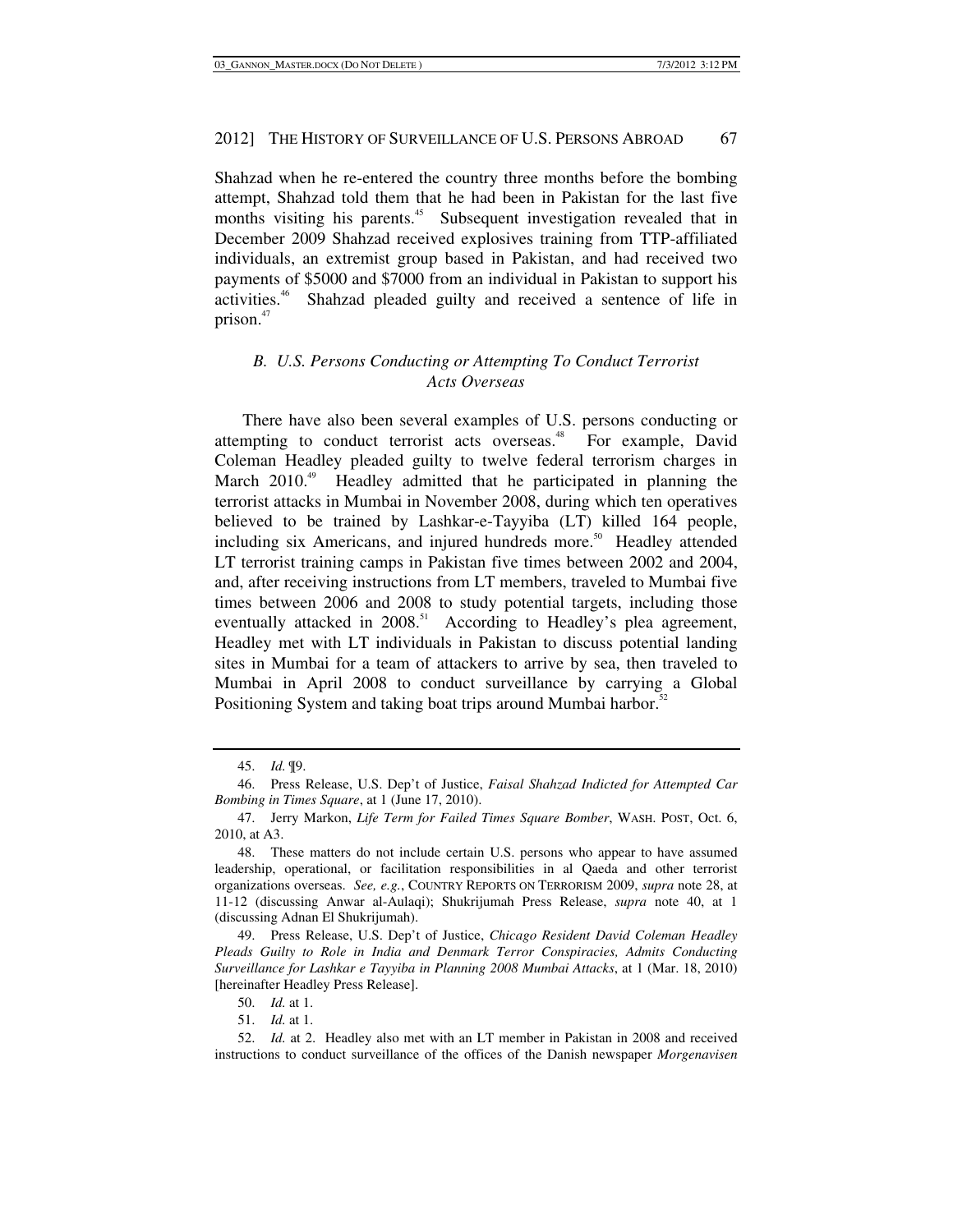In another example, in November 2009 terrorism charges were unsealed against a group of men from Minneapolis, many of whom were Somali-Americans, alleging that the men provided financial support to individuals who traveled to Somalia to fight on behalf of al-Shabaab, attended terrorist training camps run by al-Shabaab, and fought or intended to fight on behalf of al-Shabaab.<sup>53</sup> According to court documents, between September 2007 and October 2009 a group of approximately twenty men left Minneapolis and traveled to Somalia; many ultimately fought against Ethiopian, African Union, and Transition Federal Government troops.<sup>54</sup> Before departing the United States, the men allegedly raised money for their trips and communicated with individuals in Somalia.<sup>55</sup> They also stayed at safe houses and attended al-Shabaab training camps in Somalia, which included trainees from Somalia, Europe, and the United States as well as Somali, Arab, and Western trainers.<sup>56</sup> One of the men who left Minneapolis, Shirwa Ahmed, took part in suicide bombings in one of five simultaneous attacks in Somalia in October 2008, allegedly driving a truck filled with explosives into the office of an intelligence service.<sup>57</sup> The attacks killed approximately twenty people, including the suicide attackers. Ahmed may have been "the first American terrorist suicide attacker anywhere."58 The Justice Department subsequently announced in August 2010 that additional indictments were unsealed in Minnesota, Alabama, and California, charging five additional individuals with providing material support to al-Shabaab.<sup>59</sup>

These matters demonstrate that U.S. actors are and have been involved in terrorist plotting and training overseas. Accordingly, it comes as no surprise that the government has a significant interest in conducting surveillance of U.S. persons overseas. Next, this article examines the

*Jyllands-Posten*, which previously published a cartoon depicting the Prophet Mohammed. *Id.* Headley then traveled to Denmark multiple times to conduct surveillance of the newspaper's office. *Id.*

 <sup>53.</sup> Press Release, U.S. Dep't of Justice, *Terror Charges Unsealed in Minneapolis Against Eight Men, Justice Department Announces*, at 1 (Nov. 23, 2009) [hereinafter Minneapolis Press Release]. The Justice Department announced at that time that four men had pleaded guilty in connection with the investigation. *Id.* at 2.

 <sup>54.</sup> *Id.* at 1.

 <sup>55.</sup> *Id.*

 <sup>56.</sup> *Id.*

 <sup>57.</sup> *Id.*

 <sup>58.</sup> NSPG Report, *Assessing the Terrorist Threat*, *supra* note 19, at 10.

 <sup>59.</sup> Press Release, U.S. Dep't of Justice, *Fourteen Charged with Providing Material Support to Somalia-Based Terrorist Organization Al-Shabaab*, at 1 (Aug. 5, 2010). *See also* Senate Homeland Security Committee 9/22/10 Hearing, *supra* note 15, at 5 (statement of NCTC Director Michael Leiter) ("At least 20 U.S. persons – the majority of whom are ethnic Somalis – have traveled to Somalia since 2006 to fight and train with al-Shabaab. In the last two months, four U.S. citizens of non-Somali descent were arrested trying to travel to Somalia to join al-Shabaab. Omar Hammami, a U.S. citizen . . . is one of al-Shabaab's most prominent foreign fighters.").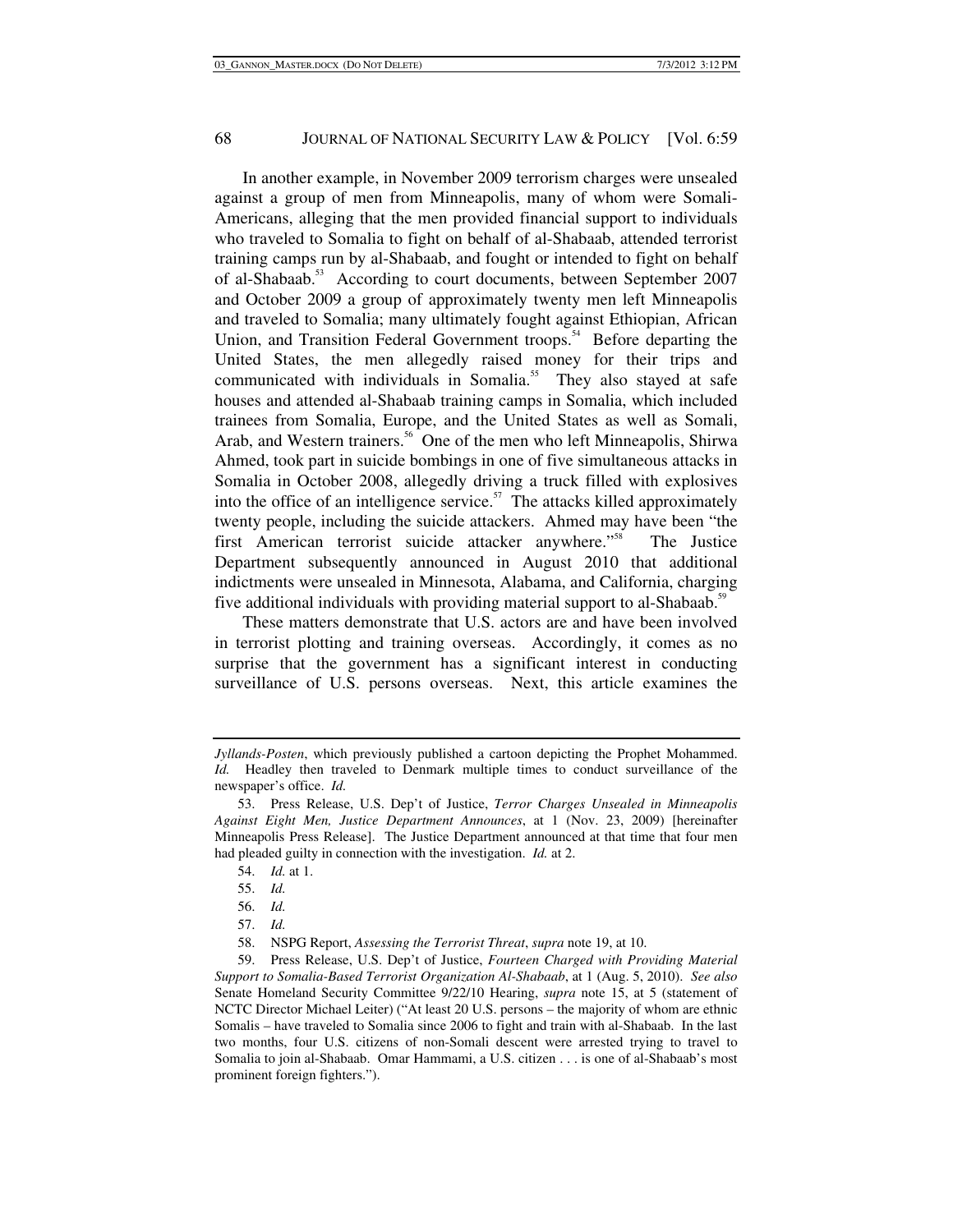regime the government used to acquire foreign intelligence information about U.S. persons overseas prior to the FAA.

## II. EXECUTIVE BRANCH AUTHORITY FOR SURVEILLANCE AND SEARCHES OF U.S. PERSONS ABROAD PRIOR TO THE FISA AMENDMENTS ACT OF 2008

Although FISA created the FISC and for the first time required the executive branch to obtain judicial approval for certain electronic surveillance, $60$  as originally enacted, FISA did not govern surveillance outside the United States generally or surveillance of U.S. persons outside the United States in particular.<sup>61</sup> Rather, from 1981 until the enactment of the FAA in 2008, Executive Order 12,333 regulated the government's surveillance of U.S. persons abroad. $62$  To place the requirements of Executive Order 12,333 in context, this article first reviews the executive orders in place prior to and at the time Congress enacted FISA, including

 61. David S. Kris & J. Douglas Wilson, National Security Investigations & Prosecutions 16-1 (2007) [hereinafter Kris & Wilson, National Security Investigations].

 <sup>60.</sup> FISA defines the electronic surveillance requiring FISC approval in four parts: (1) the acquisition of a "wire or radio communication" to or from a "particular, known United States persons who is in the United States"; (2) the acquisition of a "wire communication," defined as "any communication while it is being carried by a wire, cable, or other like connection furnished or operated by any person engaged as a common carrier in providing or operating such facilities for the transmission of interstate or foreign communications"; (3) acquisition of a "radio communication" when "both the sender and all intended recipients are located within the United States"; or (4) the "installation of an electronic, mechanical, or other surveillance device in the United States," except for information acquired from a "wire or radio communication." 50 U.S.C.  $\S 1801(f)(1)-(4)$ . As discussed below, as originally enacted FISA did not regulate much of the foreign intelligence collection directed overseas conducted pursuant to Executive Branch authorities. *See* Matthew A. Anzaldi & Jonathan W. Gannon, *In re Directives Pursuant to Section 105B of the Foreign Intelligence Surveillance Act: Judicial Recognition of Certain Warrantless Foreign Intelligence Surveillance*, 88 TEX. L. REV. 1599, 1606-07 & n.49 (2010) (discussing instances when executive branch could conduct warrantless electronic surveillance).

 <sup>62.</sup> *See* Elizabeth B. Bazan, *The Foreign Intelligence Surveillance Act: An Overview of the Statutory Framework and U*.*S*. *Foreign Intelligence Surveillance Court and U*.*S*. *Foreign Intelligence Surveillance Court of Review Decisions* (Cong. Research Serv., RL30465), Feb. 15, 2007, at 6 ("Collection of foreign intelligence information through electronic surveillance is now governed by FISA and E.O. 12,333.") [hereinafter CRS February 2007 Report]; *see also Hearing Before the H. Permanent Select. Comm. On Intelligence*, 110th Cong. 27 (2007) (emphasis in original) (statement of J. Michael McConnell, Director of National Intelligence (DNI)) ("[W]e believe the appropriate focus for whether court approval should be required, is *who* the target is, and *where* the target is located. If the target of the surveillance is a person inside the United States, then we seek FISA Court approval for that collection. Similarly, if the target of the surveillance is a U.S. person outside the United States, then we obtain Attorney General approval under Executive Order 12333, as has been our practice for decades. If the target is a foreign person located overseas, consistent with FISA today, the [Intelligence Community] should not be required to obtain a warrant.").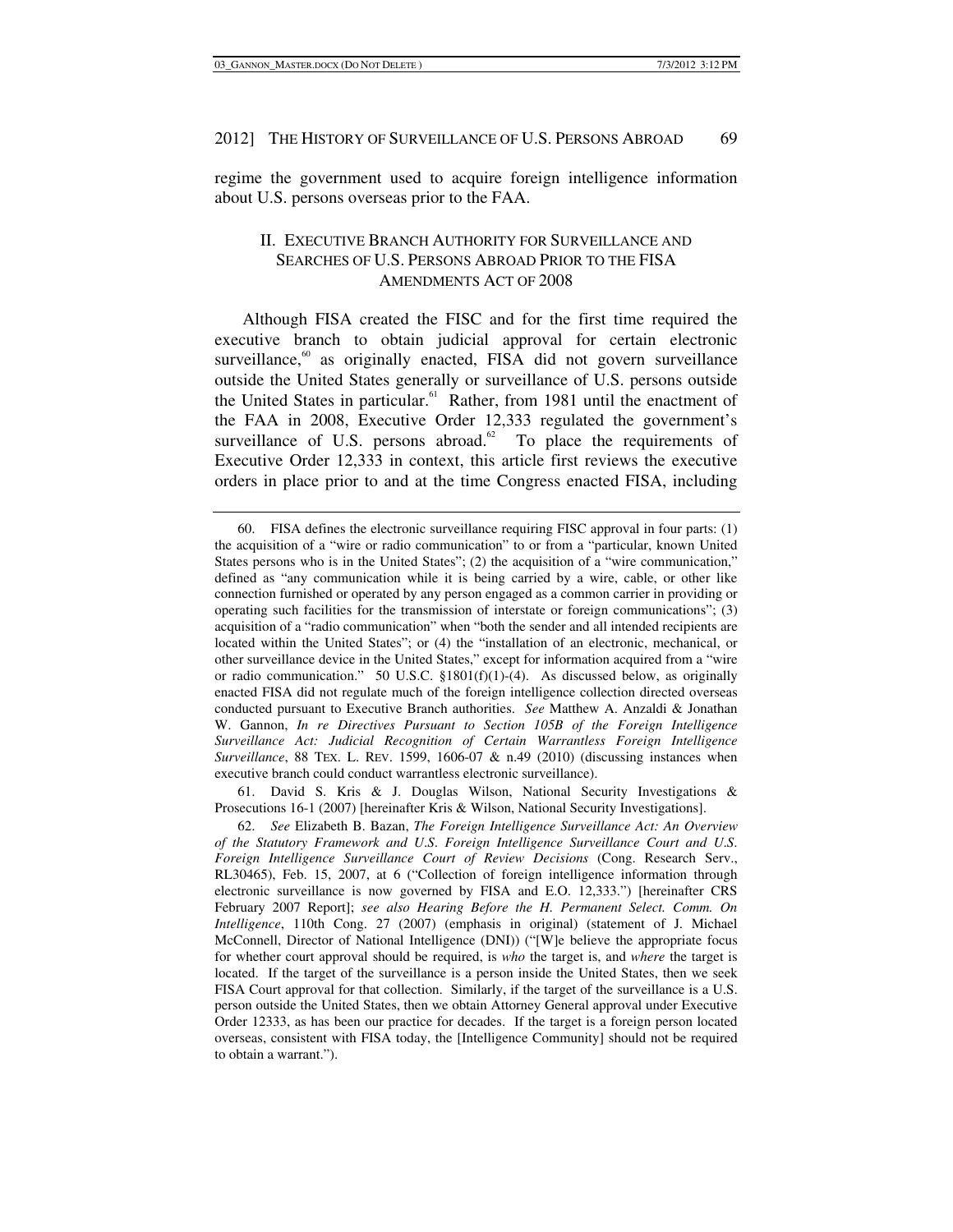the discussion of such authority during the original FISA debate, and then discusses Executive Order 12,333 and its regulations.

## *A. Surveillance and Searches Before and During the Enactment of FISA*

Following the commencement of the Church Committee investigation<sup>63</sup> and prior to the passage of FISA, the executive branch began to regulate its warrantless searches and surveillance by executive order.<sup>64</sup> President Gerald Ford issued Executive Order 11,905, entitled "United States Foreign Intelligence Activities" in  $1976$ .<sup>65</sup> The order affirmed that information about "the capabilities, intentions, and activities of other governments is essential . . . in the field of national defense and foreign relations," but it directed that surveillance measures should also be "conducted in a manner which preserves and respects our established concepts of privacy and our civil liberties."66 Executive Order 11,905 prohibited foreign intelligence agencies, defined to include the National Security Agency (NSA), Central Intelligence Agency (CIA), and Defense Intelligence Agency (DIA), $67$  from engaging in unconsented physical searches either within the United States or directed against U.S. persons abroad except as authorized under procedures approved by the Attorney General.<sup>68</sup> Executive Order 11,905

 <sup>63.</sup> *See* Kris & Wilson, *supra* note 61, at 2-3. David Kris and Douglas Wilson have observed that, prior to the executive orders discussed above, electronic surveillance for national security or foreign intelligence purposes "was subject to little or no judicial or legislative oversight." *Id*. at 3-2 (citations omitted).

 <sup>64.</sup> *See, e.g.*, Americo R. Cinquegrana, *The Walls (and Wires) Have Ears: The Background and First Ten Years of the Foreign Intelligence Surveillance Act of 1978*, 137 U. PA. L. REV. 793, 806 (1989) ("In an effort to ensure that its surveillance activities would be found reasonable if examined subsequently, the Executive unilaterally adopted warrantless electronic surveillance standards and procedures without specific congressional or judicial guidance. Such surveillance was to be limited to cases where the targets were foreign powers or their agents and where the purpose was to obtain foreign intelligence or counterintelligence information. In addition, the scope of the intrusion and the use to which its fruits could be put would be carefully limited.") (citations omitted). *See also* United Presbyterian Church v. Reagan, 738 F.2d 1375, 1377 (D.C. Cir. 1984) (noting that Executive Order 12,333 was "the most recent in a series of executive orders, dating back to the Ford administration, designed to specify the organization, procedures, and limitations applicable to the foreign intelligence and counterintelligence activities of the Executive Branch.").

 <sup>65.</sup> Exec. Order No. 11,905, 41 Fed. Reg. 7703 (Feb. 18, 1976). The order stated its purpose was to "establish policies to improve the quality of intelligence needed for national security, to clarify the authority and responsibilities of the intelligence departments and agencies, and to establish effective oversight to assure compliance with law." *Id.* §1. *See also* Kris & Wilson, *supra* note 61, at 3-23 (noting that Executive Order 11,905 "neither authorized the Attorney General to approve foreign intelligence physical searches nor set standards for conducting such searches.").

 <sup>66.</sup> Exec. Order No. 11,905 §5.

 <sup>67.</sup> *Id.* §5(a)(6).

 <sup>68.</sup> *Id.* §5(b)(3).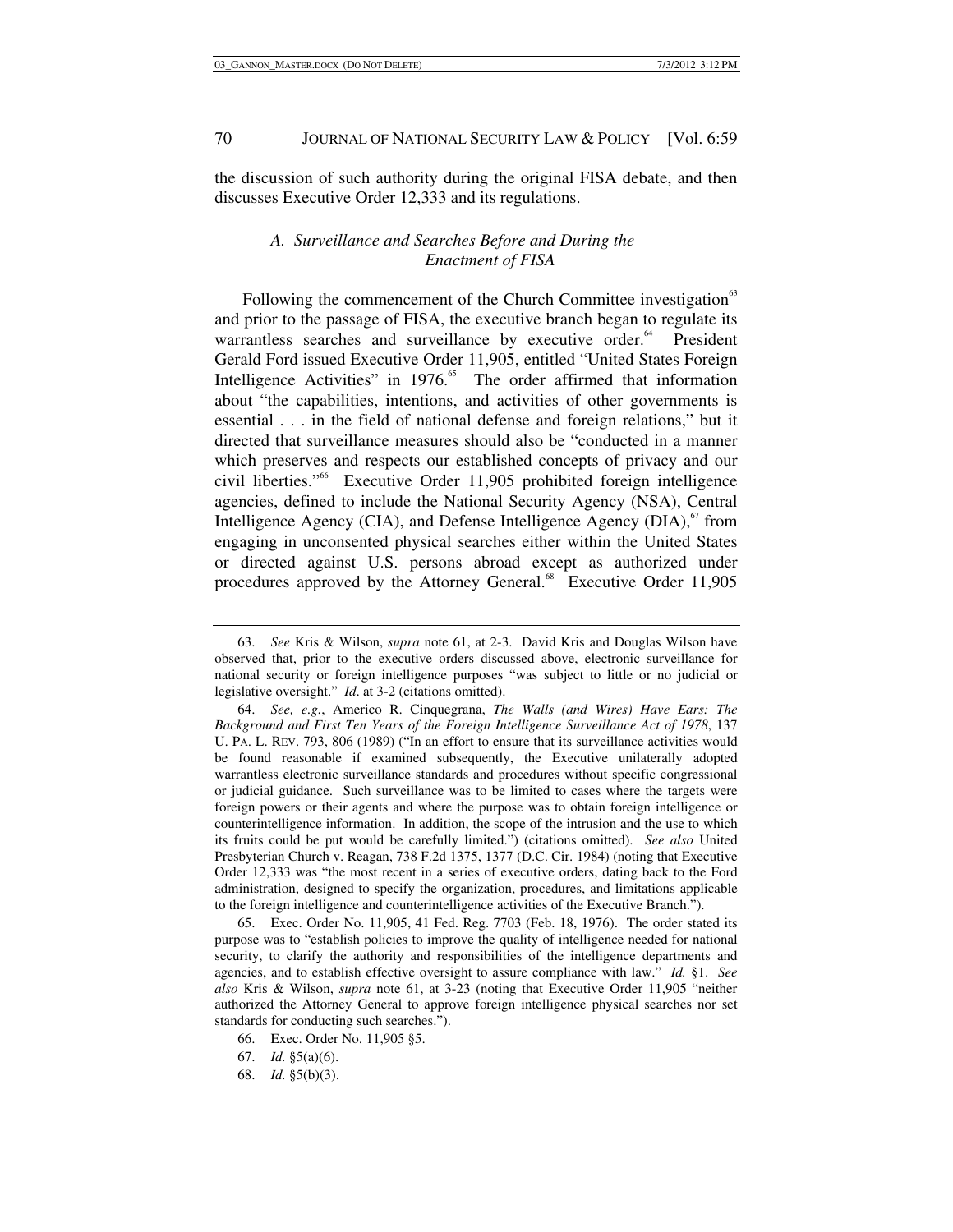also banned electronic surveillance "to intercept a communication which is made from, or is intended by the sender to be received in, the United States, or directed against United States persons abroad, except lawful electronic surveillance under procedures approved by the Attorney General."<sup>69</sup>

In 1978, President Jimmy Carter issued Executive Order 12,036, which superseded Executive Order  $11,905$ .<sup>70</sup> The order required the head of each agency to adopt procedures subject to Attorney General approval, and it memorialized the concept that information should be gathered "by the least intrusive means possible," limiting use of such information to "lawful governmental purposes."<sup>71</sup> With respect to physical searches outside the United States and directed against U.S. persons, the order prohibited the search unless "the President has authorized the type of activity involved and the Attorney General has both approved the particular activity and determined that there is probable cause to believe that the United States person is an agent of a foreign power. $n^2$  The order required the same conditions as its predecessor (Presidential authorization and Attorney General approval) for certain electronic surveillance directed against a U.S. person abroad or designed to intercept a communication sent from, or intended for receipt within, the United States.<sup>73</sup>

When Congress originally debated FISA, it recognized that the statute did not regulate certain foreign intelligence activities.<sup>74</sup> Rather, Congress enacted FISA to govern "the use of electronic surveillance *in the United* 

 <sup>69.</sup> *Id.* §5(b)(2). The order defined "electronic surveillance" as the "acquisition of non-public communication by electronic means, without the consent of a person who is a party to, or, in the case of a non-electronic communication, visibly present at, the communication." *Id.* §5(a)(3).

 <sup>70.</sup> Exec. Order No. 12,036, 43 Fed. Reg. 3674 §4-101 (Jan. 24, 1978) (noting that, except as described above, the order superseded Executive Order 11,905).

 <sup>71.</sup> *Id.* §2-201(a).

 <sup>72.</sup> *Id.* §§2-204, 2-201(b). *See also* Kris & Wilson, *supra* note 61, at 3-23 (noting that Executive Order 12,036 "for the first time set procedural and substantive requirements for foreign intelligence physical searches").

 <sup>73.</sup> Exec. Order No. 12,306 §2-202.

 <sup>74.</sup> *See* Kris & Wilson, *supra* note 61, at 16-2 ("Congress understood when it enacted FISA that the statute would not govern electronic surveillance conducted abroad."). *See also* S. REP. NO. 95-604, at 64 (1978) (noting that Congress excluded from FISA certain authorities, including "international signals intelligence activities as currently engaged in by the National Security Agency and electronic surveillance . . . conducted outside the United States."); H.R. REP. NO. 95-1283, at 27-28 (1978) ("The Committee has explored the feasibility of broadening this legislation to apply overseas, but has concluded that certain problems and unique characteristics involved in overseas surveillance preclude the simple extension of this bill to overseas surveillances. That is not to say that overseas surveillance should not likewise be subject to legislative authorization and restriction, but the problems and circumstances of overseas surveillance demand separate treatment, and this bill, dealing with the area where most abuses have occurred, should not be delayed pending the development of that separate legislation.").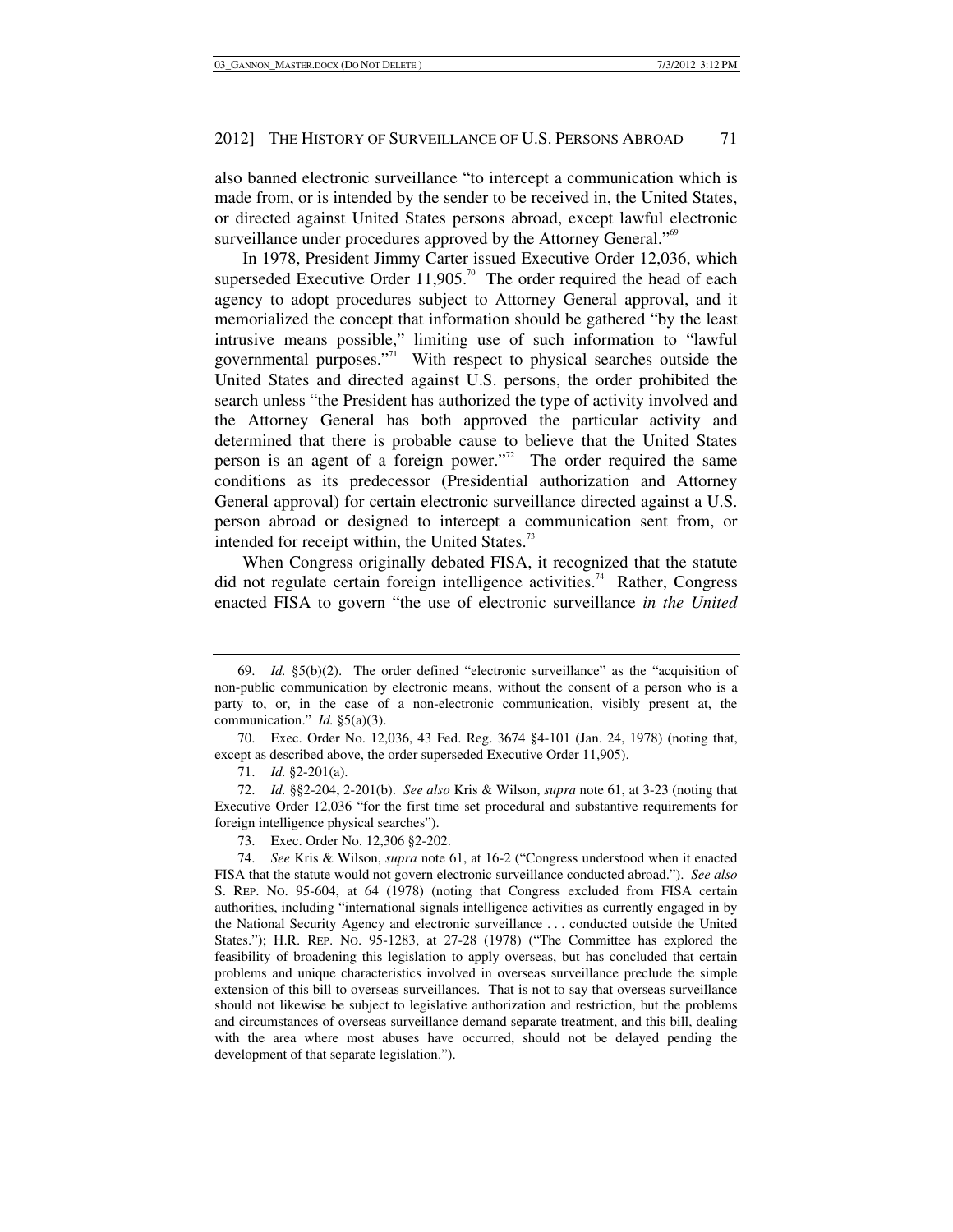*States* for foreign intelligence purposes."<sup>75</sup> For example, Attorney General Edward Levi testified that the statute did not apply to surveillance of international or foreign communications, stating that the proposed definition of "electronic surveillance" did not address government operations "to collect foreign intelligence by intercepting international communications."76 The House and Senate Intelligence Committee reports reflect a similar recognition of which types of surveillance FISA would not cover. $\frac{7}{7}$  When FISA applies, it generally requires the government to seek an order from the FISC approving the use of "electronic surveillance" to obtain "foreign intelligence information." Foreign intelligence information is defined as information that relates to, and if concerning a United States person is necessary to, the ability of the United States to protect against espionage, international terrorism, and other acts committed by foreign powers or their agents, as well as other information pertaining to the national defense and foreign affairs of the United States.<sup>78</sup>

Likewise, FISA's legislative history reflects an understanding that FISA did not regulate surveillance of U.S. persons abroad. Noting that "the standards and procedures for overseas surveillance may have to be different" from those proposed for inside the United States, the House Intelligence Committee recognized that the bill did "not afford protections to U.S. persons who are abroad."<sup>79</sup> The Senate Judiciary Committee recommended that it was "desirable to develop legislative controls in this area."<sup>80</sup> The reports cited with approval the regulation of overseas surveillance under Executive Orders  $12,036$  and  $11,905$ .<sup>81</sup> Congress

 78. 50 U.S.C. §1801(e). Among other things, the FISC must find that the government has established probable cause to believe that (1) the target of the electronic surveillance is a foreign power or an agent of a foreign power, and (2) the target is using or is about to use the facility at which surveillance will be directed. *Id.* §1805(a)(2).

79. H.R. REP . NO. 95-1283, at 51.

80. S. REP NO. 95-604, at 34.

 81. H.R. REP. NO. 95-1283, at 51 n.26 (citing Executive Order 12,036, the House Intelligence Committee noted "with approval that electronic surveillance of American citizens while abroad has been limited in part both by the President's Executive Order applicable to the U.S. intelligence community and by procedures approved by the Attorney General."); S. REP. NO. 95-701, at 34 n.98 (same). *See also* S. REP. NO. 95-604, at 34 n.49 (citing Executive Order 11,905, the Committee noted with approval "that broadscale

 <sup>75.</sup> H.R. REP. NO. 95-1283, at 22 (emphasis added).

 <sup>76.</sup> *Foreign Intelligence Act: Hearing Before the Subcomm. on Criminal Laws and Procedures of the S. Judiciary Comm.*, 94th Cong. 11 (1976); *see also id*. at 25 ("Congress knows that there is an important area here which is not covered by this legislation.").

 <sup>77.</sup> *See* H.R. REP. NO. 95-1283, at 50-51 (1978) (the definition of electronic surveillance "does not apply to the acquisition of the contents of international or foreign communications, where the contents are not acquired by intentionally targeting a particular known U.S. person who is in the United States."); S. REP. NO. 95-701, at 34 (1978) (same); s*ee also id*. at 71 (noting that the exclusive means language was "designed to make clear that the legislation does not deal with international signals intelligence activities as currently engaged in by the National Security Agency and electronic surveillance conducted outside the United States.").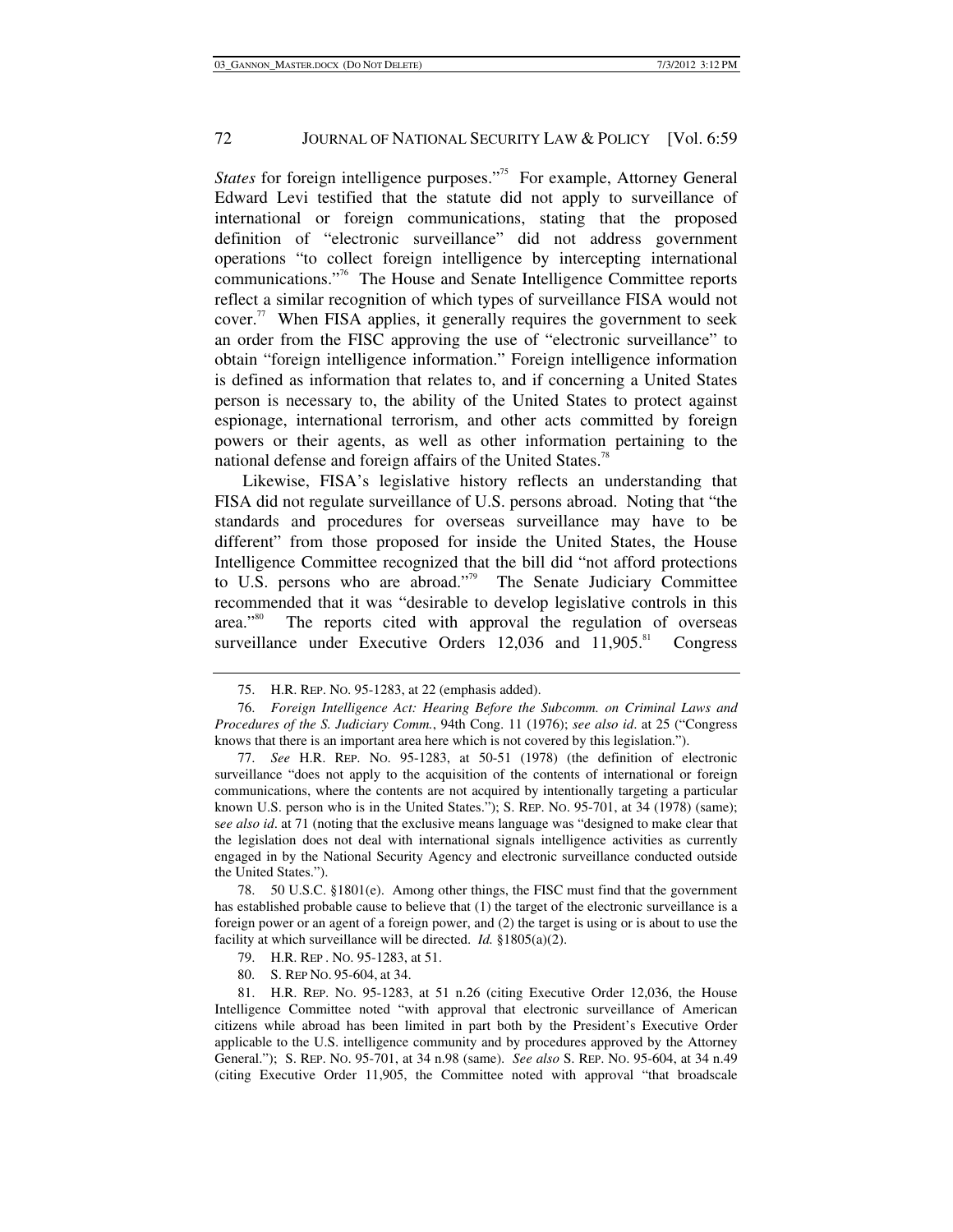appears to have intended to revisit the issue, ${}^{82}$  but "[i]n the end, of course, the gaps were not filled."<sup>83</sup>

### *B. Surveillance of U.S. Persons Overseas After FISA's Enactment*

Three years after FISA became law, President Ronald Reagan issued Executive Order 12,333, which superseded Executive Order 12,036.84 Echoing certain aspects of Executive Orders 11,905 and 12,036, Executive Order 12,333 provides that the collection of "accurate and timely information about the capabilities, intentions, and activities of foreign powers, organizations, or persons and their agents . . . is a priority objective and will be pursued in a vigorous, innovative, and responsible manner that is consistent with the Constitution and applicable law."<sup>85</sup> Perhaps recognizing the abuses uncovered by the Church and Pike Committees, the order set forth certain principles intended "to achieve the proper balance between the acquisition of essential information and protection of individual interests."<sup>86</sup>

Section 2.3, entitled "Collection of information," permits U.S. intelligence community agencies to collect, retain, and disseminate certain types of information, including "information constituting foreign intelligence or counterintelligence."<sup>87</sup> Section 2.4, entitled "Collection" Techniques," contains a limitation similar to one in Executive Order 12,036, requiring intelligence agencies to use the "least intrusive collection techniques feasible within the United States or directed against United

electronic surveillance of American citizens while abroad has been limited in part by both the President's Executive Order applicable to the foreign intelligence agencies and Department of Justice directives to the Intelligence Community.").

 <sup>82.</sup> S. REP. NO. 95-701, at 7 n.81 ("Further legislation may be needed to protect the rights of Americans abroad from improper electronic surveillance by their Government. Such legislation should be considered separately because the issues are different than those posed by electronic surveillance within this United States. S. 2525, the National Intelligence Reorganization and Reform Act of 1978, has been introduced by members of the Select Committee on Intelligence to fill this gap.").

 <sup>83.</sup> David S. Kris, *Modernizing the Foreign Intelligence Surveillance Act: A Working Paper of the Series on Counterterrorism and American Statutory Law* 23 (Brookings Inst., Geo. Univ. Law Center, and Hoover Inst., Working Paper No. 1, 2007), *available at* http://www.brookings.edu/papers/2007/1115\_nationalsecurity\_kris.apsx (citations omitted) (concluding that subsequent surveillance legislation became "entangled in the doomed effort to establish legislative charters for the Intelligence Community.").

 <sup>84.</sup> Exec. Order No. 12,333 §3.6. The order has been amended multiple times, including to reflect the creation of the Department of Homeland Security and changes to the Intelligence Community, *see* CRS February 2007 Report, *supra* note 62, at CRS-6 n.17, but none of these amendments materially altered section 2.5.

 <sup>85.</sup> Exec. Order No. 12,333. §2.1.

 <sup>86.</sup> *Id.* §2.2.

 <sup>87.</sup> *Id.* §2.3(b).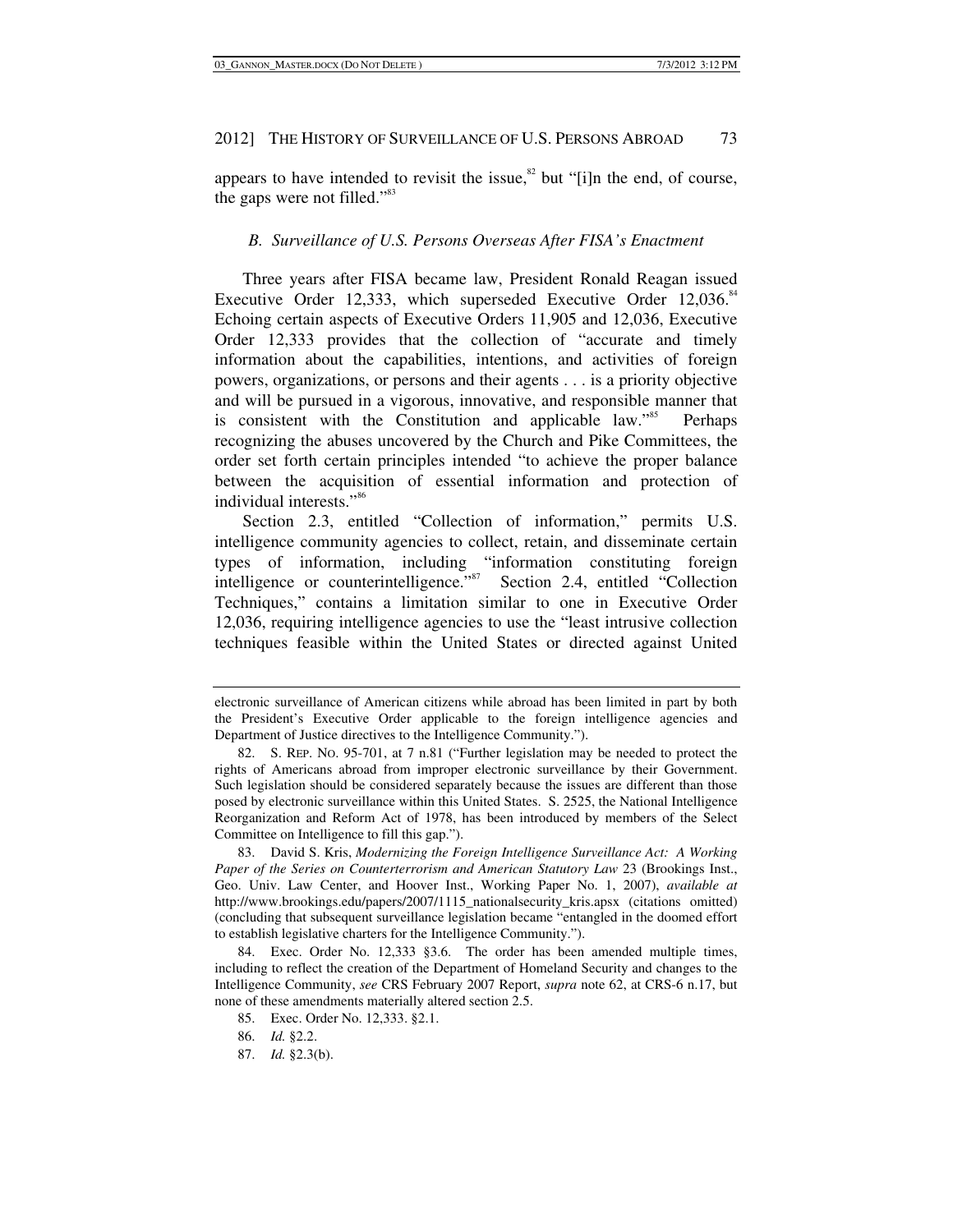States persons abroad" and, when engaging in such activities, to follow procedures established by the head of their agency and approved by the Attorney General.<sup>88</sup> In Section 2.5, the President delegated to the Attorney General

the power to approve the use for intelligence purposes, within the United States or against a United States person abroad, of any technique for which a warrant would be required if undertaken for law enforcement purposes, provided that such techniques shall not be undertaken unless the Attorney General has determined in each case that there is probable cause to believe that the technique is directed against a foreign power or an agent of a foreign power. Electronic surveillance, as defined in the Foreign Intelligence Surveillance Act of 1978, shall be exercised in accordance with that Act, as well as this Order.<sup>89</sup>

Based on the public record, including the limited case law discussing implementation of Section 2.5, certain types of search and surveillance appear to be appropriate for Attorney General approval. For example, the government could seek Attorney General approval to conduct surveillance of landlines or cell phones<sup>90</sup> or to search premises<sup>91</sup> or personal property.<sup>92</sup>

Following the issuance of Executive Order 12,333, Intelligence Community agencies implemented the order $93$  and issued regulations approved by the Attorney General, consistent with the mandate to issue such procedures "as expeditiously as possible."<sup>94</sup> Some of these procedures have been released or discussed in certain unclassified settings, while others remain classified. For example, in 1982 Attorney General William French

 91. *See* Kris & Wilson, *supra* note 61, at 16-1 ("[I]f a U.S. citizen travels overseas, his telephone calls can be monitored . . . without regard to FISA."). The FAA legislative history reflects that section 704 applies to "physical search of a home, office, or business." 154 CONG. REC. S6132 (daily ed. June 25, 2008).

 92. *See* Bin Laden, 126 F. Supp. 2d at 269, 288 (search of a residence and computer); Kris & Wilson, National Security Investigations, *supra* note 61, at 16-1 ("[I]f a U.S. citizen travels overseas . . . his luggage or hotel room [can be] searched . . . without regard to FISA.").

93. Exec. Order No. 12,333, §3.2,

 94. *Id.* §3.3. Executive Order No. 12,333 recognizes congressional oversight of the Intelligence Community. *Id.* §3.1. Among other things, Intelligence Community agencies are required to produce procedures established pursuant to Executive Order 12,333 to SSCI and HPSCI. *Id.* §3.3.

 <sup>88.</sup> *Id.* §2.4.

 <sup>89.</sup> *Id.* §2.5.

 <sup>90.</sup> *See, e.g.*, Bin Laden, 126 F. Supp. 2d at 269 (surveillance of office phone and cell phone). As discussed below, the FAA legislative history reflects that Congress intended to cover surveillance of a U.S. person that "either constitutes electronic surveillance, as defined in Title I of FISA, or is of stored electronic communications or stored electronic data." 154 CONG. REC. S6132 (daily ed. June 25, 2008) (Rockefeller section-by-section analysis).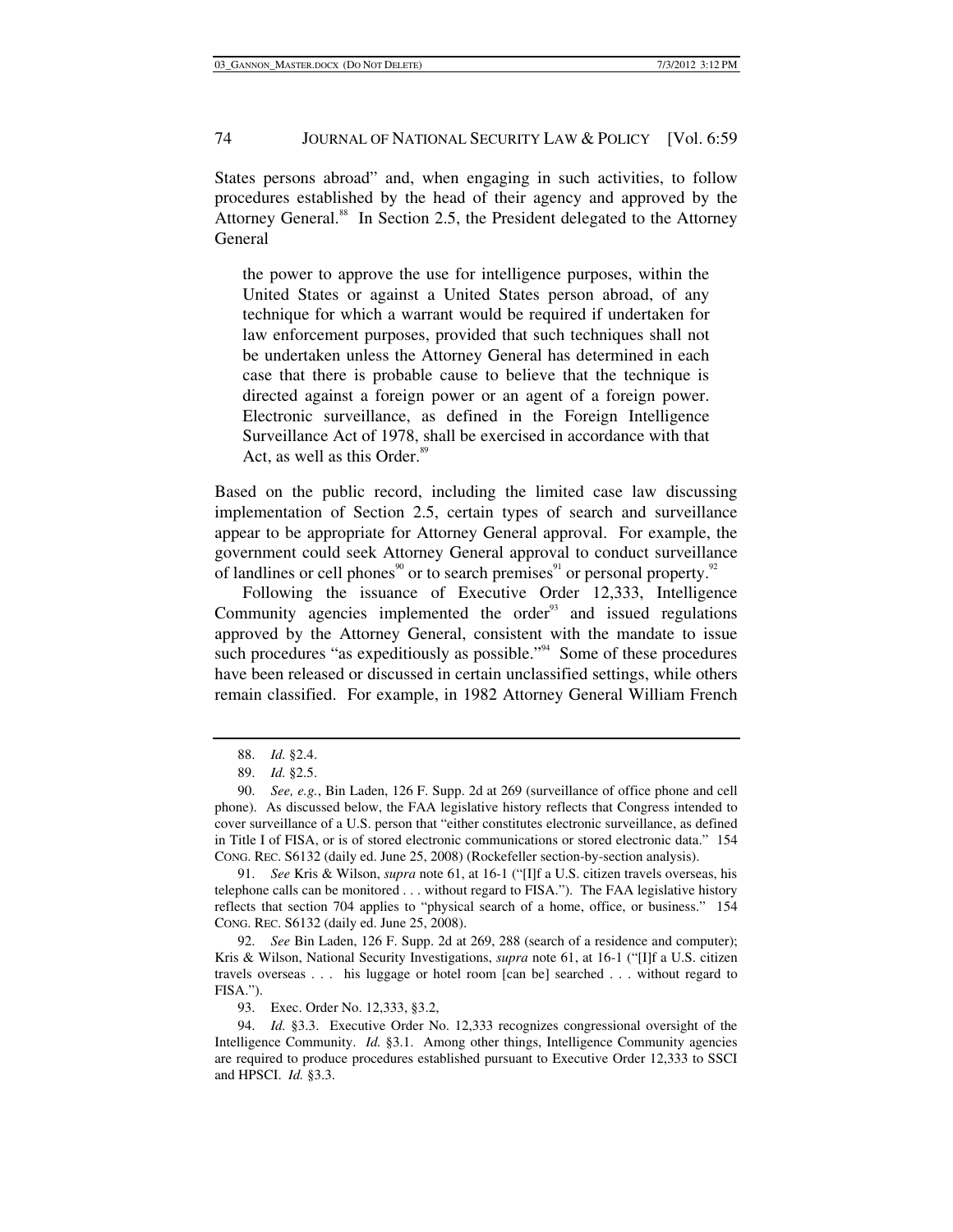Smith approved procedures for the Department of Defense (DoD) governing DoD activities affecting U.S. persons.<sup>95</sup> The DoD procedures require an order from the FISC to conduct electronic surveillance for "foreign intelligence or counterintelligence purposes" in the United States.<sup>96</sup> With respect to surveillance directed against a U.S. person outside the United States (in other words, surveillance "intentionally targeted against or designed to intercept communications" of that U.S. person), $\frac{97}{10}$  the DoD procedures require a statement of facts demonstrating probable cause and necessity, as well as a statement of the period during which the surveillance is thought to be required, not to exceed ninety days. $98$  The probable cause must demonstrate that the target is: (1) a person who, for or on behalf of a foreign power, is engaged in clandestine intelligence activities, sabotage, or international terrorist activities, or activities in preparation for international

 97. DoD 5240.1-R, *supra* note 95, at 25. The DoD Procedures define a "United States Person" essentially the same as FISA. *Compare id.* at 12 *with* 50 U.S.C. §1801(i). The procedures also set forth the criteria for the retention (e.g., when the information "is necessary to understand or assess foreign intelligence or counterintelligence") and dissemination of U.S. person information acquired incidentally. DoD 5240.1-R, *supra* note 95, at 20 (retention), 22 (dissemination).

 <sup>95.</sup> Dep't of Defense, DoD 5240.1-R, Procedures Governing the Activities of DoD Intelligence Components that Affect United States Persons, at 2 (Dec. 1982) [hereinafter DoD 5240.1-R], *available at* http://www.dtic.mil/whs/directives/corres/pdf/52401r\_1281/ p52401r.pdf. As noted in the foreword of the procedures, only certain parts of the DoD procedures, including those discussed above concerning surveillance of U.S. persons abroad, required Attorney General approval. Other provisions in the procedures contained "further guidance" to DoD components implemented, among other things, Executive Order 12,333. *Id*.

 <sup>96.</sup> DoD 5240.1-R, *supra* note 95, at 24. The procedures recognize that the definition of "electronic surveillance within the United States" incorporates the definitions of FISA. *Id.* at 9. The procedures also define electronic surveillance as the "[a]cquisition of a nonpublic communication by electronic means without the consent of a person who is a party to an electronic communication or, in the case of a non-electronic communication, without the consent of a person who is visibly present at the place of communication, but not including the use of radio direction finding equipment solely to determine the location of a transmitter." *Id.* The procedures define "foreign intelligence" as "[i]nformation relating to the capabilities, intentions, and activities of foreign powers, organizations, or persons, but not including counterintelligence except for information on international terrorist activities," and "counterintelligence" as "[i]nformation gathered and activities conducted to protect against espionage, other intelligence activities, sabotage, or assassinations conducted for or on behalf of foreign powers, organizations, or persons, or international terrorist activities, but not including personnel, physical, document, or communications security programs." *Id.* at 7, 9. While FISA does not define such activities, the statute sets forth certain counterintelligence activities of an agent of a foreign power. *See* 50 U.S.C. §§1801(b)(2)(A)-(B), (E).

 <sup>98.</sup> *Id.* at 25-27. This durational limit is the same as the limit authorized for an electronic surveillance order of a U.S. person pursuant to 50 U.S.C. §1805. 50 U.S.C. §1805(d)(1). The DoD procedures also required a high-level DoD official to make the request, similar to the high-level certifier in FISA. *Compare* DoD 5240.1-R, *supra* note 95, at 28, *with* 50 U.S.C. §1804(a)(6).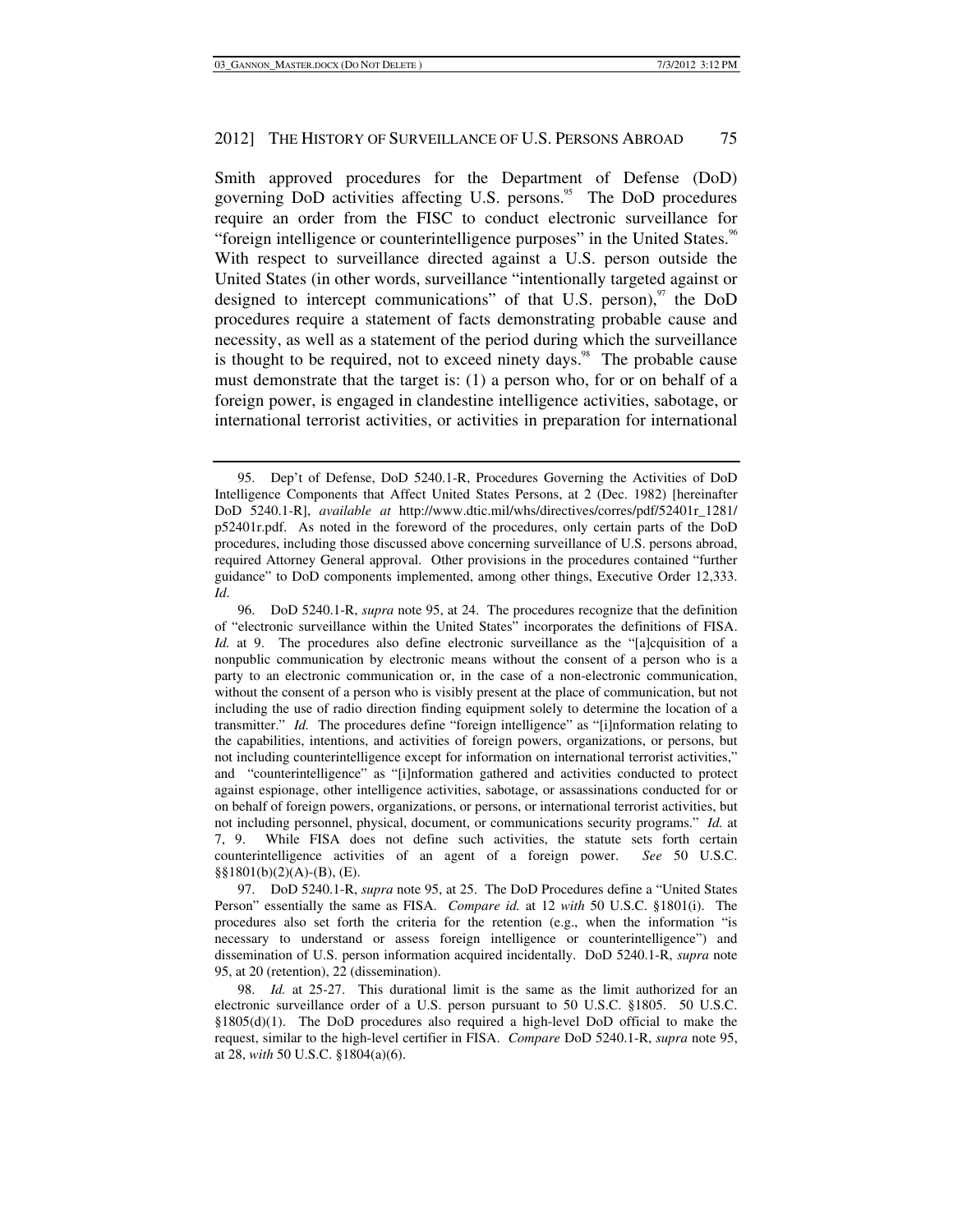terrorist activities, or who conspires with, or knowingly aids and abets a person engaging in such activities; (2) an officer or employee of a foreign power; (3) a person unlawfully acting for or pursuant to the direction of a foreign power; or (4) an entity owned or directly or indirectly controlled by a foreign power.<sup>99</sup> Although the DoD procedures require "an identification" or description of the target" and "a description of the means by which the electronic surveillance will be effected," they do not require identification of the facilities to be targeted. $100$ 

## *C. Judicial Decisions Regarding the Surveillance of U.S. Persons Overseas*

Courts thus far have offered limited guidance concerning surveillance of U.S. persons overseas. For example, while the Supreme Court has addressed certain national security issues since the attacks of September 11, 2001, it has generally remained silent concerning foreign intelligence surveillance.<sup>101</sup> The bedrock Supreme Court case on the topic remains *United States v. United States District Court (Keith)*,<sup>102</sup> wherein the Court concluded that the warrant clause of the Fourth Amendment applied to investigations of domestic security threats, but the Court expressly reserved the question of whether the warrant clause applied to foreign intelligence

 <sup>99.</sup> DoD 5240.1-R, *supra* note 95, at 26.

 <sup>100.</sup> *Id.* at 26, 27. *Cf.* 50 U.S.C. §1805(a)(2)(B) (requiring the FISC to find probable cause that "each of the facilities or places at which the electronic surveillance is directed is being used, or is about to be used, by a foreign power or an agent of a foreign power" in Title I of FISA). NSA's implementing regulations for the DoD Procedures, enacted in 1993, contain similar procedures as the DoD procedures with respect to U.S. persons overseas. *See* United States Signals Intelligence Directive 18 §4.1 (July 27, 1993) (Collection) ("USSID 18"), *available at* http://www.gwu.edu/~nsarchiv/NSAEBB/ NSAEBB23/07-02.htm. For a discussion of other aspects of such authorizations and their frequency, *see* In re Directives Pursuant to Section 105B of the Foreign Intelligence Surveillance Act, 551 F.3d 1004, 1014 (FISA Ct. Rev. 2008) (citations omitted) (summarizing certain aspects of the approval process); *Strengthening FISA: Does the Protect American Act Protect Americans' Civil Liberties and Enhance Security?: Hearing Before the S. Comm. on the Judiciary*, 110th Cong. 19 (2007) (testimony of DNI McConnell) ("And the situation – just to get perspective, I think in the past year that happened 55 times, maybe 56, but in the 50s.") [hereinafter Senate Judiciary Committee 9/25/07 FISA Hearing]; 154 CONG. REC. S15,732 (daily ed. Dec. 17, 2007) (statement of Sen. Feinstein) ("The numbers of Americans targeted overseas were between 50 and 60 cases last year, according to the DNI – last year being 2006. So the numbers are small, and reports are made anonymous through minimization, and only included if they contained foreign intelligence value.").

 <sup>101.</sup> Constance Pfeiffer, *Feeling Insecure: United States v. Bin Laden and the Merits of a Foreign-Intelligence Exception for Searches Abroad*, 23 REV. LITIG. 209, 210 (2004) (noting that as of 2004 "neither Congress nor the Supreme Court has provided guidance for what is constitutionally required in searches targeting U.S. citizens abroad.").

 <sup>102.</sup> United States v. U.S. Dist. Court for E. Dist. of Mich., S. Div., 407 U.S. 297 (1972).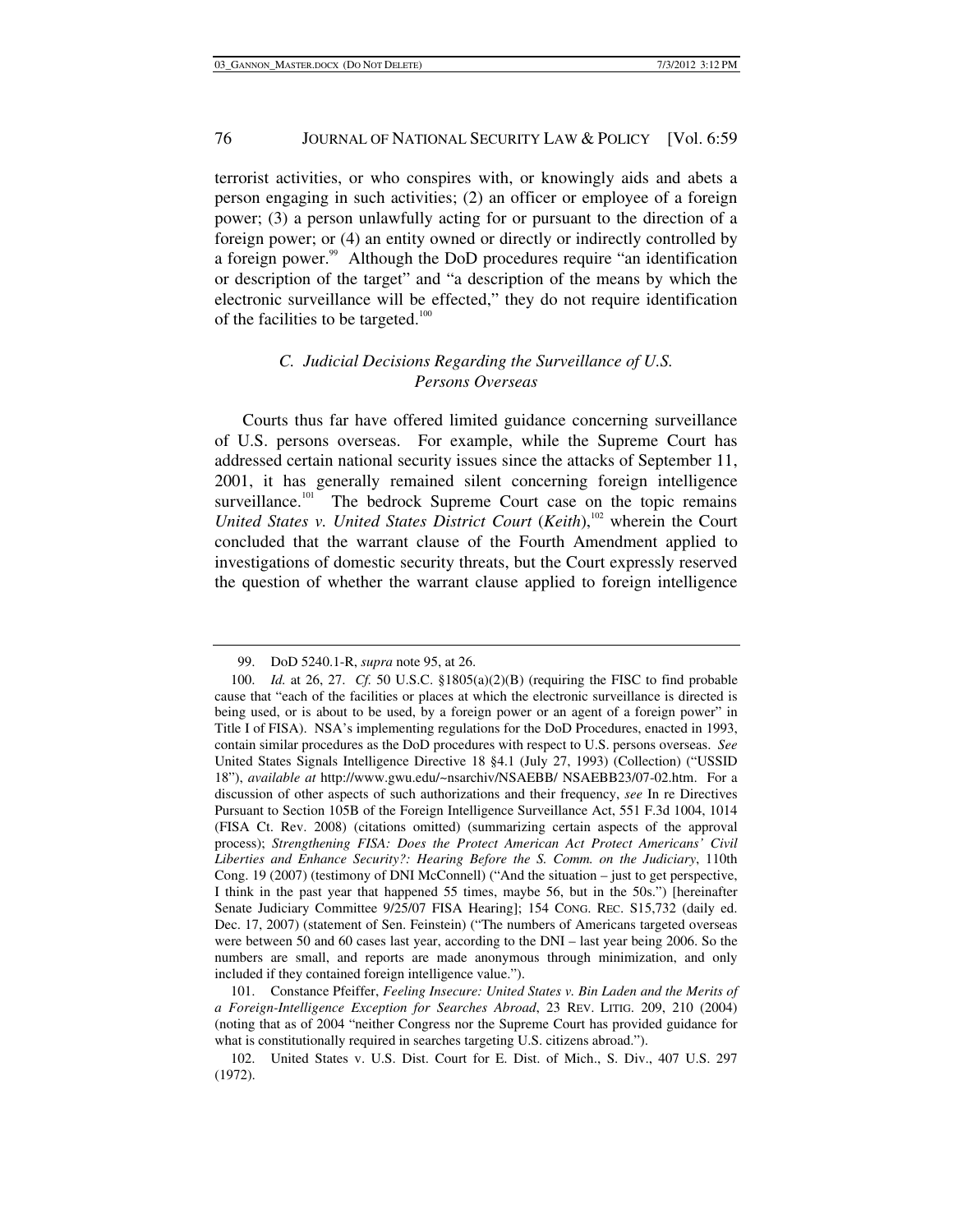surveillance, including overseas activities. $103$  The lower courts have offered some general observations concerning Executive Order No. 12,333. For example, in *United Presbyterian Church v. Reagan*, the D.C. Circuit affirmed the dismissal of a suit challenging the constitutionality of Executive Order 12,333.<sup>104</sup> In addition, the court in *Bin Laden* observed that it did "not take issue with the policies and procedures developed by the Executive Branch for foreign intelligence collection abroad . . . outlined in Executive Order 12,333."<sup>105</sup> Other lower courts have offered limited Other lower courts have offered limited guidance on the specific issue of the government's surveillance conducted pursuant to Section 2.5 of Executive Order 12,333.<sup>106</sup>

While *Bin Laden*'s holding that a foreign intelligence exception exists to the Fourth Amendment's warrant clause has been subsequently supplanted by the Second Circuit's decision on appeal, as well as the adoption of the FAA, the case nevertheless contains the most direct discussion of the government's use of Section 2.5 authority abroad.<sup>107</sup> According to the government's indictment, al Qaeda maintained an "international presence" through cells and personnel located in Kenya, Tanzania, the United Kingdom, Canada, and the United States, and individuals associated with Osama bin Laden had established an al Qaeda

105. Bin Laden, 126 F. Supp. 2d at 282 n.23.

 106. Likewise, few cases have addressed the predecessors of Executive Order 12,333. *See, e.g.*, Marks v. Central Intelligence Agency, 590 F.2d 997, 1001 (D.C. Cir. 1978) (citing the CIA's authorities pursuant to Executive Order 11,905 and the Church Committee's discussion thereof).

 <sup>103.</sup> *Id.* at 321-332 ("[T]his case involves only the domestic aspects of national security. We . . . express no opinion as to the issues which may be involved with respect to activities of foreign powers or their agents.").

 <sup>104.</sup> United Presbyterian Church v. Reagan, 738 F.2d 1375, 1376 (D.C. Cir. 1984). Plaintiffs, certain political and religious organizations, private individuals active in politics, religion, academics, or journalism, and a member of Congress, alleged that the executive order among other things violated the First Amendment rights of free speech and association and the Fourth Amendment's prohibition on unreasonable searches. *Id.* at 1377. The district court dismissed the suit for lack of standing, and the D.C. Circuit affirmed. *Id.; see also* United States v. Marzook, 435 F. Supp. 2d 778, 785 (N.D. Ill. 2006) (noting that "no court has found [Executive Order 12,333] unconstitutional.").

 <sup>107.</sup> Bin Laden, 126 F. Supp. 2d. at 273 (finding that "the imposition of a warrant requirement [would] be a disproportionate and perhaps even disabling burden" on the government's ability to obtain foreign intelligence information effectively.). The court noted that the "Supreme Court cases on point suggest that the Fourth Amendment applied to United States citizens abroad." *Id.* at 270 (citations omitted). Both the Second Circuit's affirmance of Bin Laden on other grounds, as well as the passage of the FAA, have undercut the district court's holding regarding the applicability of the foreign intelligence exception to the warrant clause. *See* In re Terrorist Bombings of U.S. Embassies in East Africa, 552 F.3d 157, 171 (2d. Cir. 2008) (affirming *Bin Laden* on other grounds) ("[W]e hold that the Fourth Amendment's Warrant Clause has no extraterritorial application and that foreign searches of U.S. citizens conducted by U.S. agents are subject only to the Fourth Amendment's requirement of reasonableness."). Numerous authors have addressed whether the warrant requirement applies to U.S. persons overseas, a topic beyond the scope of this article.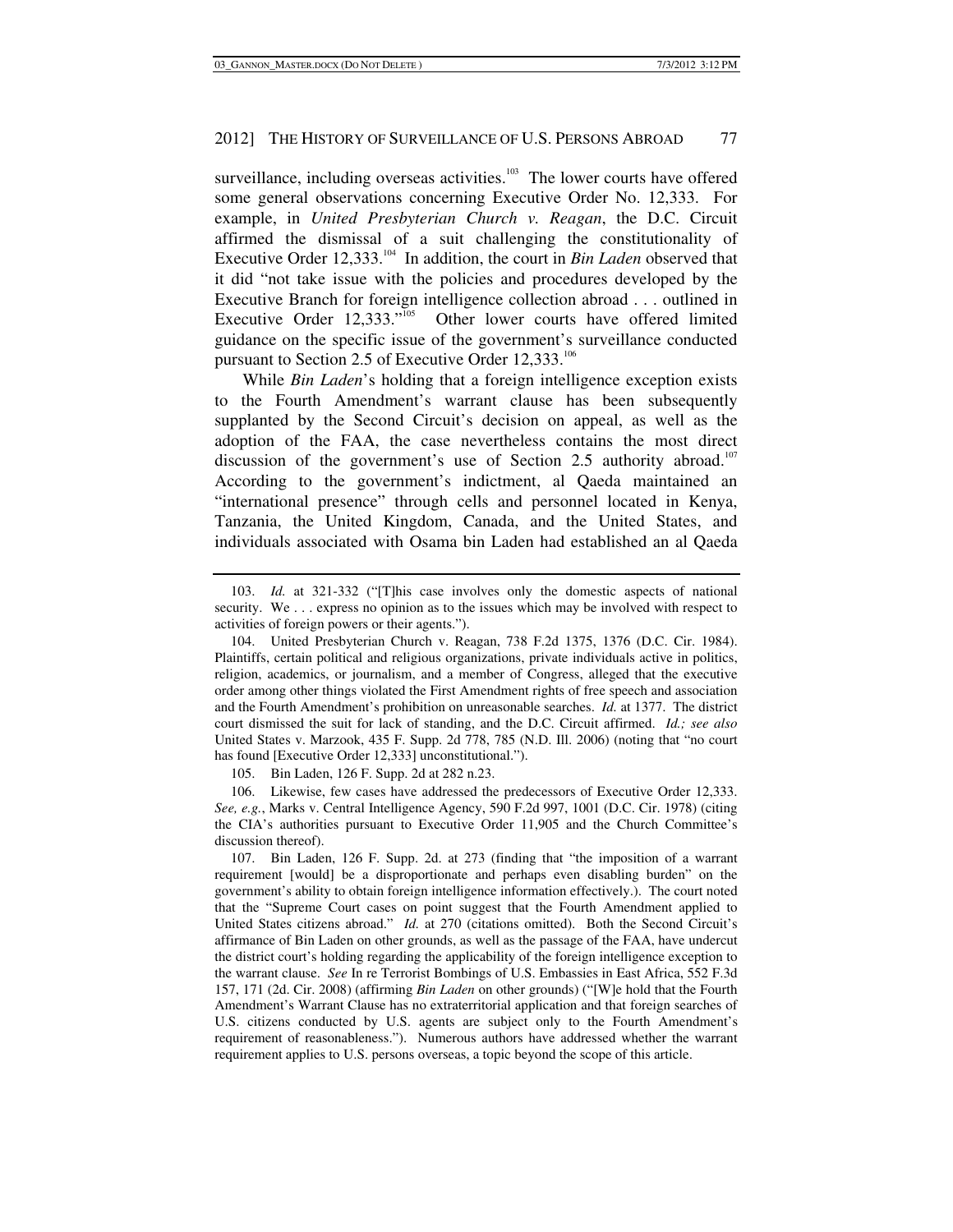presence in Kenya.108 The U.S. intelligence community identified five telephone numbers used by persons associated with al Qaeda and monitored them from August 1996 to August 1997 without Attorney General authorization.109 One of these telephone lines was for an office phone in the same building where Wadih El-Hage and his family lived in Kenya; another was a cellular phone El-Hage and others used.<sup>110</sup> In April 1997, the Attorney General authorized collection targeting El-Hage pursuant to Section 2.5 and renewed such authorization in July  $1997$ .<sup>111</sup> In August 1997, Kenyan and American officials conducted a search of El-Hage's residence, after showing his wife what was identified as a Kenyan warrant authorizing a search for "stolen property," and presented her with an inventory of the items seized upon conclusion of the search. $^{112}$ 

After the bombings of U.S. embassies in Kenya and Tanzania in 1998, U.S. authorities arrested El-Hage, who had returned to the United States, and charged him with numerous federal crimes. $113$  El-Hage moved to suppress when the government sought to introduce the evidence of the  $\overline{\text{overses}}$  search and surveillance at trial.<sup>114</sup> The court denied El-Hage's motion, finding that the government's surveillance of El-Hage was reasonable under the Fourth Amendment.<sup>115</sup> In holding that the foreign intelligence exception to the Warrant Clause applied, the court imposed three requirements to conduct surveillance of a U.S. person abroad: a demonstration of probable cause that the target is acting as an agent of a foreign power; the primary purpose of the surveillance is to collect foreign intelligence information; and the President or Attorney General has authorized the surveillance.<sup>116</sup> With the exception of the "primary purpose" requirement, these requirements are similar to those in Section 2.5 and Title VII of FISA.<sup>117</sup>

 <sup>108.</sup> United States v. Bin Laden, 92 F. Supp. 2d 225, 229 (S.D.N.Y. 2000).

 <sup>109.</sup> Bin Laden, 126 F. Supp. 2d. at 269.

 <sup>110.</sup> *Id.* (citations omitted). The Second Circuit later observed that El-Hage was a "close associate" of Bin Laden, serving as head of the Nairobi al Qaeda cell and maintaining financial and personnel responsibilities for al Qaeda. In re Terrorist Bombings of U.S. Embassies in East Africa, 552 F.3d 93, 104 (2d Cir. 2008) (citations omitted).

 <sup>111.</sup> Bin Laden, 126 F. Supp. 2d at 269.

 <sup>112.</sup> *Id.* at 269, 278. American officials who participated in the search did not rely on the Kenyan warrant as legal authority for the search. *Id.* at 269.

 <sup>113.</sup> Bin Laden, 92 F. Supp. 2d at 226-227, 231; In re Terrorist Bombings of U.S. Embassies in East Africa, 552 F.3d at 104.

 <sup>114.</sup> Bin Laden, 126 F. Supp. 2d at 264, 282.

 <sup>115.</sup> *Id.* at 288.

 <sup>116.</sup> *Id.* at 277-282.

 <sup>117.</sup> *See* Kris & Wilson, *supra* note 61, at 16-5 to 16-9 (noting that the court's requirements each had a counterpart in §2.5 but that the primary purpose requirement may have been adopted from the Fourth Circuit's decision in United States v. Truong, 629 F.2d 908 (4th Cir. 1980)).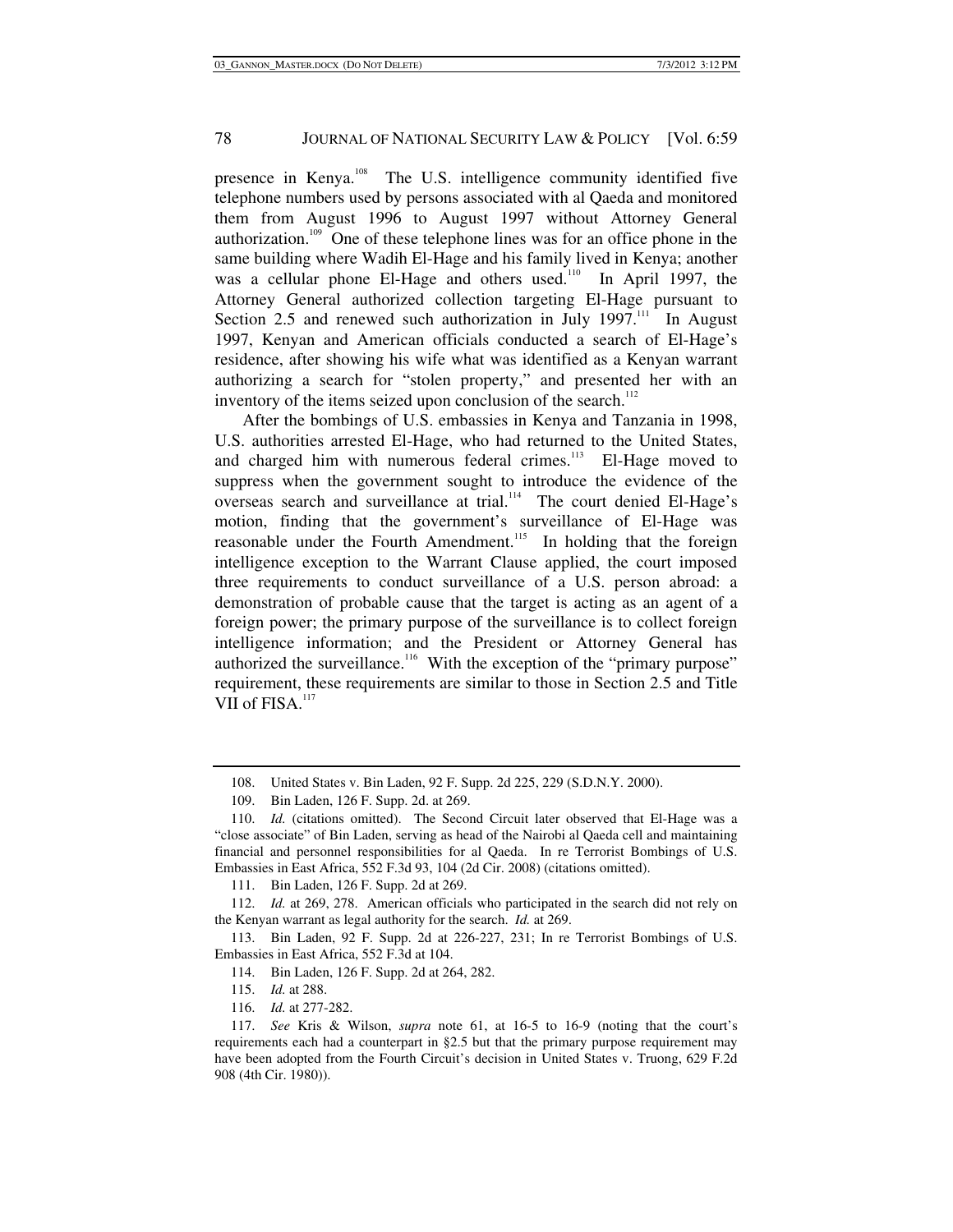There is little other case law discussing the government's implementation of Section 2.5 with respect to overseas surveillance of U.S. persons. The FISA Court of Review noted in its 2008 opinion upholding the government's implementation of the Protect America Act of 2007 that the government had included in its certifications implementing the Protect America Act "certain protections above and beyond those specified by the PAA," including a requirement that the executive branch obtain Section 2.5 authority when targeting U.S. persons overseas.<sup>118</sup> The Court of Review relied on the government's incorporation of Section 2.5 and the DoD Regulations in upholding the government's implementation of the Protect America Act as reasonable under the Fourth Amendment and in dismissing the provider's arguments concerning the lack of particularity and probable cause determinations for surveillance of U.S. persons overseas.<sup>119</sup>

Certain courts have discussed Section 2.5 with respect to searches conducted within the United States prior to the amendment of FISA in 1994 to permit the government to apply for, and the FISC to approve, warrants to conduct physical searches for foreign intelligence purposes.<sup>120</sup> For example, in *United States v. Marzook*, the district court denied a defendant's motion to suppress evidence obtained during a search of the defendant's house ten years earlier pursuant to Attorney General approval.<sup>121</sup> In 1993, the FBI sought, and the FISC approved, two applications to conduct electronic surveillance of the defendant's telephone and facsimile lines. The FBI also sought and received the Attorney General's approval pursuant to Section 2.5 to conduct a physical search of the defendant's residence. The defendant learned of the electronic surveillance and search after a grand jury returned an indictment against him and others nearly ten years later. The court analyzed FISA's requirements for the authorized electronic surveillance as well as Section 2.5's requirements for the search. The court also reviewed the FBI's application for Attorney General approval to conduct the search and noted that the Attorney General certified there was probable cause to believe the search was directed against an agent of a foreign power (in that case,  $HAMAS$ ).<sup>122</sup> In the court's view, the government "presented even more evidence in support of its application to

122. *Id.* at 780, 788.

 <sup>118.</sup> In re Directives, 551 F.3d at 1007.

 <sup>119.</sup> *Id.* at 1013-1014.

 <sup>120.</sup> United States v. Marzook, 435 F. Supp. 2d 778, 785 (N.D. Ill. 2006) ("As originally drafted, FISA did not provide a protocol for obtaining permission to conduct physical searches to obtain foreign intelligence. In 1994, however, Congress amended FISA to encompass physical searches conducted for foreign intelligence purposes."). Moreover, certain other cases discussed Presidential or Attorney General authorization to conduct electronic surveillance or search before FISA was enacted. *See, e.g*., Truong, 629 F.2d at 912-916.

 <sup>121.</sup> Marzook, 435 F. Supp. 2d at 780.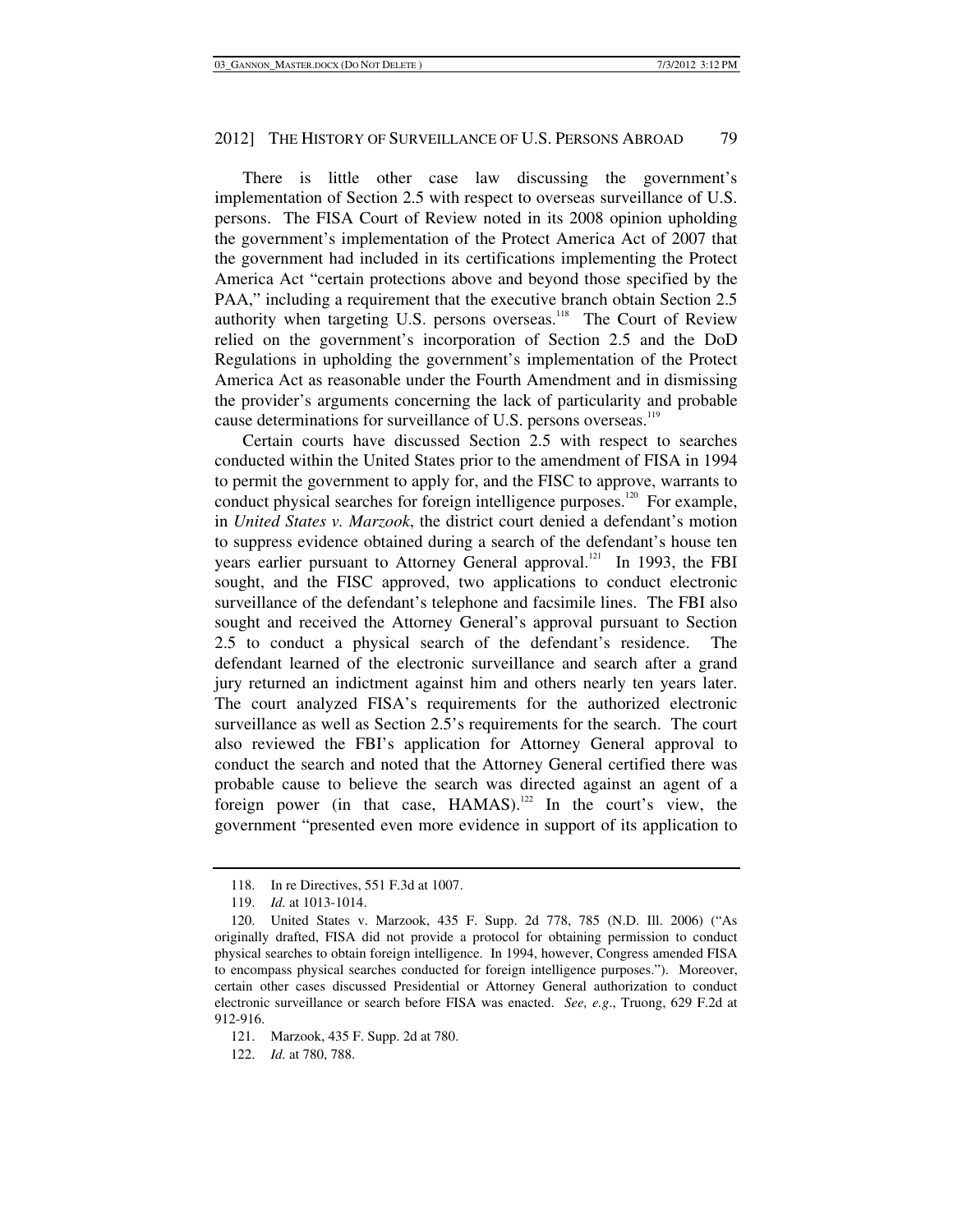the Attorney General under 12,333 than for the FISA orders that already have been upheld."<sup>123</sup>

In sum, surveillance of U.S. persons abroad remained largely within the discretion of the executive branch (although with Congressional oversight) prior to enactment of the FAA. Yet as Congress drafted legislation concerning the surveillance of non-U.S. persons located overseas, it began to debate whether and to what extent the FISC should have a role in such authorizations.

## III. JUDICIAL APPROVAL OF SURVEILLANCE OF U.S. PERSONS OVERSEAS PURSUANT TO THE FAA

Congress began to consider replacements for the Protect America Act shortly after its enactment in August 2007, eventually leading to the passage of the FAA in July 2008.<sup>124</sup> This section first examines the legislative history of the FAA, then sets forth the relevant provisions of FISA as amended by the FAA, and concludes with an assessment of the new provisions.

## *A. The FAA's Legislative History*

Congress held extensive hearings and debate subsequent to adoption of the Protect America Act in August 2007 and before passage of the FAA in July 2008.<sup>125</sup> While the proposed regulation of the surveillance of U.S. persons overseas received attention early in the debate, the FAA's

 <sup>123.</sup> *Id.* at 792.

 <sup>124.</sup> *See, e.g.*, *Foreign Intelligence Surveillance Act of 1978 Amendments Act of 2007*, S. REP. NO. 110-209, at 6 (2007) ("The Committee immediately began to review the [Protect America] Act's implementation . . . [and] began a series of consultations to draft a bipartisan proposal to replace the PAA that would authorize the acquisition of foreign intelligence information in light of the advances in technology since 1978 with improved protections for the privacy interests of Americans whose communications might be targeted or incidentally collected.") [hereinafter 2007 *SSCI Report*]. The Protect America Act excluded from FISA's definition of electronic surveillance "surveillance directed at a person reasonably believed to be located outside of the United States," including U.S. persons. Protect America Act §105A. The FISA Court of Review noted that the government continued to apply section 2.5, although not required by the Protect America Act, and it relied on the government's application of section 2.5 when determining that the government's implementation of that statute was reasonable under the Fourth Amendment. *See In re Directives Pursuant to Section 105B of the Foreign Intelligence Surveillance Act*, 551 F.3d 1004, 1013-1014 (FISA Ct. Rev. 2008). The FAA did not modify FISA's definition of electronic surveillance. 50 U.S.C. §1801(f).

 <sup>125.</sup> In 2006, Congress held hearings regarding the modernization of FISA, and in September 2006 the House passed the Electronic Surveillance Modernization Act. *See* Elizabeth B. Bazan, *Electronic Surveillance Modernization Act as Passed by the House of Representatives* (Cong. Research Serv., RL33,637), Jan. 18, 2007, at 3. The Administration subsequently submitted a proposal to modernize FISA to SSCI in April 2007, *see* 2007 *SSCI Report*, *supra* note 124, at 5, and the Protect America Act became law in August 2007.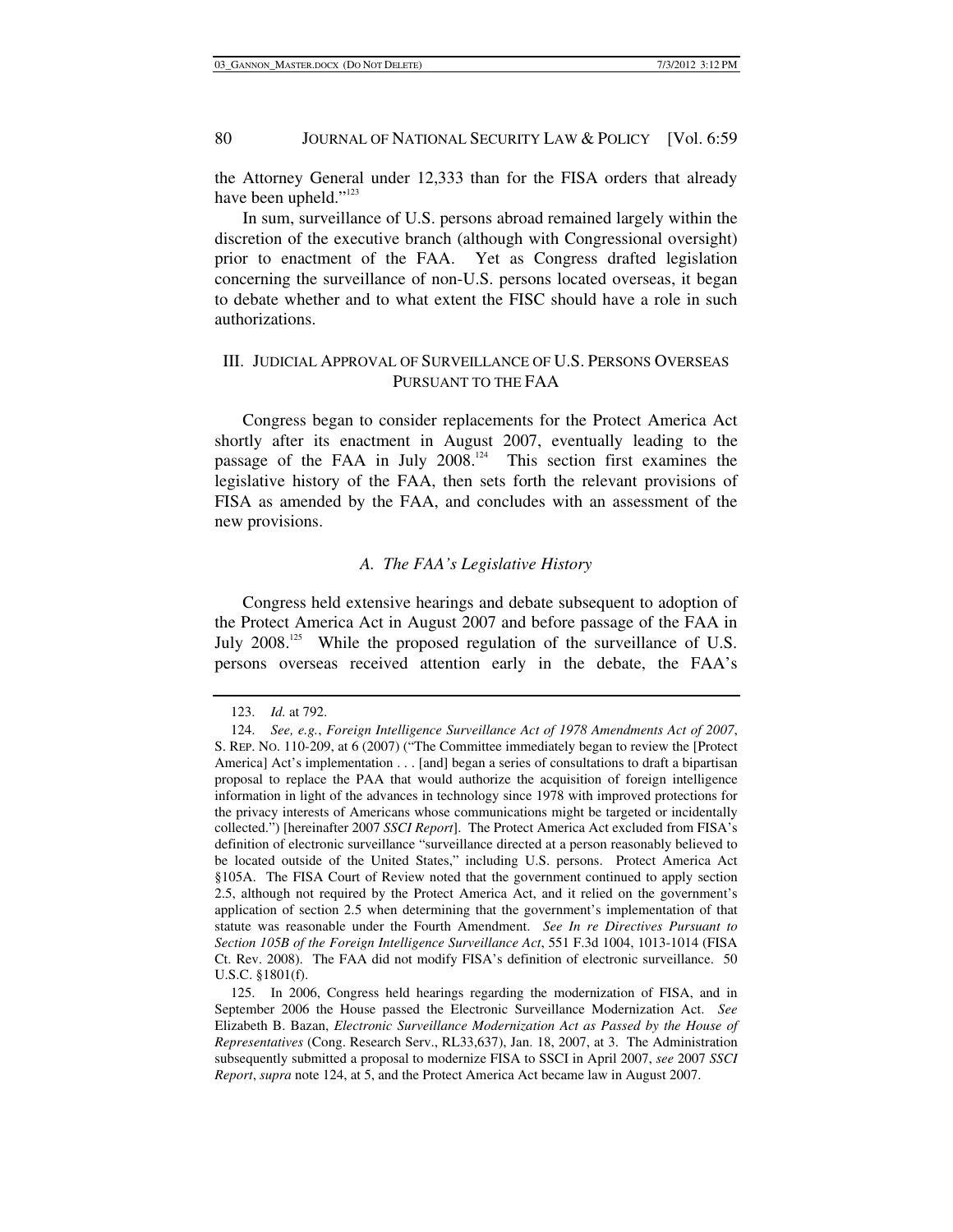legislative history indicates that activity concerning the provision mostly became an effort to avoid unintended consequences on U.S. intelligence collection capabilities. The discussion below provides an overview of the FAA's legislative history and focuses on the debate relevant to the targeting of U.S. persons overseas.<sup>126</sup>

Following hearings by the Judiciary and Intelligence Committees,<sup>127</sup> the House of Representatives passed successor legislation to the Protect America Act in November 2007, although the legislation did not contemplate separate authority for the FISC to enter orders directed at U.S. persons overseas.128 Significant legislative action on the topic began in the Senate. The Senate Select Committee on Intelligence (SSCI) issued its report on S. 2248 in October 2007, and the Senate Judiciary Committee issued its report in January  $2008^{129}$  after holding hearings in September and October 2007.<sup>130</sup> The initial proposal to incorporate such surveillance in FISA occurred during SSCI's deliberation of S. 2248, when Senators Ron Wyden, Russ Feingold, and Sheldon Whitehouse proposed bringing the surveillance of U.S. persons overseas within FISA's requirements.<sup>131</sup> The

 <sup>126.</sup> For a discussion of the legislative history of the entire FAA, *see Elizabeth B. Bazan, The Foreign Intelligence Surveillance Act: Comparison of the Senate Amendment to H*.*R*. *3773 and the House Amendment to the Senate Amendment to H*.*R*. *3773* (Cong. Research Serv., RL34,533), June 12, 2008 [hereinafter CRS June 2008 FISA Report]; Elizabeth B. Bazan, *The Foreign Intelligence Surveillance Act: An Overview of Selected Issues* (Cong. Research Serv., RL34,279), July 7, 2008 [hereinafter CRS July 2008 FISA Report]. The CRS reports do not contain a specific discussion of H.R. 6304, the compromise legislation that became the FAA. Senators Rockefeller and Bond each submitted analyses of H.R. 6304, which did not differ materially with respect to surveillance of U.S. persons overseas. 154 CONG. REC. S6129-6135 (daily ed. June 25, 2008) (analysis of Sen. Rockefeller); 154 CONG. REC. S6387-6394 (daily ed. July 8, 2008) (analysis of Sen. Bond). This article refers to the Rockefeller analysis to avoid duplication.

 <sup>127.</sup> The House Judiciary Committee held hearings on September 5 and 18, 2007, and issued a report in October 2007. *See Responsible Electronic Surveillance That Is Overseen, Reviewed, and Effective Act of 2007or RESTORE Act of 2007*, H.R. REP. NO. 110-373 pt. 1, at 20 (2007). HPSCI held hearings on September 6, 18, and 20, 2007, and issued a report in October 2007. *See Responsible Electronic Surveillance That Is Overseen, Reviewed, and Effective Act of 2007 or RESTORE Act of 2007*, H.R. REP. NO. 110-373 pt. 2, at 20-21 (2007).

 <sup>128.</sup> *See* CRS July 2008 FISA Report, *supra* note 126, at 3.

 <sup>129.</sup> *Foreign Intelligence Surveillance Act of 1978 Amendments Act of 2007*, S. REP. NO. 110-258, at 2 (2008) [hereinafter 2008 *Senate Judiciary Committee Report*].

 <sup>130.</sup> The Senate Judiciary Committee held hearings on September 25 and October 31, 2007. *See* Senate Judiciary Committee 9/25/07 FISA Hearing, *supra* note 100; FISA *Amendments: How to Protect Americans' Security and Privacy and Preserve the Rule of Law and Government Accountability: Hearing Before the S. Comm. on the Judiciary*, 110th Cong. (2007) [hereinafter Senate Judiciary Committee 10/31/07 FISA Hearing].

 <sup>131.</sup> *See* 2007 *SSCI Report*, *supra* note 124, at 29. SSCI held an open hearing on the Protect America Act in May 2007, *see* Anzaldi & Gannon, *supra* note 60, at 1610-1611. There is no record of an open SSCI hearing and therefore no public record of the discussion in a hearing, if any, of the Wyden amendment. SSCI's October 2007 report also indicated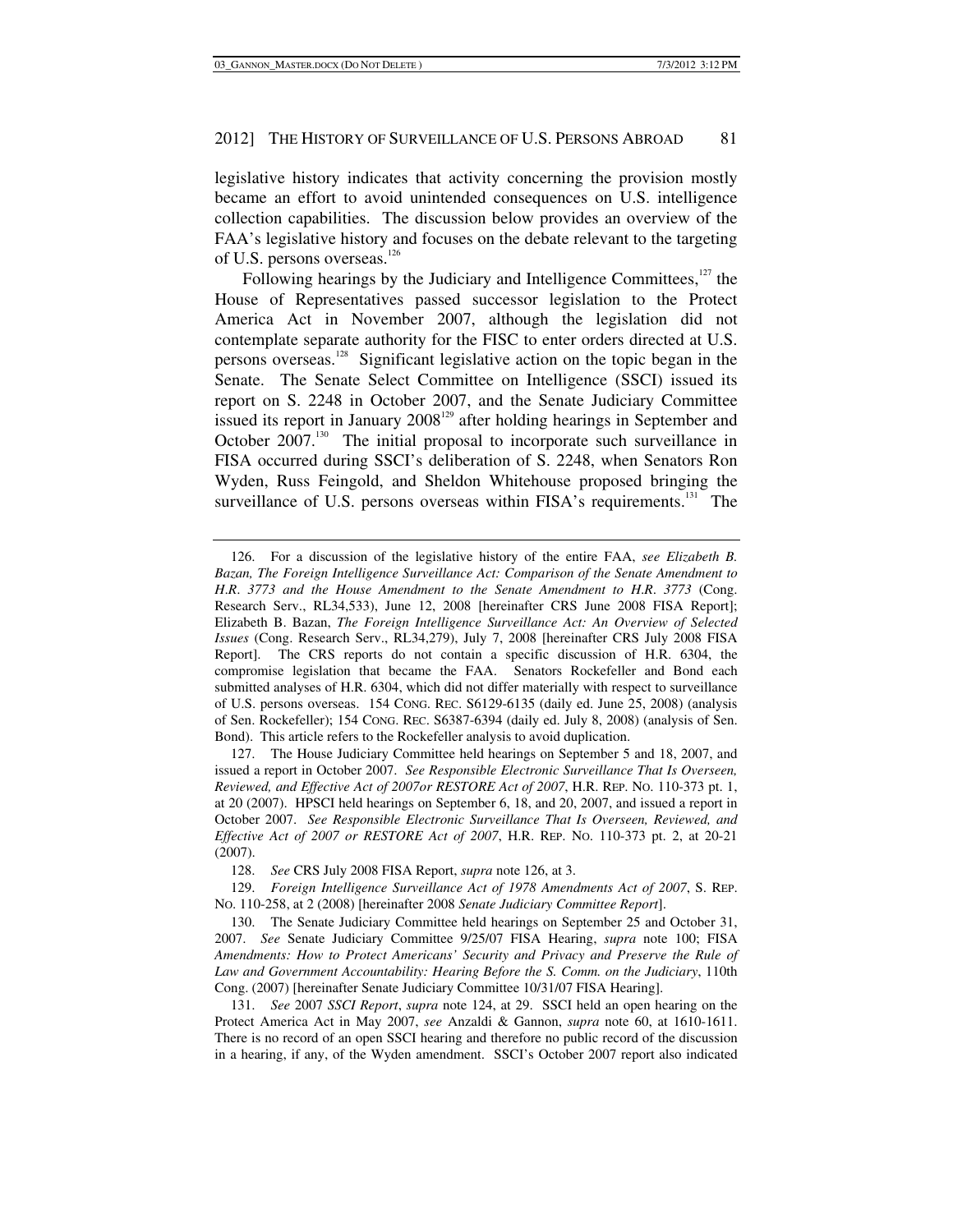amendment was subsequently referred to in the legislative history as the "Wyden amendment."<sup>132</sup> Its supporters argued that "Americans' rights should not diminish when they cross the border," and therefore such surveillances should require FISC approval.<sup>133</sup> Certain opponents of the measure focused on the lack of reported abuses of the authority and the limited nature of Section 2.5 authorizations:

I want to make sure that all Americans are clear about what individual would be subject to this provision. The Intelligence Community is not targeting American businessmen traveling overseas on a trip or students studying abroad. It is not targeting ordinary tourists or our soldiers. Instead, they are targeting those few individuals on whom the Intelligence Community seeks to gather foreign intelligence information only after the Attorney General has found probable cause that these U.S. persons are foreign powers or agents of a foreign power. $134$ 

Although S. 2248 overall received a favorable 13-2 vote from SSCI, members were more divided on the Wyden amendment, which the committee approved by a 9-6 vote.<sup>135</sup>

The bill was referred to the Senate Judiciary Committee, where the Wyden amendment received significant attention during hearings in September and October 2007. DNI McConnell, who played a major role in the passage of the Protect America Act in August 2007, indicated at those hearings that, subject to a thorough review of the proposed language in the Wyden amendment or any similar provision, he would be willing to involve the FISC in such determinations.<sup>136</sup> DNI McConnell and others, however, expressed concern about "unintended consequences" for U.S. intelligence collection.<sup>137</sup> For example, in response to a question from Senator Feinstein

that the Committee held seven hearings during 2007 on the relevant issues. *See* 2007 *SSCI Report*, *supra* note 124, at 2.

 <sup>132.</sup> *See, e.g.*, 2007 *SSCI Report*, *supra* note 124, at 38 (statement of Sen. Chambliss) ("Senator Wyden introduced, and [SSCI] adopted, an amendment requiring that any time a U.S. person is the target of surveillance, regardless of where the collection occurs, the Attorney General must seek FISC approval for that collection.").

 <sup>133.</sup> *Id.* at 50 (Minority Views of Senators Feingold and Wyden).

 <sup>134.</sup> *Id.* at 36-37 (Additional Views of Senators Bond, Chambliss, Hatch, and Warner). Another senator expressed a concern that the amendment was "an attempt by Congress to micromanage the Intelligence Community." *Id.* at 39 (Additional Views of Saxby Chambliss).

 <sup>135.</sup> *See* 2007 SSCI Report, *supra* note 124, at 28, 29.

 <sup>136.</sup> *See infra* note 138 and accompanying text.

 <sup>137.</sup> Senate Judiciary Committee 9/25/07 FISA Hearing, *supra* note 100, at 20-21. At a subsequent Senate Judiciary Committee hearing, Assistant Attorney General Wainstein continued to express concern about the provision. *See* Senate Judiciary Committee 10/31/07 FISA Hearing, *supra* note 130, at 7 (statement of Assistant Attorney General Kenneth Wainstein) ("And we're still reviewing the bill, but we believe that it's a balanced bill that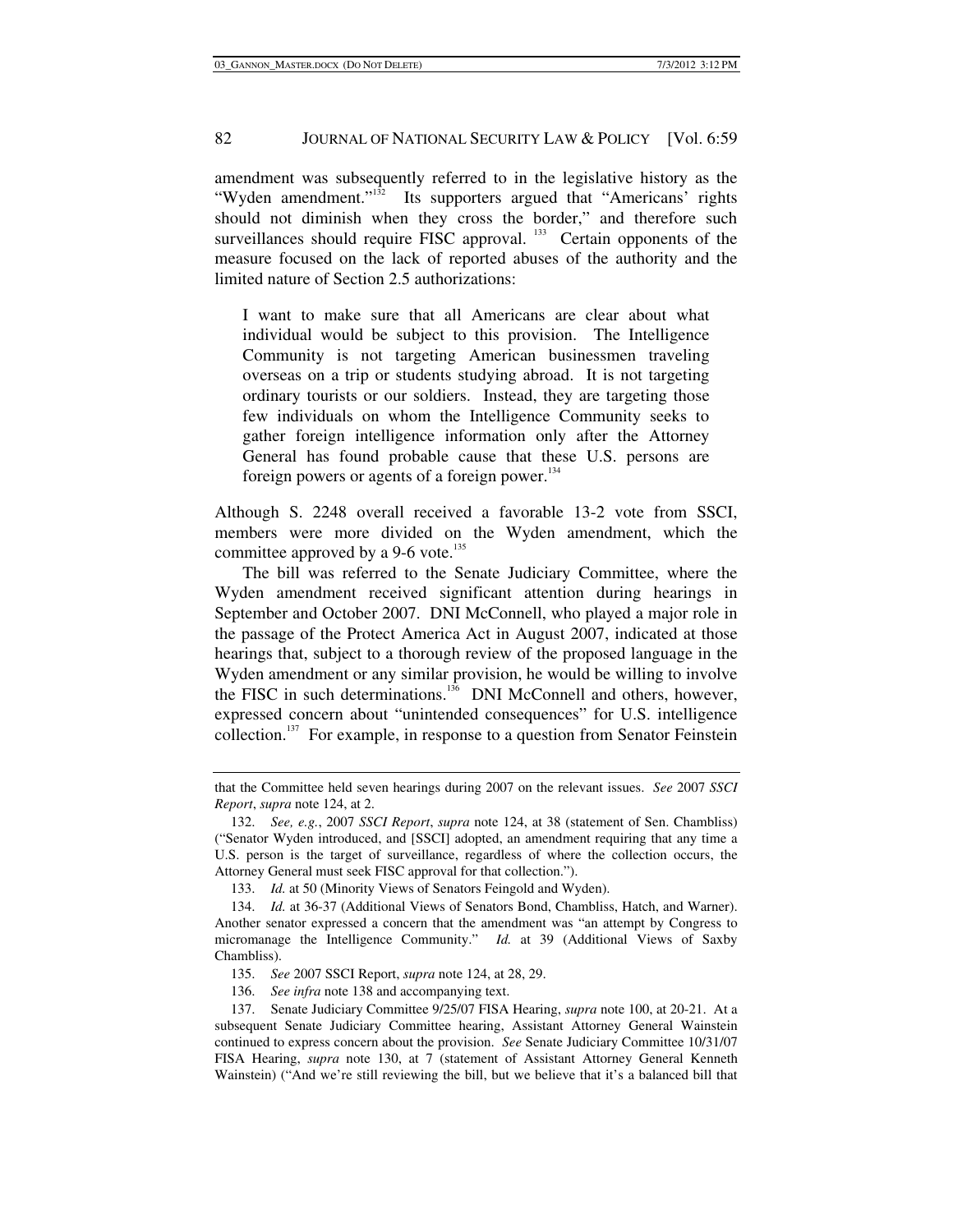during a September 2007 Senate Judiciary Committee hearing regarding whether he would agree to "putting the language in section 2.5 as currently written into the statute," DNI McConnell said that he "wouldn't object. What I would ask is we receive the language and examine it across the table from each other to understand its impact. And so long as it does not have unintended consequences, I would have no objection."<sup>138</sup> There is, however, no elaboration in the public record of the potential unintended consequences. The Senate Judiciary Committee proposed certain changes to S. 2248, including a provision permitting Attorney General approval in emergency situations,<sup>139</sup> and on November 16, 2007, voted its revisions to S. 2248 out of committee. $140$ 

As the full Senate debated the provision, supporters and opponents focused on the Wyden amendment.<sup>141</sup> Opponents stressed that there was no public record or allegation of abuse of the Attorney General's authority under Section  $2.5<sup>142</sup>$  and that courts had not found issue with Attorney

 138. Senate Judiciary Committee 9/25/07 FISA Hearing, *supra* note 100, at 20-21. In response to a similar question from Senator Specter at the same hearing, DNI McConnell reaffirmed his stance:

I would have no personal objection. What we would have to do is look at the language to examine any potential unintended consequences. The difference would be the authority for the warrant going from the Attorney General into the FISA court. So that seems to me, on the face of it, to be a manageable situation. There are reasons that we could go into in a closed session that it was set up the way it is, and I would be happy to share that with you.

#### *Id.* at 41.

 139. *See* 2008 *Senate Judiciary Committee Report*, *supra* note 129, at 8; *see also id.* ("The Committee believes that the core features of [the Wyden amendment], as passed by the Senate Intelligence Committee, provide important protections for Americans overseas and should be maintained in any final legislation.").

 140. *Id.* at 14 (noting the Committee's adoption of the substitute amendment to S. 2248 by a vote of 10 to 9).

 141. As of November 2007, David Kris noted that the provision's future remained in flux. David S. Kris, *supra* note 83, at 35 n.181 ("This paper does not discuss the FAA's proposed section . . . concerning U.S. persons located abroad, because that provision is apparently still subject to a significant high-level policy dispute.").

 142. Certain Senators observed in the Senate Judiciary Committee report that "[t]he advocates of the Wyden amendment have cited no evidence that this authority has ever been

includes many sound provisions. . . . We do, however, have concerns about certain provisions in the bill; in particular, the sunset provision and the provision that would extend the role of the FISA Court, for the first time, outside our borders by requiring a court order when we surveil a U.S. person who is acting as an agent of a foreign power outside the U.S."). *See also id.* at 137-138 (statement of Patrick F. Philbin) ("Attorneys General have exercised their powers under Executive Order 12333 with judgment and discretion. They have not targeted tourists or businesspeople engaged in routine overseas travel; instead, this authority has been used sparingly and appropriately. In light of the limited purpose for which surveillance of U.S. citizens overseas is conducted, coupled with the lack of evidence of abuse, there is no reason to impair the flexibility of highly sensitive intelligence and counterterrorism investigations by adopting a warrant requirement in this context.").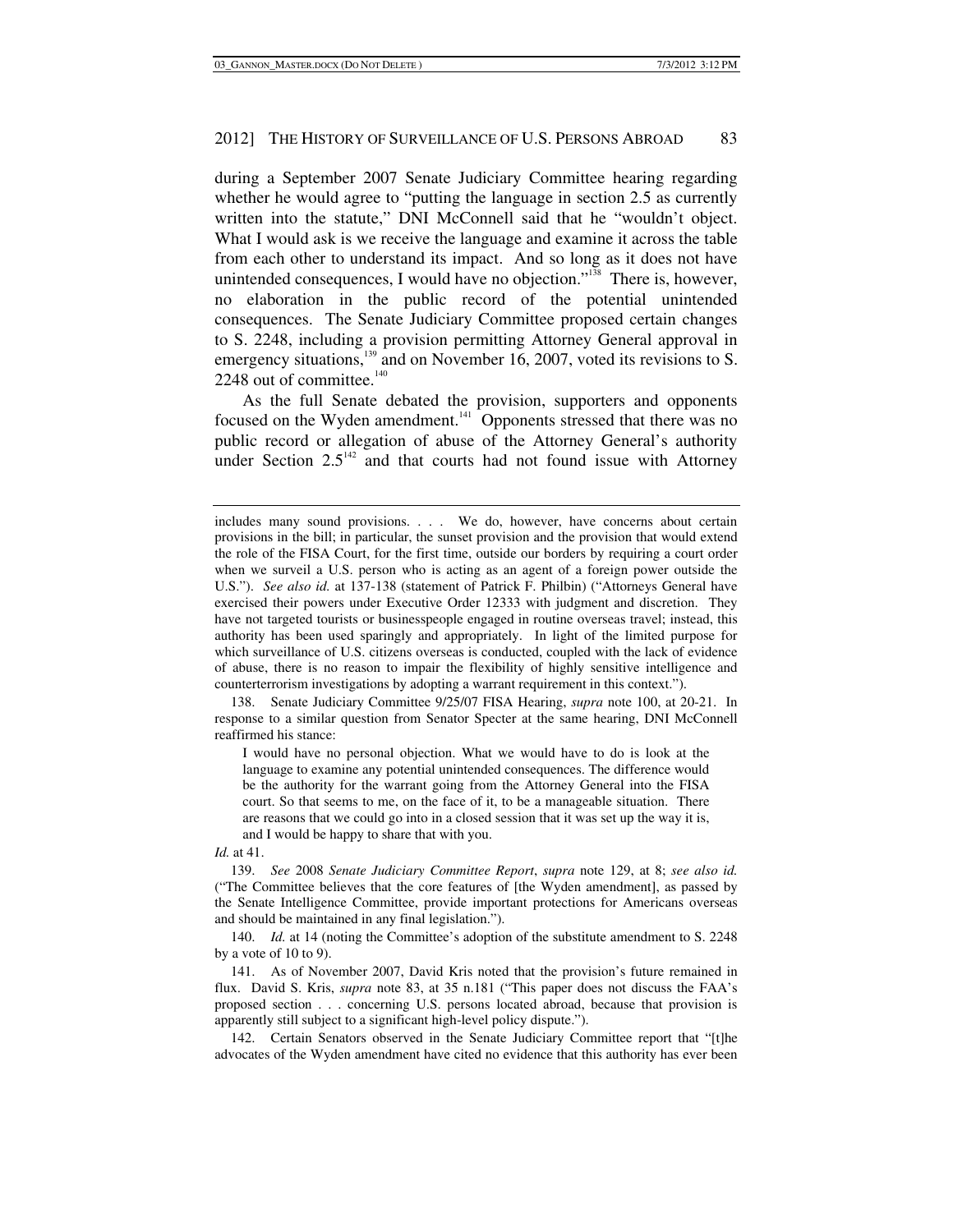General approval either. $143$  The Bush administration offered the following critique of the amendment in December 2007:

S. 2248 dramatically increases the role of the FISA Court by requiring court approval of this probable cause determination before an intelligence operation may be conducted beyond the borders of the United States. This provision imposes burdens on foreign intelligence collection abroad that frequently do not exist even with respect to searches and surveillance abroad for law enforcement purposes. Were the Administration to consider accepting FISA Court approval for foreign intelligence searches and surveillance of U.S. persons overseas, technical corrections would be necessary. The Administration appreciates the efforts that have been made by Congress to address these issues, but notes that while it may be willing to accept that the FISA Court, rather than the Attorney General, must make the required findings, limitations on the scope of the collection currently allowed are unacceptable.<sup>144</sup>

Supporters of the amendment, including Senator Wyden, agreed to certain changes to avoid "unintended consequences."<sup>145</sup> Thus, there appears to have been agreement among certain senators by January 2008 that the FISC "must be involved when U.S. persons are targeted for surveillance, no matter where those persons are located or how they are targeted."<sup>146</sup>

After Congress extended the Protect America Act for 15 days beyond its initial six-month sunset, $147$  the Senate as a whole passed S. 2248 on February

abused." 2008 *Senate Judiciary Committee Report*, *supra* note 129, at 31; s*ee also* 154 CONG. REC. S15725 (daily ed. Dec. 17, 2007) (statement of Sen. Chambliss) ("It is my belief that the intelligence community has demonstrated to Congress how judicious, selective and careful they have been when it comes to protecting the very small number of U.S. citizens this applies to and does not necessarily need the court to approve their actions every step along the way.").

 <sup>143.</sup> *See, e.g.*, United States v. Bin Laden, 126 F. Supp. 2d at 282 n.23.

 <sup>144. 154</sup> CONG. REC. S15,746 (daily ed. Dec. 17, 2007) (administration statement) (emphasis added).

 <sup>145. 154</sup> CONG. REC. S15,741 (daily ed. Dec. 17, 2007) (statement of Sen. Wyden) ("Now, some have raised concerns that my amendment may have unintended consequences. . . . We have made it clear that we are open to technical changes in the proposal so that there will not be the prospect of any unintended consequences, while at the same time protecting the rights of our citizens who travel overseas.").

 <sup>146. 154</sup> CONG. REC. S258 (daily ed. Jan. 24, 2008) (statement of Sen. Rockefeller). *See also id.* ("We are also in agreement that our original committee provision and the work of the Judiciary Committee needed refinement to ensure it did not have unintended consequences that might limit the collection of foreign intelligence information. The purpose of our amendment is to make sure we do not reduce the scope of any current intelligence collection.").

 <sup>147.</sup> As originally enacted, portions of the Protect America Act were scheduled to sunset 180 days from the date of enactment. *See* CRS June 2008 FISA Report, *supra* note 126, at 2. Congress later passed at 15-day extension of the Protect America Act, so those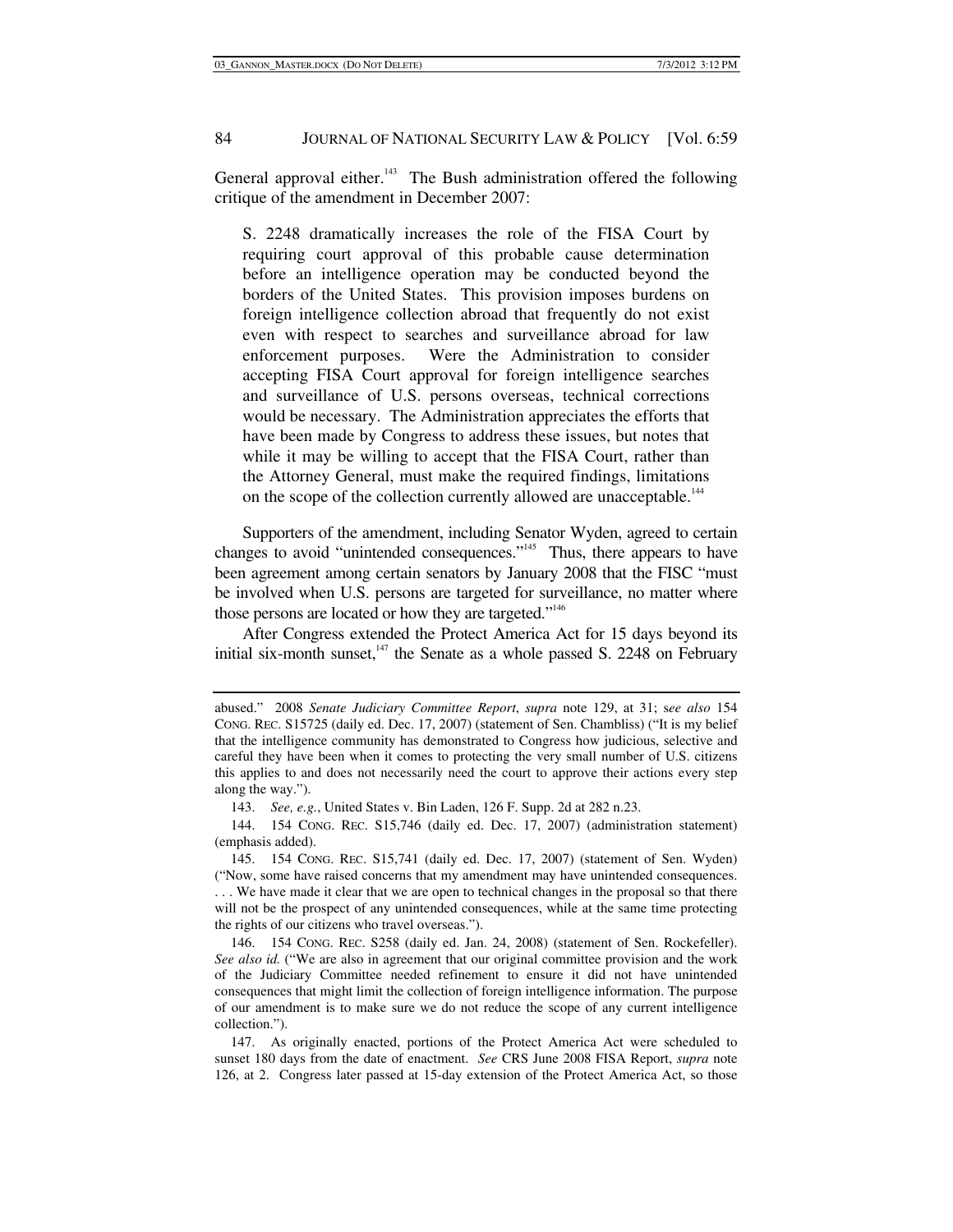12, 2008,<sup>148</sup> and sent the legislation back to the House as an amendment to H.R. 3773.<sup>149</sup> On March 14, 2008, a day after the expiration of the extended Protect America Act,<sup>150</sup> the House passed another amendment to the Senate's version of H.R. 3773 and returned the bill to the Senate.<sup>151</sup> Thereafter, Congress did not convene a "formal conference" to resolve the differences between the House and Senate versions of H.R.  $3773$ .<sup>152</sup> Rather, after "intensive negotiations," the House passed H.R.  $6304$  on June 20,  $2008$ ,  $^{153}$  a bill representing a "complete compromise of the differences" between the House and Senate.<sup>154</sup> The Senate passed H.R. 6304 on July 9, 2008.<sup>155</sup> Of note, prior to the House and Senate votes, Attorney General Michael Mukasey and DNI Michael McConnell offered their views on the pending legislation but did not challenge the requirement to obtain FISC approval to conduct surveillance of U.S. persons overseas.<sup>156</sup> President Bush signed the FAA into law on July 10, 2008.<sup>157</sup>

152. *Id*.

 153. *See* CRS July 2008 FISA Report, *supra* note 126, at CRS-3. The House passed H.R. 6304 by a vote of 213 to 197. *Id.* at 3 n.5.

 154. 154 CONG. REC. S6129 (daily ed. June 25, 2008) (Rockefeller section-by-section analysis). By the time H.R. 6304 passed the House and Senate, supporters noted the impact of the new requirements for FISC approval of surveillance of U.S. persons overseas. *See, e.g.*, 154 CONG. REC. H5758 (daily ed. June 20, 2008) (statement of Rep. Reyes) ("This bill does more than just retain the original FISA requirements for an individual warrant based upon probable cause for surveillance targeting Americans here in the United States. For the first time ever, this bill requires in statute warrants for Americans anywhere in the world.").

 155. The Senate passed H.R. 6304 by a vote of 69 to 28. *See* Thomas History on H.R. 6304, *supra* note 3. Regarding the relevant legislative history, Senator Rockefeller noted that "H.R. 6304 is a direct descendant of H.R. 3773, as well as of the original Senate bill, S. 2248, and the legislative history of those measures constitutes the legislative history of H.R. 6304." 154 CONG. REC. S6129 (daily ed. June 25, 2008) (Rockefeller section-by-section analysis).

 156. *See* 154 CONG. REC. H5757 (daily ed. June 20, 2008) (letter from DNI and Attorney General submitted for the record by Rep. Smith) ("Historically, Executive Branch procedures guided the conduct of surveillance of a U.S. person overseas, such as when a U.S. person acts as an agent of a foreign power, e.g., spying on behalf of a foreign government. Given the complexity of extending judicial review to activities outside the United States, these provisions were carefully crafted with Congress to ensure that such review can be accomplished while preserving the necessary flexibility for intelligence operations.").

 157. *See* Thomas History on H.R. 6304, *supra* note 3. The FAA provided that a section 2.5 authorization targeting a U.S. person reasonably believed to be located outside the

portions did not expire until February 16, 2008. *Id.*

 <sup>148.</sup> *See id*. at 3. The Senate passed S. 2248 by a vote of 68-29. *Id.* at 3 n.4.

 <sup>149. 154</sup> CONG. REC. S6129 (daily ed. June 25, 2008) (Rockefeller section-by-section analysis).

 <sup>150.</sup> On February 13, 2008, the House rejected a proposal to extend the Protect America Act by an additional 21 days. *See* Elizabeth B. Bazan *P*.*L*. *110-55, The Protect America Act of 2007: Modifications to the Foreign Intelligence Surveillance Act* (Cong. Research Serv., RL 34143), Feb. 14, 2008, at 2.

 <sup>151. 154</sup> CONG. REC. S6129 (daily ed. June 25, 2008) (Rockefeller section-by-section analysis).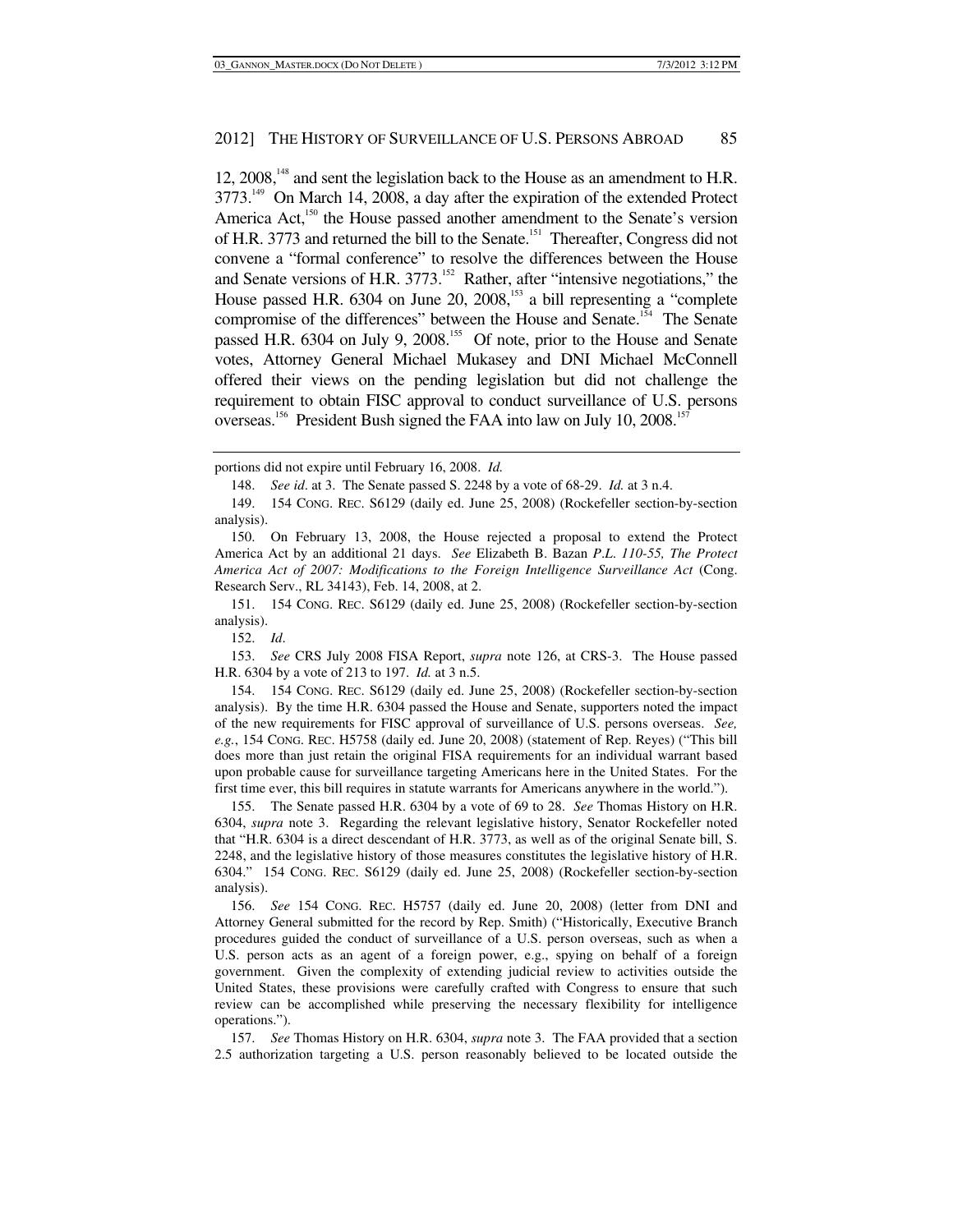## *B. The FAA's Requirements for Surveillance of U.S. Persons Overseas*

The work of Congress and the executive branch in bringing surveillance of U.S. persons under FISA resulted in two statutory provisions accounting for such surveillance in different circumstances: where the acquisition takes place inside the United States and might require the assistance of a domestic electronic communication service provider<sup>158</sup> and where acquisition takes place outside the United States. Each of these provisions is discussed in turn, followed by a discussion of other relevant provisions of the FAA.

## *1. Section 703 – Certain Acquisitions Inside the United States Targeting U.S. Persons Outside the United States*

Section 703 governs the targeting of U.S. persons outside the United States when the acquisition occurs within the United States.<sup>159</sup> Specifically, the acquisition must constitute "electronic surveillance" as defined by FISA,<sup>160</sup> or "the acquisition of stored electronic communications or stored electronic data."<sup>161</sup> In such instances, the government may apply to the FISC for an order approving such acquisition, and in turn the FISC may issue an order to an electronic communication service provider necessary to accomplish the acquisition.<sup>162</sup> If the U.S. person returns to the United States, the acquisition under this section must cease.<sup>163</sup>

United States in effect on the date of the FAA's enactment would continue in effect and constitute a sufficient basis until the earlier of the date the authorization expires or ninety days after enactment of the statute. FAA §404(b)(5).

 <sup>158.</sup> FISA defines an "electronic communication service provider" as a "telecommunications carrier," "a provider of electronic communication service," or "any other communication service provider who has access to wire or electronic communications either as such communications are transmitted or as such communications are stored," or "an officer, employee, or agent of an entity described in subparagraph  $(A)$ ,  $(B)$ ,  $(C)$ , or  $(D)$ ." 50 U.S.C. §1881(b)(4).

 <sup>159.</sup> *Id.* §1881b. *See also* 154 CONG. REC. S6132 (daily ed. June 25, 2008) (Rockefeller section-by-section analysis of §703).

 <sup>160.</sup> *Id.* §§1881b(a), 1881(a) (incorporating the definition of "electronic surveillance" as defined by 50 U.S.C. §1801). *See also* Anzaldi & Gannon, *supra* note 60 (discussing types of communications falling within electronic surveillance).

 <sup>161. 50</sup> U.S.C. §1881b(a)(1). *See* Kris & Wilson, *supra* note 61, at §7-61 (citations omitted) ("[A]bsent consent of the sender or recipient, acquisition of stored e-mail or voice mail is 'electronic surveillance' (or a 'physical search') under FISA.").

 <sup>162. 50</sup> U.S.C. §1881b(c)(5)(B).

 <sup>163.</sup> *Id.* §1881b(a)(2). In such instances, the government may apply to the FISC for an order under another provision of FISA, such as Title I. *Id.* §1881b(a)(2) ("Nothing in this section shall be construed to limit the authority of the Government to seek an order or authorization under, or otherwise engage in any activity that is authorized under, any other subchapter of this chapter.").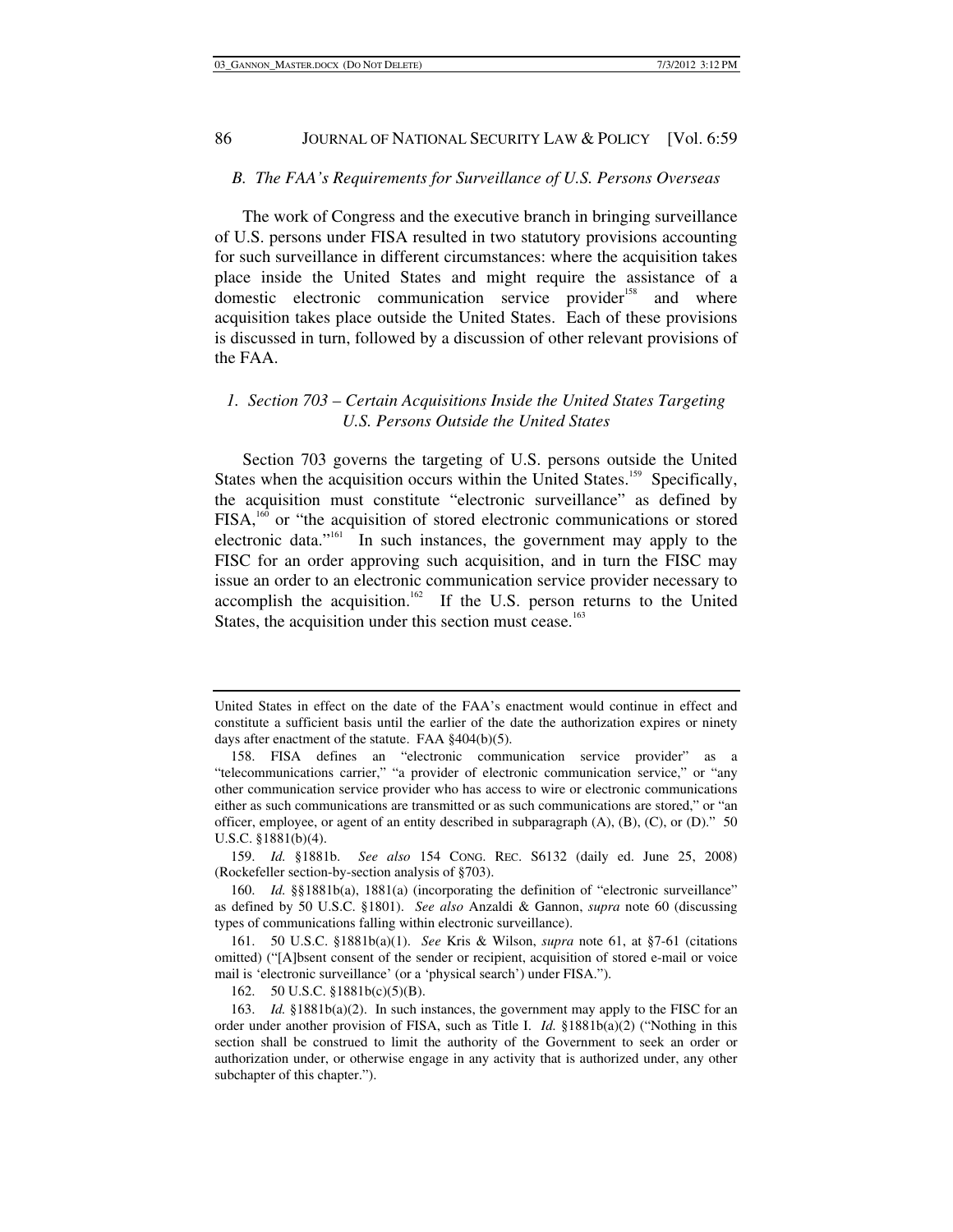Section 703 operates in much the same way as applications for electronic surveillance under Title I of FISA, and the government and the FISC must make many of the same showings and findings. For example, the government's application requires the approval of the Attorney General<sup> $164$ </sup> and must contain, among other things, the identity (if known) or a description of the U.S. person who is the target of the acquisition, $165$  the identity of the federal officer making the application,<sup>166</sup> a statement of the proposed minimization procedures to be used, $167$  and a summary statement of the means by which the acquisition will be conducted and whether physical entry is required to effect the acquisition.<sup>168</sup> The government must also present a certification from the Attorney General or other high-ranking executive branch official that a significant purpose of the acquisition is to collect foreign intelligence information and must designate the type of foreign intelligence information sought under 50 U.S.C.  $$1801(e).$ <sup>169</sup> The FISC's order under Section 703 may be authorized for up to ninety days<sup>170</sup> and may follow an emergency authorization of the Attorney General.<sup>171</sup> In determining probable cause, the FISC may not consider a U.S. person a foreign power, agent of a foreign power, or officer or employee of a foreign power "solely upon the basis of activities protected by the First Amendment to the Constitution of the United States."<sup>172</sup> The FISC must also assess the adequacy of the government's proposed minimization procedures<sup>173</sup> and review the executive branch certification concerning the foreign intelligence information sought under a clearly erroneous standard.<sup>174</sup> Finally, "if applicable" (that is, if the government has included such information in its application), the FISC may issue a directive to an electronic communication service provider for such acquisition, requiring it to provide any technical assistance necessary for the government to

 171. 50 U.S.C. §1881b(d). Similar to other provisions of FISA, the government must make an application to the FISC within seven days after such an emergency authorization. *Id.* §1881b(d)(1)(B); *cf. id.* §1805(e). *See also* 154 CONG. REC. S6132 (daily ed. June 25, 2008) (Rockefeller section-by-section analysis of §703) ("Emergency authorizations under section 703 are consistent with the requirements for emergency authorizations in FISA against persons in the United States.").

 <sup>164.</sup> *Id.* §1881b(b)(1); *cf*. *id.* §1804(a).

 <sup>165.</sup> *Id.* §1881b(b)(1)(B); *cf*. *id.* §1804(a)(2).

 <sup>166.</sup> *Id.* §1881b(b)(1)(A); *cf*. *id.* §1804(a)(1).

 <sup>167.</sup> *Id.* §1881b(b)(1)(D); *cf*. *id.* §1804(a)(4). The definition of "minimization procedures" is the same as in 50 U.S.C. §1801(h) and §1821(4). *Id.*

 <sup>168.</sup> *Id.* §1881b(b)(1)(G); *cf*. *id.* §1804(a)(7).

 <sup>169.</sup> *Id.* §1881b(b)(1)(F); *cf*. *id.* §1804(a)(6).

 <sup>170.</sup> *Id.* §1881b(c)(6); *cf. id.* §1804(d)(1). This practice is also consistent with the practice under Executive Order 12,333. *See supra* note 98 and accompanying text.

 <sup>172. 50</sup> U.S.C. §1881b(c)(2); s*ee also id.* §1805(a)(2)(A) (same).

 <sup>173.</sup> *Id.* §1881b(c)(3)(C); *cf. id.* §1805(a)(3).

 <sup>174.</sup> *Id.* §1881b(b)(1)(F); *cf. id.* §1805(a)(4).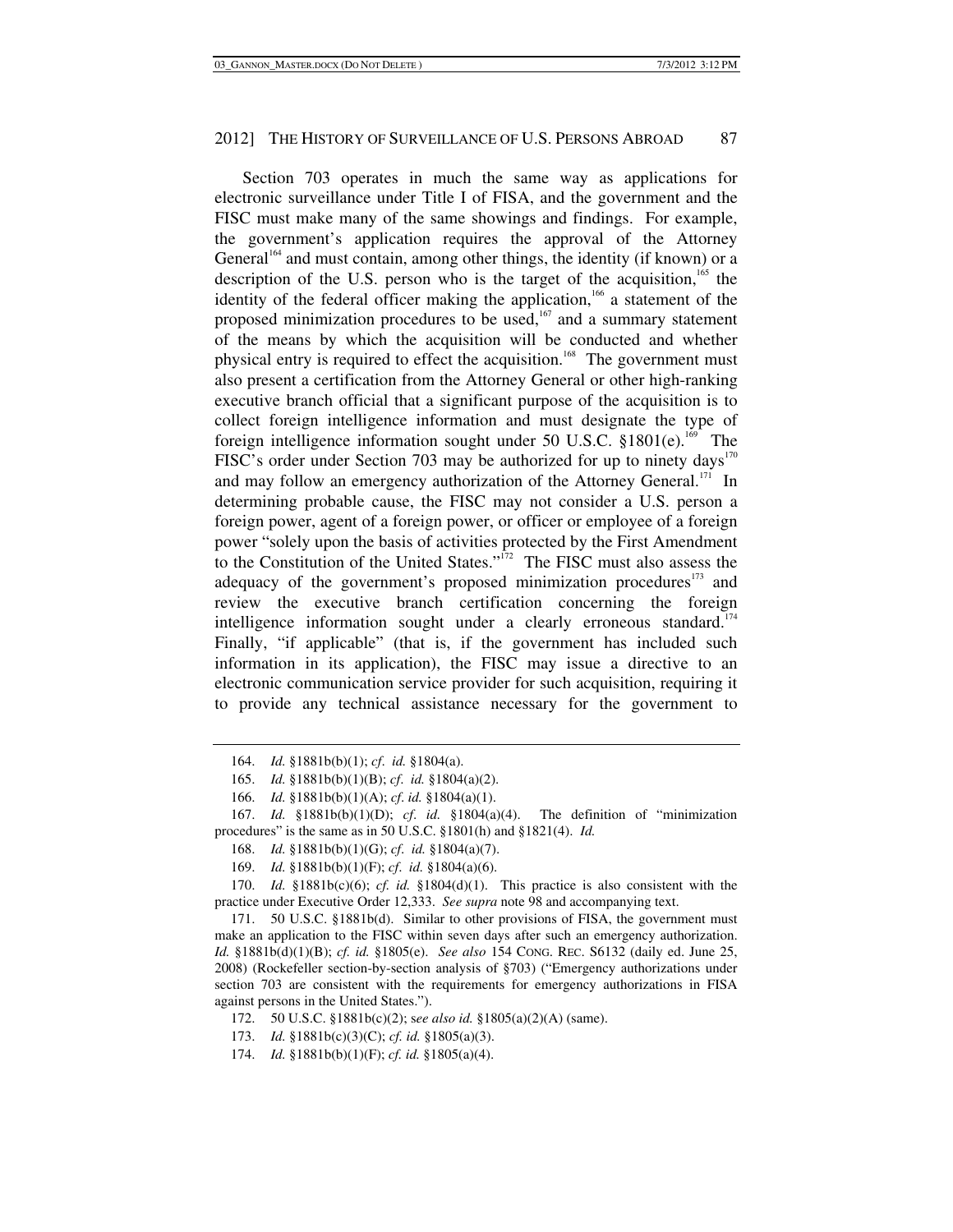accomplish the acquisition and requiring the government to compensate such entity.<sup>175</sup>

In certain respects, Section 703 differs from Title I. Consistent with the intent of the provision, the FISC must make different probable cause findings, specifically probable cause to believe that the target is (1) reasonably believed to be outside the United States and (2) a foreign power, agent of a foreign power, or officer or employee of a foreign power.<sup>176</sup> Although the government may identify an electronic communication service provider necessary to effect the acquisition, unlike Title I, but similar to Section 702 and Section 2.5 of Executive Order 12,333, section 703 does not require the government to "identify the specific facilities, places, premises, or property at which the acquisition . . . will be directed or conducted."177 Similarly, the FISC order will only include the specific nature and location of the facilities if such information is provided in the government's application.<sup>178</sup>

Through the provision concerning U.S. persons who are officers or employees of a foreign power, as well as agents of a foreign power, Congress meant to "permit the type of collection against United States persons outside the United States that has been allowed under existing Executive Branch guidelines."179 While permitting such activities as are permissible under Executive Order 12,333, Congress sought to provide U.S. persons overseas with many of the protections afforded U.S. persons subject to surveillance within the United States pursuant to FISA, including

178. *Id.* §1881b(c)(4)(B).

 <sup>175.</sup> *Id.* §1881b(c)(5)(B) & (D); *cf. id.* §1805(c)(2)(B).

 <sup>176.</sup> *Id.* §1881b(c)(1)(B). Sections 703 and 704 expressly permit the targeting of an "officer" or "employee" of a foreign power, whereas Title I defines an agent of a foreign power, among other things, as a non-U.S. person who "acts in the United States as an officer or employee of a foreign power." *Id.* §1801(b)(1)A). Section 703 also contains a limitation on the FISC's review that is not found in Title I. *Id.* §1881b(c)(3)(A) ("Review by a judge having jurisdiction . . . shall be limited to that required to make the findings described in  $[1881b(c)(1)]$ ."). At the same time, however, the FISC maintains the ability to assess the government's compliance with the minimization procedures similar to Title I and III. *Compare id.* §1881b(c)(7), *with id.* §1805(d)(3). The "reasonable belief" standard only applies to the location of the U.S. persons abroad, not such person's status as a foreign power, agent of a foreign power, or officer or employee of a foreign power. *Id.* §1881b(c)(1)(B).

 <sup>177.</sup> *Compare id.* §1881b(b)(1)(H), *with id.* §1804(a)(3) (requiring a statement to justify the applicant's belief that "each of the facilities or places at which the electronic surveillance is directed is being used, or is about to be used, by a foreign power or an agent of a foreign power") and §1881a(g)(4) (a certification under section 702 "is not required to identify the specific facilities, places, premises, or property at which an acquisition . . . will be directed or conducted."). Similar to 50 U.S.C. §1805(h), Section 703 contains an immunity provision for any electronic communication service provider for providing "any information, facilities, or assistance" in accordance with a FISC order or Attorney General emergency authorization. *Id.* §1881b(e).

 <sup>179. 154</sup> CONG. REC. S6132 (daily ed. June 25, 2008) (Rockefeller section-by-section analysis of §703).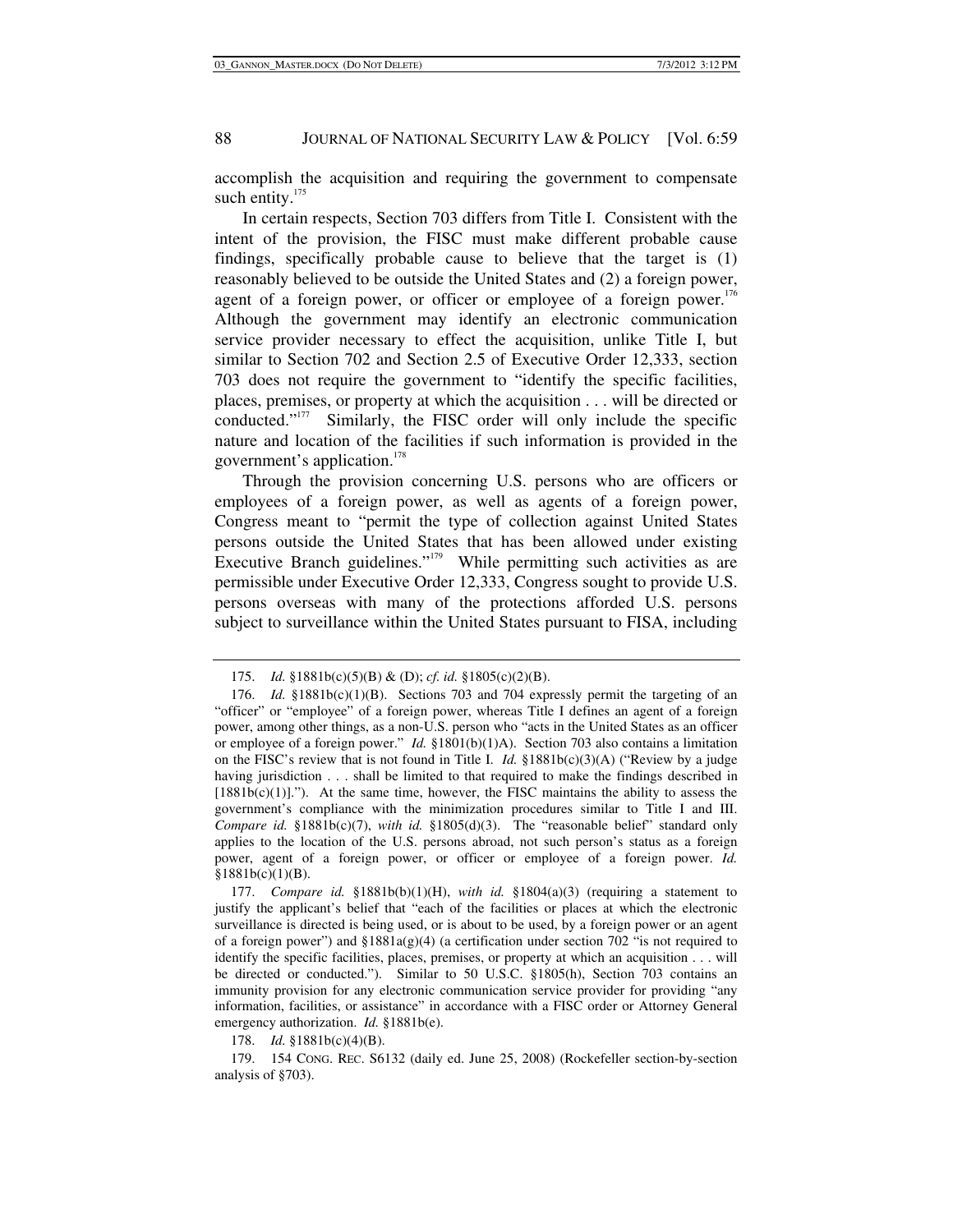high level executive branch certification as to the foreign intelligence information sought, Attorney General approval, and FISC approval.<sup>180</sup>

## *2. Section 704 – Other Acquisitions Targeting U.S. Persons Outside the United States*

While Section 703 addresses acquisitions constituting "electronic surveillance" of U.S. persons overseas, section 704 governs any other targeting of a U.S. person where such person "has a reasonable expectation of privacy and a warrant would be required if the acquisition were conducted inside the United States for law enforcement purposes. . . ."<sup>181</sup> Potential acquisition, therefore, includes not only "communications intelligence" but also the physical search of a home, office, or business of a U.S. person overseas by the U.S. Intelligence Community.<sup>182</sup> The government's acquisition pursuant to Section 704 must cease if the targeted U.S. person is reasonably believed to be in the United States during the duration of the order, unless the targeted U.S. person is later reasonably believed to be outside the United States again<sup>183</sup> or the government obtains FISC approval under another provision of FISA.<sup>184</sup>

The government's application pursuant to Section 704 requires the approval of the Attorney General<sup>185</sup> and must contain, among other things, the identity (if known) or a description of the U.S. person who is the target of the acquisition,<sup>186</sup> the identity of the federal officer making the application, $187$  a statement of the proposed minimization procedures to be

 182. 154 CONG. REC. S6132 (daily ed. June 25, 2008) (Rockefeller section-by-section analysis of §704).

 <sup>180.</sup> *See, e.g.,* 154 CONG. REC. S258 (daily ed. Jan. 24, 2008) (statement of Sen. Rockefeller) ("Although the process to obtain the order is tailored to address some of the operational concerns relevant to the issue of collection on U.S. persons located outside the United States, and consolidated in a new title of FISA, the procedures are as robust and protective of the privacy rights of U.S. persons as existing FISA procedures.").

 <sup>181. 50</sup> U.S.C. §1881c(a)(2). *See* 154 CONG. REC. S6132 (daily ed. June 25, 2008) (Rockefeller section-by-section analysis of §704).

 <sup>183. 50</sup> U.S.C. §1881c(a)(3)(A).

 <sup>184.</sup> *Id.* §1881c(a)(3)(C). *See also* 154 CONG. REC. S6132 (daily ed. June 25, 2008) (Rockefeller section-by-section analysis of  $\S704$ ) ("Pursuant to section 704(a)(3), if the targeted United States person is reasonably believed to be in the United States while an order under section 704 is in effect, the acquisition against that person shall cease unless authority is obtained under another applicable provision of FISA. Likewise, the Government may not use section 704 to authorize an acquisition of foreign intelligence inside the United States."). If the collection takes place inside the United States, the government must apply for an order pursuant to section 703. *Id.* §1881c(a)(3)(B).

 <sup>185.</sup> *Id.* §1881c(b).

 <sup>186.</sup> *Id.* §1881c(b)(2).

 <sup>187.</sup> *Id.* §1881c(b)(1).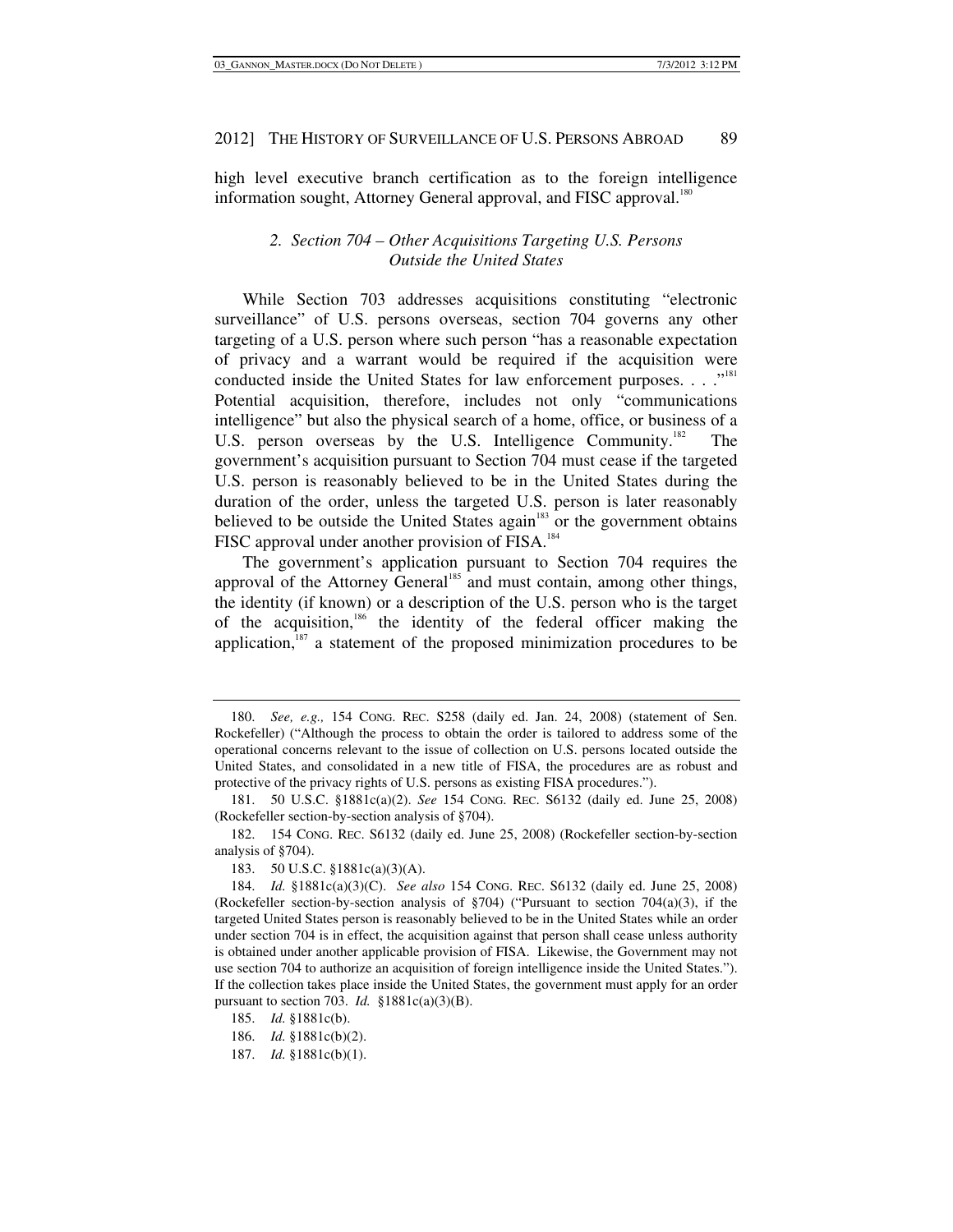used,<sup>188</sup> and a certification of the Attorney General or other high-level executive branch official that a significant purpose of the acquisition is to obtain foreign intelligence information.189 A FISC order under Section 704 may be authorized for up to ninety days<sup>190</sup> and may also follow an emergency authorization of the Attorney General.<sup>191</sup> In determining probable cause, the FISC may not consider a U.S. person a foreign power, agent of a foreign power, or officer or employee of a foreign power "solely upon the basis of activities protected by the First Amendment to the Constitution of the United States."<sup>192</sup> As with Section 703, under Section 704 the FISC reviews the executive branch certification under a clearly erroneous standard.<sup>193</sup> With respect to the target of the acquisition, the FISC must find probable cause to believe that the target is (1) reasonably believed to be outside the United States and (2) a foreign power, agent of a foreign power, or officer or employee of a foreign power.<sup>194</sup>

Unlike Section 703, Section 704 does not require the government to submit a summary statement of the means by which the acquisition will be conducted, and the FISC does "not have jurisdiction to review the means by which an acquisition under this section may be conducted."<sup>195</sup> Senator Rockefeller noted the reason for this difference in his analysis of Section 704:

Because an acquisition under section 704 is conducted outside the United States, or is not otherwise covered by FISA, the FISA Court is expressly not given jurisdiction to review the means by which an acquisition under this section may be conducted. Although the FISA Court's review is limited to determinations of probable cause, section 704 anticipates that any acquisition conducted pursuant to a section 704 order will in all other respects be conducted in compliance with relevant regulations and Executive Orders governing the acquisition of foreign intelligence outside the United States, including Executive Order 12,333 or any successor order.<sup>196</sup>

 <sup>188.</sup> *Id.* §1881c(b)(4).

 <sup>189.</sup> *Id.* §1881c(b)(5). For section 704 applications, the certifier may be the Attorney General, an official specified in 50 U.S.C.  $\S 1804(a)(6)$ , or the head of an element of the intelligence community. *Id.* §1881c(b)(5).

<sup>190.</sup> *Id.* §1881c(c)(4). As noted above for section 703, this duration is also consistent with the former practice under Executive Order 12,333. *See supra* notes 98, 170 and accompanying text.

 <sup>191. 50</sup> U.S.C. §1881c(d).

 <sup>192.</sup> *Id.* §1881c(c)(2).

 <sup>193.</sup> *Id.* §1881c(c)(3)(D).

 <sup>194.</sup> *Id.* §1881c(c)(1)(B).

 <sup>195.</sup> *Id.* §1881c(c)(3)(A).

 <sup>196. 154</sup> Cong. Rec. S6132 (daily ed. June 25, 2008) (Rockefeller section-by-section analysis of §704).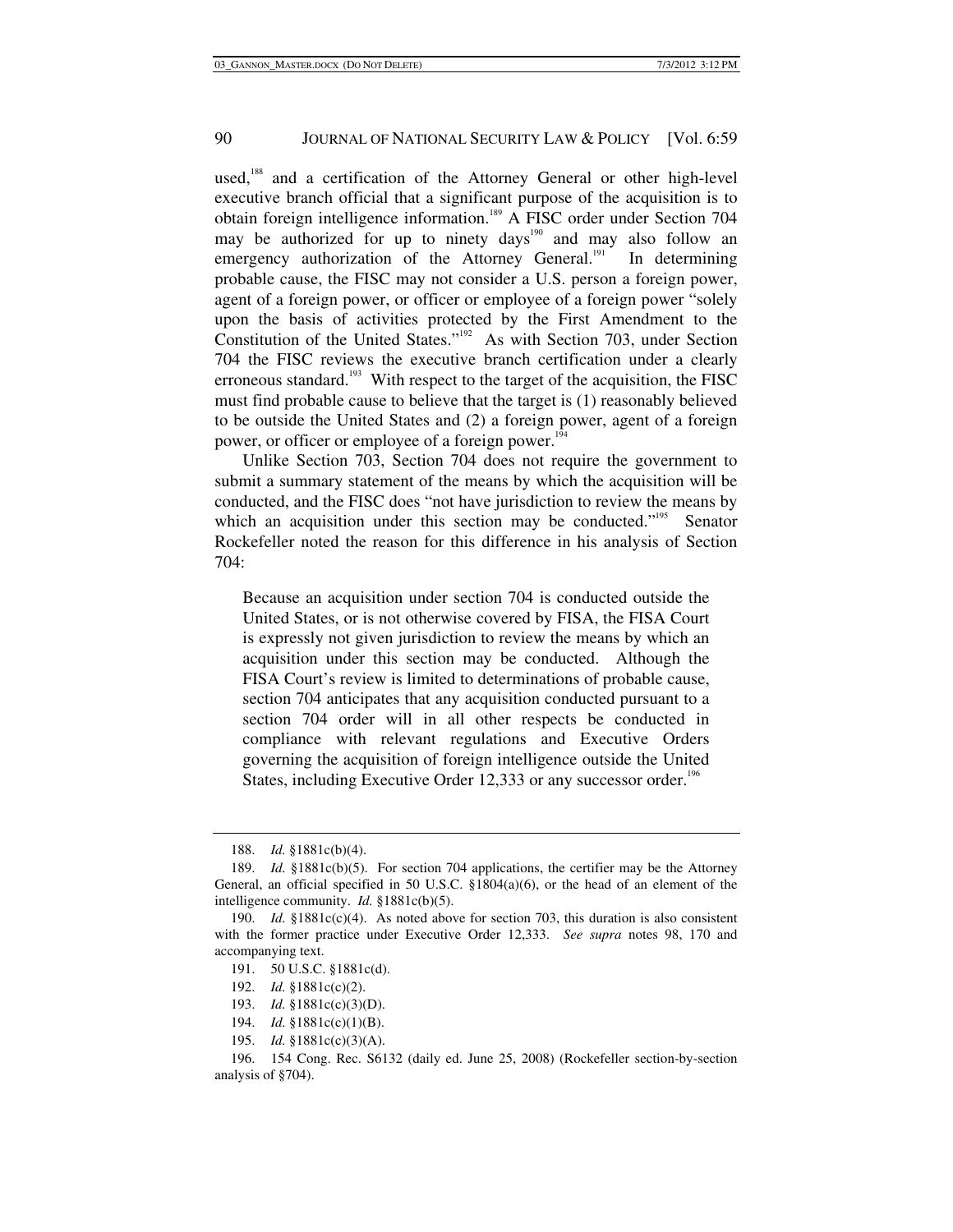The executive branch certification specified in Section 704 also contains fewer elements than the certification required in Section 703. While the certifier must attest that a "significant purpose of the acquisition is to obtain foreign intelligence information," the certification does not need to designate a specific foreign intelligence category under 50 U.S.C. §1801(e) (for example, international terrorism or clandestine intelligence gathering) and does not need to certify that the information cannot reasonably be obtained by normal investigative techniques.<sup>197</sup> Because the application does not invoke the assistance of a third party, as does the Section 703 application, Section 704 does not contain a provision for directives to be issued to an outside party<sup>198</sup> or an immunity provision.<sup>199</sup> The FISC's review of the proposed minimization procedures is also limited to whether they meet the definition of minimization procedures with respect to the dissemination provisions, not the use and retention of such information. $200$ 

### *3. Other Relevant FAA Provisions*

Certain other provisions of the FAA merit discussion. For example, pursuant to Section 705(a), the government may submit joint applications, and the FISC may approve joint orders, under Sections 703 and 704 if the acquisition against a U.S. person abroad will occur both inside and outside the United States.<sup>201</sup> Similarly, pursuant to Section 705(b), the government may request, and the FISC may approve, concurrent authorization under Title I of FISA (for example, for electronic surveillance and/or physical search within the United States) and Sections 703 and/or 704 "while such person is reasonably believed to be located outside the United States."<sup>202</sup>

 <sup>197.</sup> *Compare* 50 U.S.C. §1881c(b)(5), *with id.* §1881b(b)(1)(F) (listing section 703 certification requirements), *and id.* §1804(a)(6)(D) (listing Title I certification requirements). 198. *Id.* §1881b(c)(5).

 <sup>199.</sup> *Id.* §1881b(e) (section 703 immunity provision); *id.* §1805(h) (Title I immunity provision).

 <sup>200.</sup> *Id.* §1881c(c)(3)(C). FISA's definition of minimization procedure includes "specific procedures . . . that are reasonably designed in light of the purpose and technique of the particular surveillance, to minimize the acquisition and retention, and prohibit the dissemination, of nonpublicly available information concerning unconsenting United States persons consistent with the need of the United States to obtain, produce, and disseminate foreign intelligence information." *Id.* §1801(h)(1). Thus, section 704 requires the FISC to pass on the procedures addressing how the government intends to share the fruits of the search or surveillance inside or outside the federal government, as opposed to when the government obtains the information or when or how the government keeps the information. *See* Kris & Wilson, *supra* note 61, at 9-2 (discussing under FISA the "three distinct stages" of acquisition, retention, and dissemination of a search or surveillance).

 <sup>201. 50</sup> U.S.C. §1881d(a).

 <sup>202.</sup> *Id.* §1881d(b).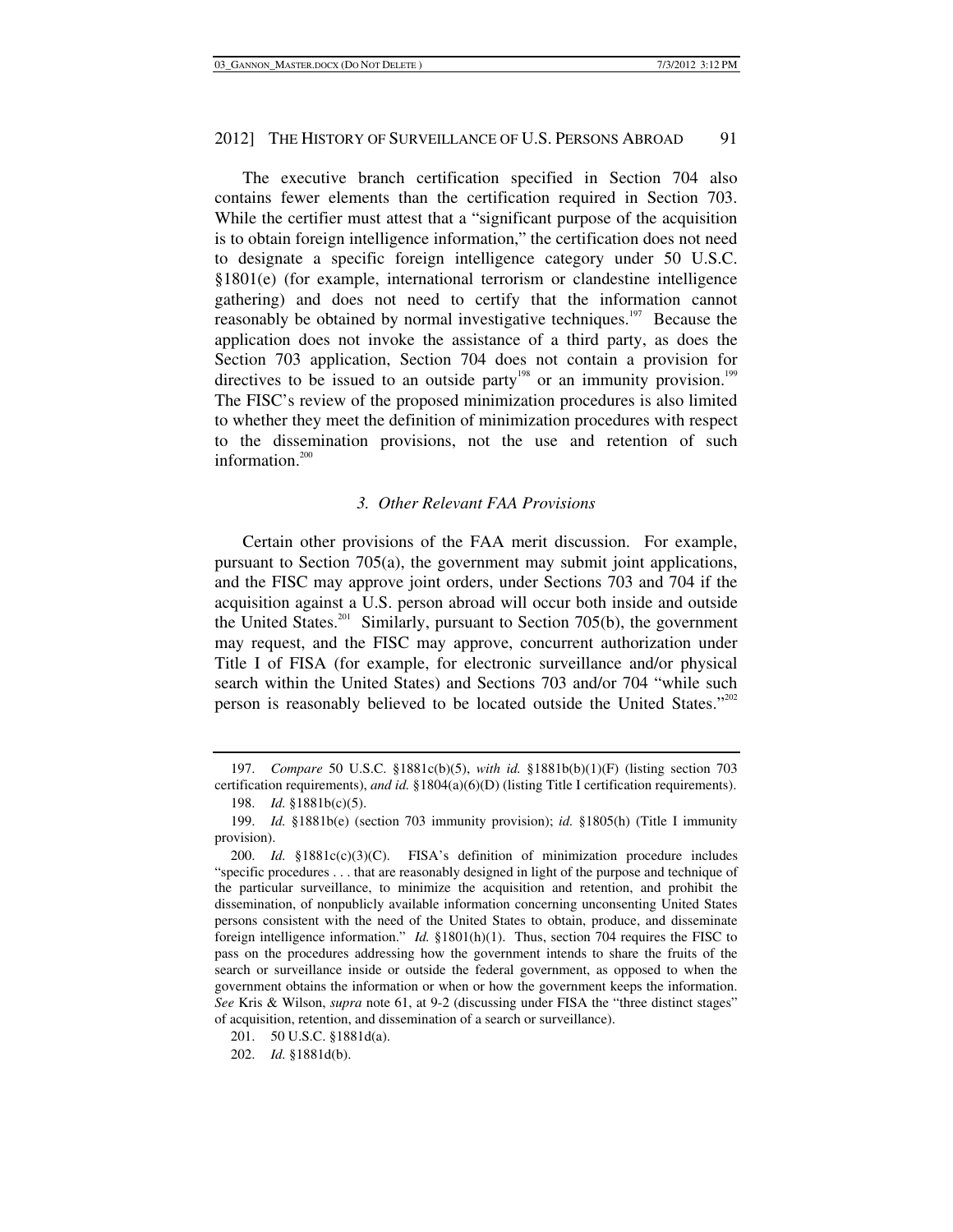This provision is meant to address U.S. persons who travel in and out of the United States during a period of surveillance. Finally, Section 708 preserves the government's ability to seek an order or authorization under other provisions of FISA in circumstances where an order could be sought under Section 703 or 704. $^{203}$ 

Sections 703 and 704 also set forth provisions concerning the denial of applications and appeals from FISC decisions. Both sections require the FISC to issue a written statement when denying an application for insufficient probable cause, insufficient minimization procedures, or upon finding the government's certification concerning foreign intelligence information to be clearly erroneous.<sup>204</sup> Both sections also permit the government to seek review of a FISC decision with the Court of Review and the Supreme Court.<sup>205</sup>

Title VII in many ways incorporates Title I's requirements, codified in 50 U.S.C. §1806, regarding the use of information obtained pursuant to Sections 702 and 703 in a legal proceeding.<sup>206</sup> Although Section 706 filled a gap left by the Protect America Act for the treatment of information acquired pursuant to that authority, the FAA does not incorporate FISA's use provision for Section 704 and 705 acquisitions.<sup>207</sup>

While Sections 703 and 704 contain largely similar provisions to Titles I and III concerning the use of information in legal proceedings subsequent to an Attorney General emergency authorization, they differ in at least one respect.<sup>208</sup> If an application to the FISC subsequent to an emergency authorization is denied, or if the acquisition is otherwise terminated and the FISC does not issue an order approving the surveillance after an emergency approval by the Attorney General, no "information obtained or evidence derived from such acquisition" may be used in any trial, hearing, or other proceeding in a court or other legal body "except under circumstances in

 <sup>203.</sup> *Id.* §1881g.

 <sup>204.</sup> *Id.* §1881c(c)(3)(B)-(D).

 <sup>205.</sup> *Id.* §§1881b(f), 1881c(e).

 <sup>206.</sup> *Id.* §1881e. Section 1806 sets forth detailed provisions concerning the use of FISA information in legal proceedings, including a requirement to obtain Attorney General approval prior to such use and the possibility of in camera ex parte review of the FISA information by the district court. With respect to section 702 surveillance directed at non-U.S. persons located overseas, the FAA carved out a requirement that a U.S. person named in an application be notified if a FISC order was not obtained subsequent to an emergency authorization. *Id.* §1881e(a).

 <sup>207. 154</sup> CONG. REC. S6132 (daily ed. June 25, 2008) (Rockefeller section-by-section analysis of §706) (noting that section 706 filled a void in the Protect America Act by generally requiring the government to follow 50 U.S.C. §1806 when using Title VII material and further providing that "information acquired from an acquisition conducted under section 702 shall be deemed to be information acquired from an electronic surveillance pursuant to Title I of FISA for the purposes of section 106 of FISA; however, the notice provision of subsection (j) applies. Section 706 ensures that a uniform standard for the types of information is acquired under the new title.").

 <sup>208.</sup> *Compare* 50 U.S.C. §1881b(d)(4), *and* §1881c(d)(4), *with id.* §1805(e)(5).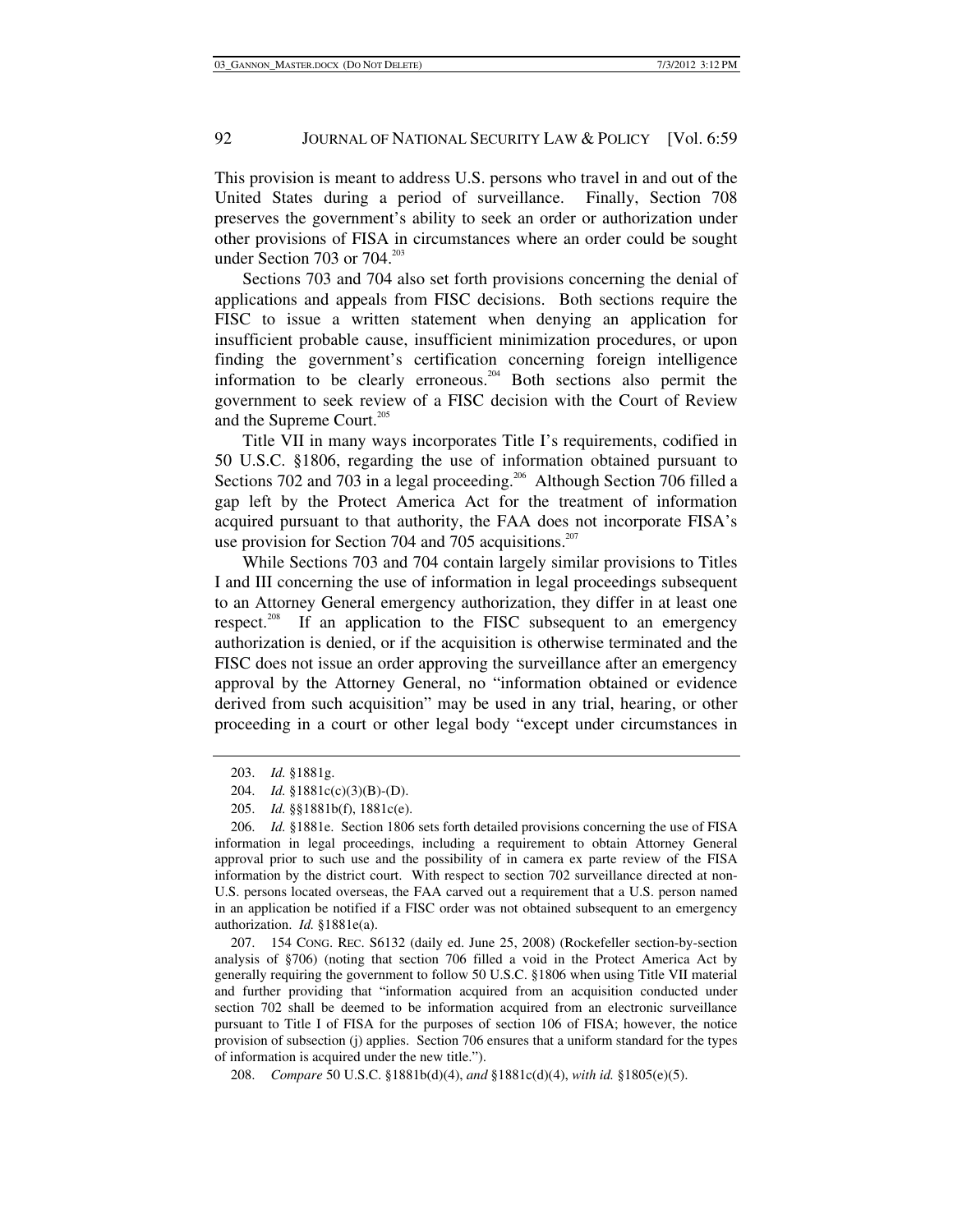which the target of the acquisition is determined not to be a United States person."<sup>209</sup> FISA's provisions governing electronic surveillance and physical search do not contain similar provisions permitting the government to use the information if the target is determined to be a non-U.S. person; rather, they prohibit the use of all fruits of such surveillance.<sup>210</sup> Moreover, in situations where an application is denied or the FISC otherwise does not issue an order approving the surveillance, the government cannot use or disclose information concerning any U.S. person (including those not the target of the surveillance) "in any other manner" without the consent of such person, unless the Attorney General approves the use or disclosure on the grounds that it indicates "a threat of death or serious bodily harm to any person."<sup>211</sup>

Finally, the FAA contains certain Congressional reporting requirements. At least once every six months the Attorney General must "fully inform" Congress in "a manner consistent with national security" concerning the implementation of Title VII.<sup>212</sup> With respect to Sections 703 and 704, the government must report to Congress the number of applications submitted to the FISC, the number of orders granted, modified, or denied, and the total number of emergency acquisitions the Attorney General authorized under the provisions.<sup>213</sup> Unlike in Section 702, where the government is required to report specifically on incidents of noncompliance, $2^{14}$  the statute does not require the same information for Sections 703 and 704.<sup>215</sup>

### *C. The New Framework for Surveillance of U.S. Persons Overseas*

While there appears to have been no suggestion in the public FAA debate that the executive branch abused its authority in conducting surveillance of U.S. persons overseas pursuant to Attorney General authorization, the FAA's framework includes certain changes that, on the one hand, may enhance civil liberties and, on the other hand, may benefit the government.<sup>216</sup> FISC involvement offers additional review and

 <sup>209. 50</sup> U.S.C. §§1881b(d)(4), 1881c(d)(4) (emphasis added).

 <sup>210.</sup> *Id.* §§1805(e)(5), 1824(e)(5).

 <sup>211.</sup> *Compare id.* §1881b(d)(4), *and* §1881c(d)(4), *with id.* §1805(e)(5).

 <sup>212.</sup> *Id.* §1881f.

 <sup>213.</sup> *Id.* §§1881f(b)(2)-(3). While the government is required to report the number of surveillance and searches of U.S. persons overseas to Congress, *see id*. §1811f(b), such reports do not appear to be publicly available.

 <sup>214. 50</sup> U.S.C. §1881f(b)(1)(G).

 <sup>215.</sup> Title VII expires on December 31, 2012, *see* FAA §403(b), although section 703 and 704 authorizations in effect on that day will continue in effect until the expiration of such order. *See* FAA §404(b)(1).

 <sup>216.</sup> Given the limited public record available on the subject, an assessment of whether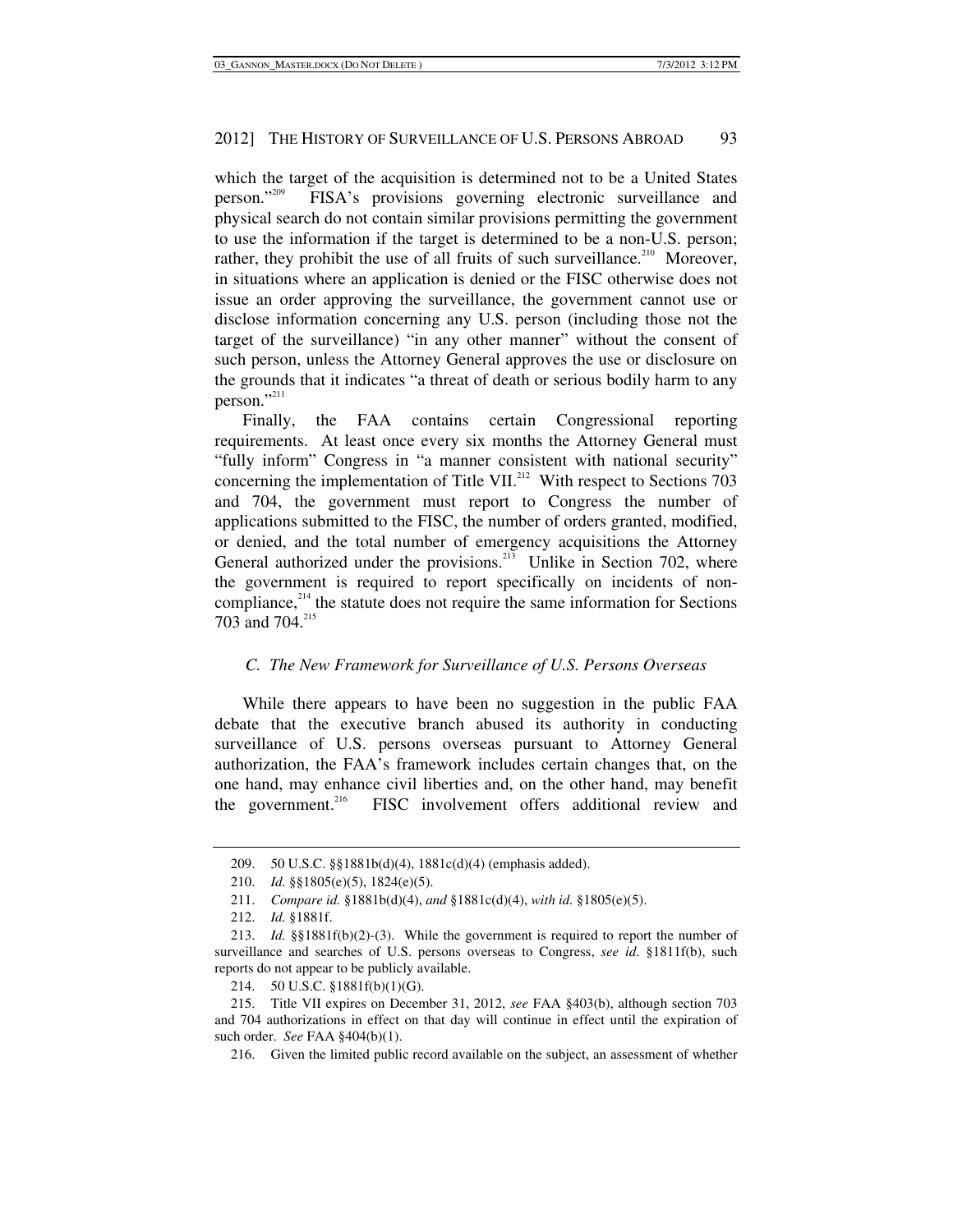oversight to activities within the executive branch's jurisdiction, thus enhancing civil liberties protections for U.S. persons.<sup>217</sup> In particular, the FISC must approve the most critical element of such surveillance, the U.S. person target, and find that probable cause exists that the target is an agent of a foreign power. Moreover, the FAA creates a clear statutory framework for Congressional oversight of collection directed at U.S. persons overseas.<sup>218</sup>

These changes also offer potential benefits to the executive branch. First, executive branch actors would now possess judicial approval for their actions. If the range of techniques discussed above for Executive Order 12,333 are available to the government when acquiring foreign intelligence information about U.S. persons abroad, including surveillance and search of premises or personal property, in practice the government may be able to conduct surveillance when learning of a U.S. person attending training camps (e.g., Zazi and Shahzad, both discussed above), conducting surveillance of potential targets (e.g., Headley, discussed above), or even carrying out terrorist attacks (e.g., Ahmed, discussed above).<sup>219</sup> Second, if, as discussed above, government officials have noted that the number of U.S. persons overseas involved in terrorism is on the rise, the number of

 218. Oversight exists through the reporting requirement described above. *See* 50 U.S.C. §§1881f, and the production of decisions, orders, or opinions including significant construction or interpretation of FISA. *See id.* §1871(c)(1).

the new framework has had any effect on the government's ability to collect foreign intelligence information is beyond the scope of this article.

 <sup>217.</sup> This article has focused on the legislative history and the provisions relevant to the targeting of U.S. persons overseas. Concerns have been raised about the incidental collection of U.S. persons' communications pursuant to section 702 of the FAA, which sets forth procedures for surveillance targeting persons reasonably believed to be located outside the United States. *See* 50 U.S.C. §1881a(d) (requiring the Attorney General and DNI to adopt targeting procedures, subsequently reviewed by the FISC, that are reasonably designed to "ensure that any acquisition . . . is limited to targeting persons reasonably believed to be located outside" the U.S. and "prevent the intentional acquisition of any communication as to which the sender and all intended recipients are known at the time of the acquisition" to be in the U.S.); *id.* §1881a(e) (requiring the Attorney General, in consultation with the DNI, to adopt appropriate minimization procedures for section 702 acquisitions, with subsequent review by the FISC). For example, certain attorneys and organizations located in the U.S. have filed a facial challenge to section 702, alleging, among other things, that their "work necessitates international communications with people and organizations they believe to be likely targets of surveillance" under section 702. Amnesty Int'l USA v. McConnell, 646 F. Supp. 2d 633, 634 (S.D.N.Y. 2009). Although the district court dismissed the suit for lack of standing, the Second Circuit reversed the decision in March 2011, Amnesty Int'l USA v. Clapper, 638 F.3d 118 (2d Cir. 2011), and denied rehearing en banc (by a 6-6 vote) in September 2011. Those topics are beyond the scope of this article.

 <sup>219.</sup> *See supra* notes 90-92 and accompanying text (discussing certain techniques approved under Executive Order 12,333). An electronic communications service provider (and possibly the government) could also benefit from the issuance of an order from the FISC pursuant to section 703 – the recipient having received the stamp of judicial approval, and the government potentially fostering compliance through the order. 50 U.S.C.  $§1881b(c)(5)(B)-(D).$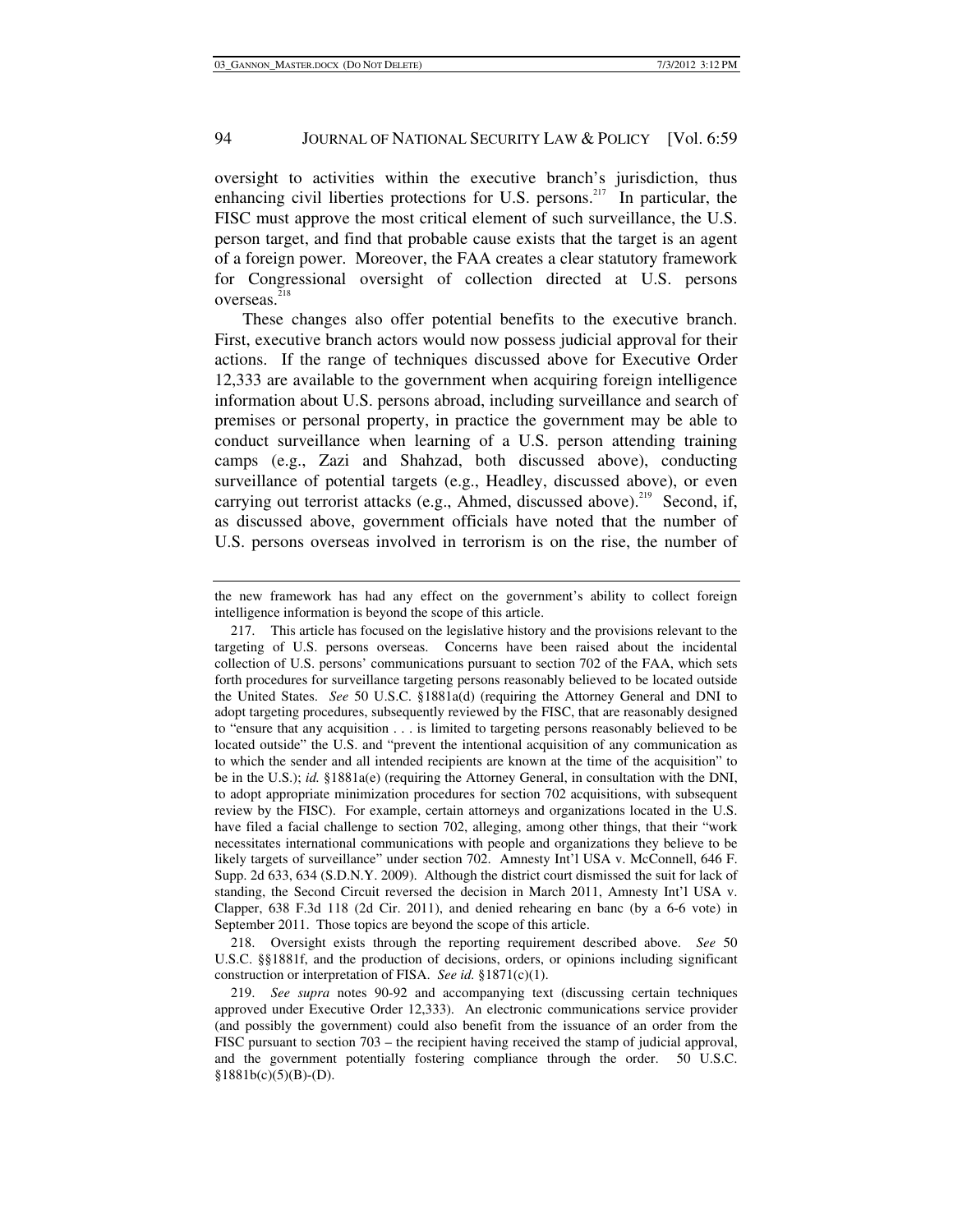criminal prosecutions of such persons may increase, with the FISC orders benefitting the government in such prosecutions.<sup>220</sup> Specifically, Section 703 incorporates FISA's use provision, which would benefit the government in any subsequent challenge.<sup>221</sup> Third, while the FISC approves such surveillance, certain elements are left within the government's discretion, such as the designation of facilities under Section 703. For the applications themselves, Sections 703 and 704 require less information than Title I applications. For example, Section 703 does not require the government to identify the facility at which acquisition will be directed and Section 704 does not require the government to submit a summary statement of the means by which acquisition will be conducted. Finally, Congressional approval of the bill moves these surveillances into the most secure *Youngstown* category,<sup>222</sup> an advantage to the government in any potential legal challenge to the nature and scope of the collection.

At the same time, the FAA's changes may present certain drawbacks both for the government and individuals' civil liberties. The executive branch, in seeking the FISC's approval, loses some discretion in an area where it previously maintained great discretion. While Section 703 and 704 applications require less information than Title I applications, if a U.S. person travels to the United States, the government must cease surveillance pursuant to Title VII, a circumstance that might make a Title I application more attractive if the government is willing to identify the targeted facilities. In addition, civil liberties advocates may consider the flexibility left to the executive branch in Sections 703 and 704 to be a shortcoming of the statute.

#### **CONCLUSION**

According to FBI Director Mueller, al Qaeda and affiliated groups are "actively targeting the United States and looking to use Americans or Westerners who are able to remain undetected by heightened security measures. . . . In addition, it appears domestic radicalization and homegrown extremism is becoming more pronounced, based on the number

 <sup>220.</sup> Because courts have previously found the government's use of Section 2.5 authority reasonable, a similar conclusion is likely, given the issuance of an order from the FISC. *See, e.g.,* United States v. Marzook, 435 F. Supp. 2d 778, 792 (N.D. Ill. 2006); United States v. Bin Laden, 126 F. Supp. 2d 264, 284-86 (S.D.N.Y. 2000).

 <sup>221.</sup> Similarly, the protections in 50 U.S.C. §1806(j) would benefit any U.S. person named in a section 703 application if FISC approval were not obtained after an emergency authorization.

 <sup>222.</sup> Youngstown Sheet & Tube Co. v. Sawyer, 343 U.S. 579, 635-638 (1952) (Jackson, J., concurring) (Presidential authority is at its highest when acting in accordance with Congressional authorization).